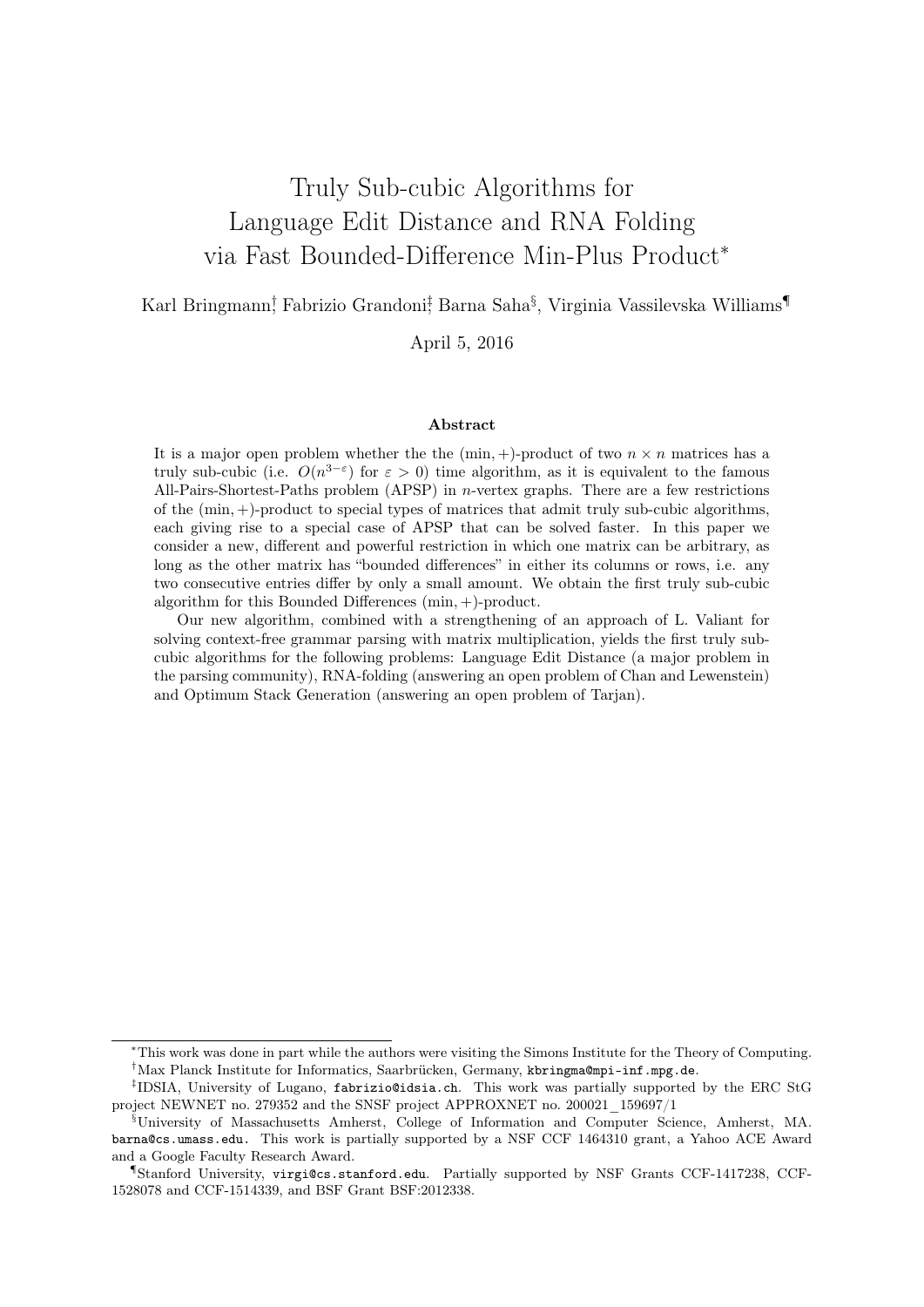### 1 Introduction

The  $(\min, +)$ -product (also called *min-plus* or *distance* product) of two integer matrices A and B is the matrix  $C = A \star B$  such that  $C_{i,j} = \min_k \{A_{i,k} + B_{k,j}\}\.$ <sup>[1](#page-1-0)</sup> Computing a  $(\min, +)$ -product is a basic primitive used in solving many other problems. For instance, Fischer and Meyer [\[17\]](#page-13-0) showed that the  $(\min, +)$ -product of two  $n \times n$  matrices has essentially the same time complexity as that of the All Pairs Shortest Paths problem  $(APSP)$  in n node graphs, one of the most basic problems in graph algorithms. APSP itself has a multitude of applications, from computing graph parameters such as the diameter, radius and girth, to computing replacement paths and distance sensitivity oracles (e.g. [\[12,](#page-13-1) [45,](#page-15-0) [21\]](#page-13-2)) and vertex centrality measures (e.g. [\[13,](#page-13-3) [2\]](#page-11-0)).

The (min, +)-product of two  $n \times n$  matrices has a trivial  $O(n^3)$  time algorithm, and it is a major open problem whether there is a truly sub-cubic algorithm for this problem, i.e. an  $O(n^{3-\epsilon})$  time algorithm for some constant  $\epsilon > 0$ . Following a multitude of polylogarithmic improvements over  $n^3$  (e.g. [\[18,](#page-13-4) [41,](#page-14-0) [15\]](#page-13-5)), a relatively recent breakthrough of Williams [\[48\]](#page-15-1) obtained an  $O(n^3/c^{\sqrt{\log n}})$  time algorithm for a constant  $c > 1$ . Note that this striking improvement is still sub-polynomial.

For restricted types of matrices, there are truly sub-cubic algorithms. The probably most relevant examples include:

- (1) when all matrix entries are integers bounded in absolute value by  $M$ , then the problem can be solved in  $\tilde{O}(Mn^{\omega})$  time [\[6\]](#page-11-1), where  $\omega < 2.373$  is the matrix multiplication exponent [\[44,](#page-14-1) [20\]](#page-13-6);
- (2) when each row of matrix A has at most C distinct values, then the  $(\min, +)$ -product of A with an arbitrary matrix B can be computed in time  $\tilde{O}(Cn^{(3+\omega)/2})$  $\tilde{O}(Cn^{(3+\omega)/2})$  $\tilde{O}(Cn^{(3+\omega)/2})$  [\[49\]](#page-15-2).<sup>2</sup>

Each of these restricted  $(\min, +)$ -products have applications. E.g., the distance product of type (1) is used to compute APSP in both undirected [\[39,](#page-14-2) [40\]](#page-14-3) and directed [\[51\]](#page-15-3) graphs with bounded edge weights, while the distance product of type (2) is used to compute APSP in graphs in which each vertex has a bounded number of distinct edge weights on its incident edges [\[49\]](#page-15-2).

### 1.1 Our Result

In this paper we significantly extend the family of matrices for which a  $(\min, +)$ -product can be computed in truly sub-cubic time to include the following class.

**Definition 1.** A matrix X with integer entries is a W-bounded differences  $(W-BD)$  matrix if for every row i and every column j, the following holds

$$
|X_{i,j} - X_{i,j+1}| \le W \quad and \quad |X_{i,j} - X_{i+1,j}| \le W
$$

When  $W = O(1)$ , we will refer to X as a bounded differences (BD) matrix.

In this paper we present the first truly sub-cubic algorithm for  $(\min, +)$ -product of BD matrices, answering a question of Chan and Lewenstein [\[16\]](#page-13-7).

<span id="page-1-2"></span>**Theorem 1.** There is an  $\tilde{O}(n^{2.8244})$  time randomized algorithm and an  $\tilde{O}(n^{2.8603})$  time deterministic algorithm that computes the  $(\min, +)$ -product of any two  $n \times n$  BD matrices.

Indeed, our algorithm produces a truly sub-cubic running time for W-BD matrices for nonconstant values of W as well, as long as  $W = O(n^{3-\omega-\epsilon})$  for some constant  $\varepsilon > 0$ . In fact, we are able to prove an even more general result: suppose that matrix A only has bounded differences in its rows or its columns (and not necessarily both). Then,  $A$  can be  $(\min, +)$ -multiplied by an arbitrary matrix  $B$  in truly sub-cubic time:

<span id="page-1-0"></span><sup>&</sup>lt;sup>1</sup>By  $M_{i,j}$  we will denote the entry in row i and column j of matrix M.

<span id="page-1-1"></span><sup>&</sup>lt;sup>2</sup>The same holds if A is arbitrary and B has at most C distinct values per column.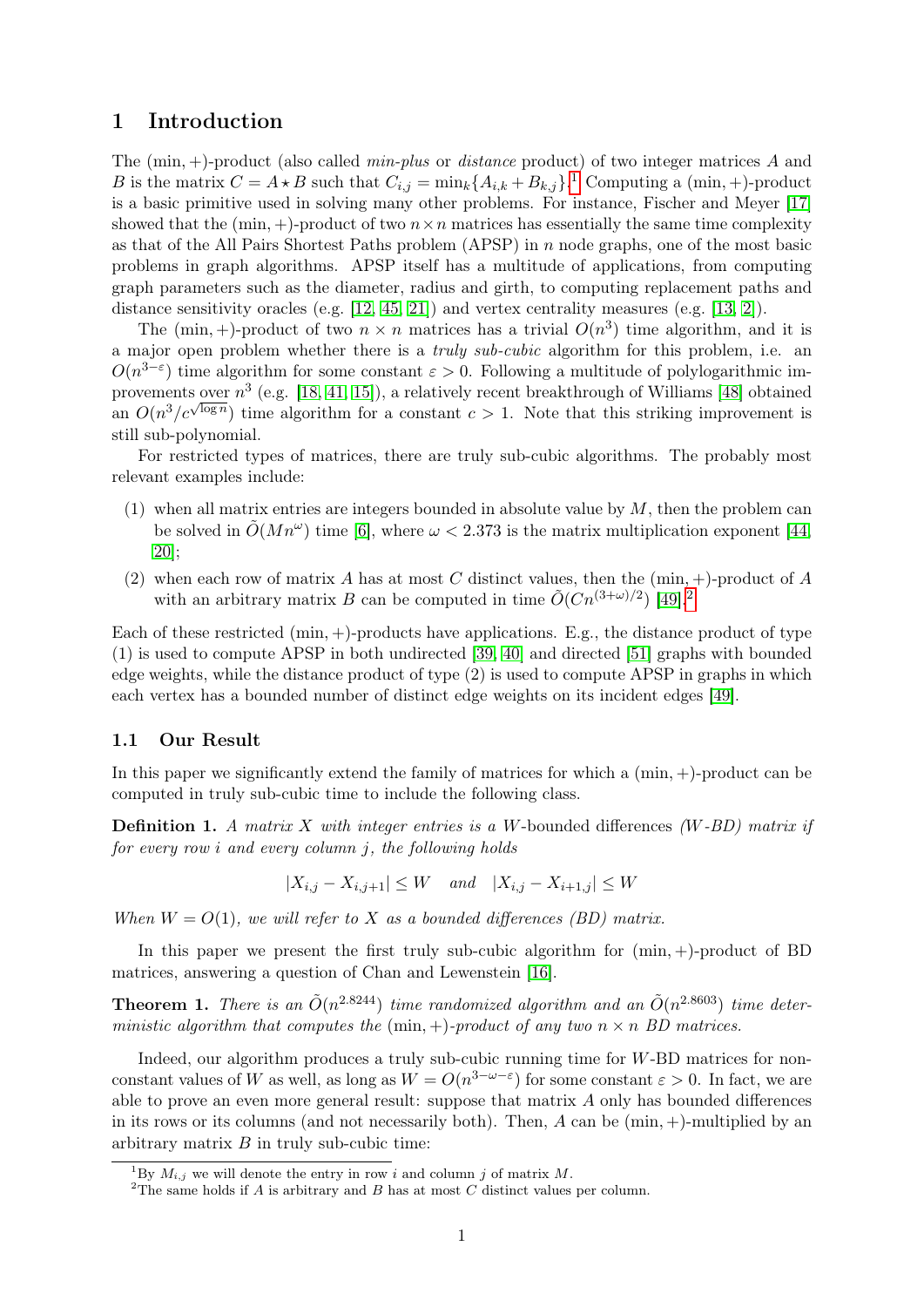**Theorem 2.** Let B be arbitrary and assume either of the following:

$$
(1) \,\forall i, j \in [n], \, |A_{i,j} - A_{i+1,j}| \le W \quad or \quad (2) \,\forall i, j \in [n], \, |A_{i,j} - A_{i,j+1}| \le W
$$

If  $W \leq O(n^{3-\omega-\epsilon})$  for any  $\epsilon > 0$ , then  $A \star B$  can be computed in randomized  $O(n^{3-\Omega(\epsilon)})$  time. If  $W = O(1)$ , then  $A \star B$  can be computed in randomized time  $O(n^{2.9217})$ .

The main obstacle towards achieving a truly sub-cubic algorithm for  $(\min, +)$  product in general is the presence of entries of large absolute value. In order to compare our result with (1) and (2) from that point of view, assume for a moment that  $\omega = 2$  (as conjectured by many). Then (1) can perform a  $(\min, +)$  product in truly sub-cubic time if *both A* and *B* have entries of absolute value at most  $M = O(n^{1-\epsilon})$  for some constant  $\epsilon > 0$ , while (2), without any other assumptions on A and B, can do that if at least one of A and B has entries of absolute value at most  $M = O(n^{1/2-\epsilon})$ . We can do the same when at least one of A and B has entries of absolute value at most  $M = O(n^{1-\epsilon}).$ 

### 1.2 Our Approach

Our approach has three phases.

**Phase 1: additive approximation**  $\tilde{C}$  of the product  $C = A \star B$ . It turns out that for BD matrices it is quite easy to obtain an additive overestimate  $\tilde{C}$  of C: Let us subdivide A and B in square blocks of size  $\Delta \times \Delta$ , for some small polynomial value  $\Delta$ . Thus the overall product reduces to the multiplication of  $O((n/\Delta)^3)$  pairs of blocks  $(A', B')$ . By the bounded differences property, it is sufficient to compute  $A'_{i,k} + B'_{k,j}$  for any triple of indexes  $(i, k, j)$  in order to obtain an overestimate of all the entries in  $A' \star B''$  within an additive error in  $O(\Delta W)$ . This way in truly sub-cubic time we can compute an  $O(\Delta W)$  additive overestimate C of C.

It would seem that Phase 1 requires that the matrices are BD, so that one would not be able to use the same approach to attack the  $(min, +)$  product of general matrices. We note that this is NOT the case: Phase 1 can be performed for *arbitrary* integer matrices  $A$  and  $B$  as well, provided one has an algorithm that can fix  $\hat{C}$  and obtain C from it: We use a scaling approach ala Seidel [\[39\]](#page-14-2). Assume that the entries of A and B are nonnegative integers bounded by  $M^3$  $M^3$ , and obtain A' and B' by setting  $A'_{i,j} = \lfloor A_{i,j}/2 \rfloor$  and  $B'_{i,j} = \lfloor B_{i,j}/2 \rfloor$ . Recursively compute  $A' \star B'$ , where the depth of the recursion is log M and the base case is when the entries of A and B are bounded by a constant in which case  $A' \star B'$  can be computed in  $O(n^{\omega})$  time. Then, in each recursive step we can set  $\tilde{C}_{i,j} = 2C_{i,j}$  for all i, j. This gives an overestimate that errs by at most an additive 2 in each entry. Thus, as long as the rest of the phases can be made to work for arbitrary matrices to fix up  $\tilde{C}$ , this phase would also work.

**Phase 2:** Correcting  $\tilde{C}$  up to a few bad triples. The heart of our approach comes at this point. We perform a (non-trivial) perturbation of A and B, and then set to  $\infty$  the entries of absolute value larger than  $c \cdot \Delta W$  for an appropriate constant c. The perturbation consists of adding the same vector  $V_A^r$  (resp.,  $V_B^r$ ) to each column of A (resp., row of B). Here  $V_A^r$  and  $V_B^r$  are random vectors derived from the estimate  $\tilde{C}$ . Let  $A^r$  and  $B^r$  be the resulting matrices. Using (1) we can compute  $C^r = A^r * B^r$  in truly sub-cubic time  $O(\Delta W n^{\omega})$  for sufficiently small W and  $\Delta$ . The perturbation is such that it is possible to derive from  $(C<sup>r</sup>)_{i,j}$  the corresponding value  $(A \star B)_{i,j} = A_{i,k} + B_{k,j}$  unless one of the entries  $A_{i,k}^r$  or  $B_{k,j}^r$  was rounded to  $\infty$ .

The crux of our analysis is to show that if we do  $\tilde{O}(n^{3d})$  perturbations (for some d) and associated bounded entry (min, +)-products, then there is only a small number  $(O(n^{3-d}))$  of triples  $(i, k, j)$  for which (a)  $|A_{i,k} + B_{k,j} - \tilde{C}_{i,j}| \leq c' \cdot \Delta W$  for some  $c' = O(1)$  (i.e. k is a potential witness for  $C_{i,j}$  and (b) none of the perturbations had both  $A_{i,j}^r$  and  $B_{i,j}^r$  finite.

<span id="page-2-0"></span><sup>&</sup>lt;sup>3</sup>We can assume that M is a power of 2.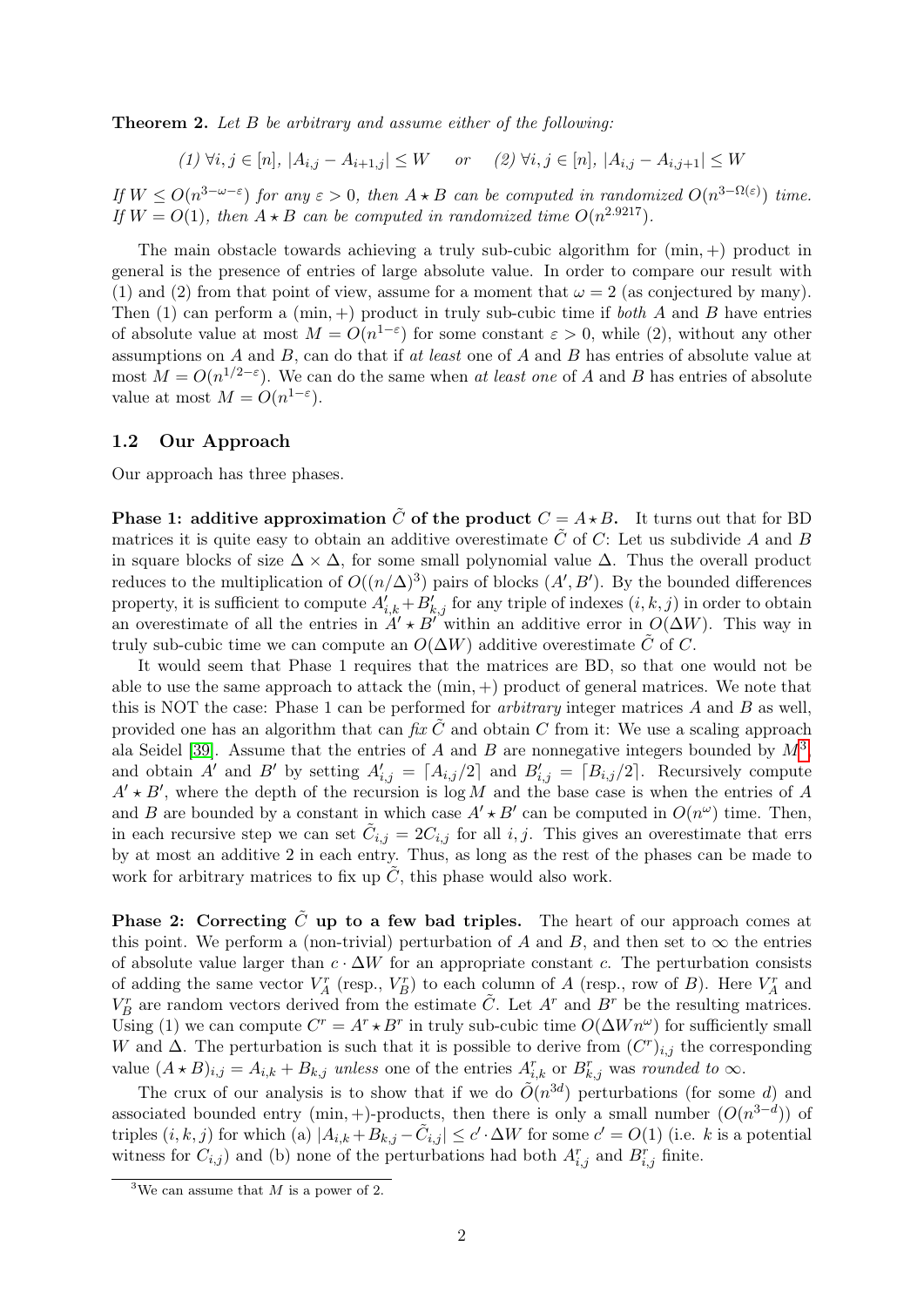Interestingly, our proof of the correctness of Phase 2 relies on an extremal graph theoretical lemma that lower bounds the number of 4-cycles in sufficiently dense bipartite graphs.

In a sense Phase 1 and 2 only leave  $O(n^{3-d})$  work to be done: if we knew these "bad" triples that are not covered by the perturbation steps, we could just go through them in a brute-force way, fixing C. Since Phase 2 does not use the fact that  $A$  and  $B$  are BD, if we could find the bad triples efficiently, we would obtain a truly sub-cubic algorithm for  $(min, +)$ -matrix product!

Phase 3: Finding and fixing the bad triples. To fix the bad triples, one could try to keep track of the triples handled in each perturbation iteration. For arbitrary matrices A and B this wouldn't give a truly sub-cubic algorithm as the number of triples is already  $n^3$ . For BD-matrices however one doesn't need to keep track of all triples, but rather only of triples formed by the upper-most left-most entries of the blocks from Phase 1 since these entries are good additive approximations of all block entries. The number of these block representative triples is only  $O(n/\Delta)^3$ ) where  $\Delta$  is the block size (from Phase 1). Thus, instead of spending more than  $n^3$  time, one can get away with spending  $O(\rho \cdot (n/\Delta)^3)$  time where  $\rho$  is the number of perturbation iterations (from Phase 2). After we find the bad block representative triples, we can go through their blocks in a brute-force manner to fix  $C$  and compute  $C$ . Since each triple in the blocks of a bad block representative triple must also be bad, the total number of triples considered by the brute-force procedure must be  $O(n^{3-d})$  as this is the total number of bad triples.

We reiterate that this is the *only* part of the algorithm that does not work for arbitrary A and B.

### 1.3 Applications

The notion of BD matrices is quite natural and has several applications. Indeed, our original motivation for studying the  $(\min, +)$ -product of such matrices came from a natural scored version of the classical Context-Free Grammar (CFG) parsing problem. It turns out that a fast algorithm for a bounded difference version of scored parsing implies the first truly sub-cubic algorithms for a few well-studied problems such as Language Edit Distance, RNA-Folding and Optimum Stack Generation.

Recall that in the parsing problem we are given a CFG G and string  $\sigma = \sigma_1 \dots \sigma_n$  of n terminals. Our goal is to determine whether  $\sigma$  belongs to the language L generated by G. For ease of presentation and since this covers most applications, we will assume unless differently stated that the size of the grammar is  $|G| = O(1)$ , and will not explicitly mention the dependency of running times on grammar size.<sup>[4](#page-3-0)</sup> We will also assume  $G$  is given in the Chomsky Normal Form (CNF)<sup>[5](#page-3-1)</sup>. In a breakthrough result [\[43\]](#page-14-4) Valiant proved a reduction from parsing to Boolean matrix multiplication: the parsing problem can be solved in  $O(n^{\omega})$  time.

One can naturally define a scored generalization of the parsing problem (see, e.g., [\[4\]](#page-11-2)). Here each production rule p in G has an associated integer score (or cost)  $s(p)$ . Our goal is now to find a sequence of production rules of minimum total score that generates a given string  $\sigma$ . It is relatively easy to adapt Valiant's parser to this goal, the main difference being that Boolean matrix multiplications are replaced by  $(min, +)$ -products. It follows that scored parsing can be solved up to logarithmic factors in the time needed to perform one  $(\min, +)$ -product (see also [\[38\]](#page-14-5)). In particular, applying Williams' algorithm for (min, +)-product [\[48\]](#page-15-1), one can solve scored port in particular, applying with an algorithm for  $(\text{min}, +)$ -product [40], one can solve s<br>parsing in  $O(n^3/2^{\Theta(\sqrt{\log n})})$  time, which is the current best running time for this problem.

For a nonterminal X let  $s(X, \sigma)$  be the minimum total score needed to generate  $\sigma$  from X (where G is assumed to be clear from the context). Let us define a bounded difference notion

<span id="page-3-1"></span><span id="page-3-0"></span><sup>&</sup>lt;sup>4</sup>Our approach also works when  $|G|$  is a sufficiently small polynomial.

<sup>5</sup> Note that it is well-known that any context free grammar can be transformed into an equivalent CNF grammar.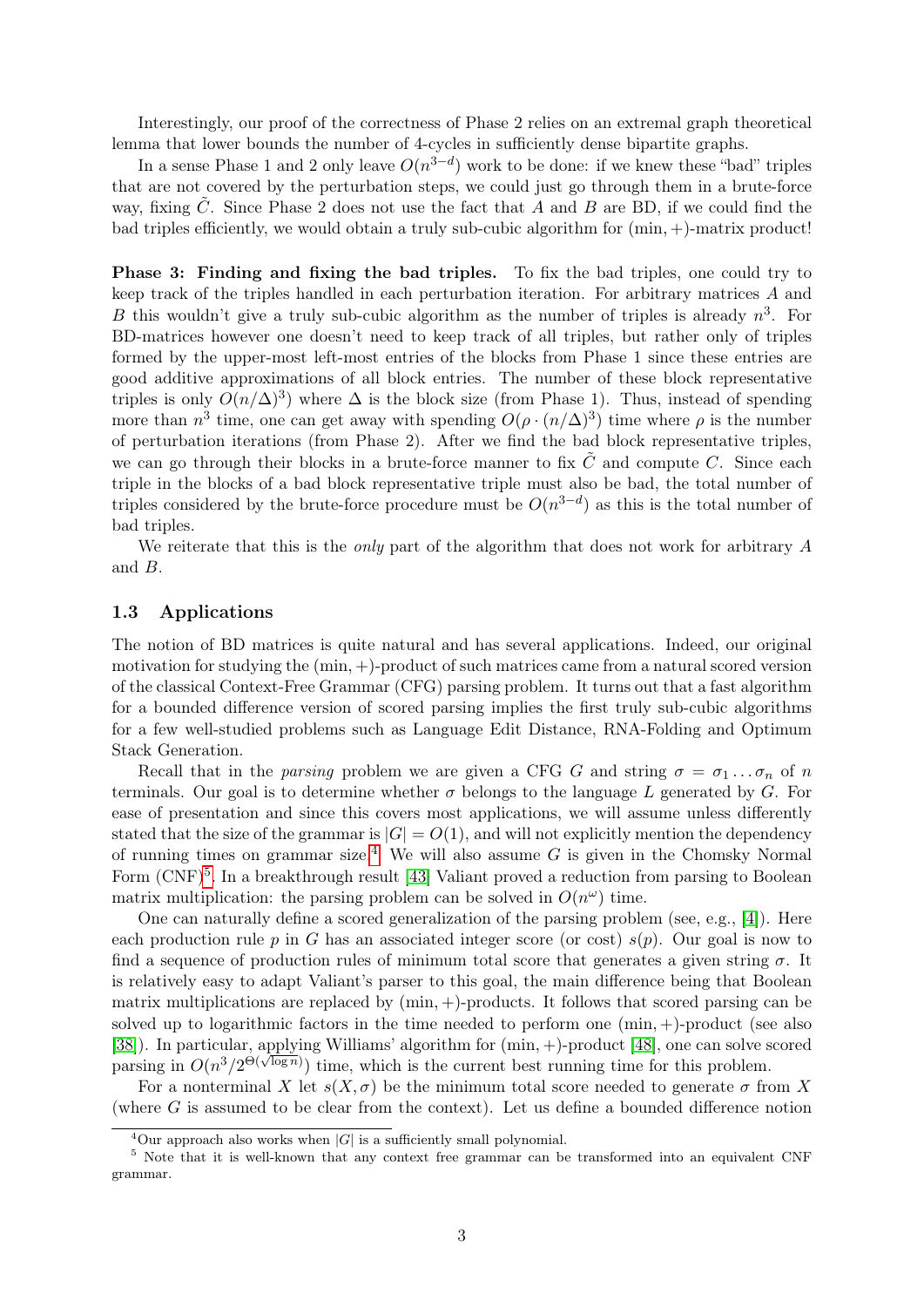for CFGs: Intuitively, this means that adding or deleting a terminal at one endpoint of a string does not change the corresponding score by much.

**Definition 2.** A CFG G is a W-bounded differences (W-BD) grammar if, for any non-terminal X, terminal x, and string  $\sigma$  of terminals, the following holds:

$$
|s(X, \sigma) - s(X, \sigma x)| \le W \quad and \quad |s(X, \sigma) - s(X, x\sigma)| \le W
$$

When  $W = O(1)$ , we will refer to G as a bounded differences (BD) grammar.

Via a simple but very careful analysis of the scored version of Valian't parser, we are able to show that the scored parsing problem on BD grammars can be reduced to (min, +)-product of BD matrices (see Section [A\)](#page-15-4).

<span id="page-4-2"></span>**Theorem 3.** Let  $O(n^{\alpha})$  be the time needed to perform one (min, +)-product between two  $n \times n$ BD matrices. Then the scored parsing problem on BD grammars in CNF can be solved in  $\tilde{O}(n^{\alpha})$ time.

<span id="page-4-1"></span>**Corollary 1.** The scored parsing problem on BD grammars in CNF can be solved in  $\tilde{O}(n^{2.8244})$ randomized time and  $\tilde{O}(n^{2.8603})$  deterministic time.

BD grammars appear naturally in relevant applications. Consider for example the wellstudied Language Edit Distance problem (LED) [\[4,](#page-11-2) [31,](#page-14-6) [27,](#page-13-8) [37,](#page-14-7) [38,](#page-14-5) [1,](#page-11-3) [35\]](#page-14-8). Here we are given a CFG G and a string  $\sigma$  of terminals. We are allowed to *edit*  $\sigma$  by *inserting, deleting* and substituting terminals. Our goal is to find a sequence of such edit operations of minimum length so that the resulting string  $\sigma'$  belongs to the language L generated by  $G^6$  $G^6$ . As already observed by Aho and Peterson in 1972 [\[4\]](#page-11-2), LED can be reduced to scored parsing. In more detail, it is sufficient to assign score zero to the production rules of the input grammar, and then augment the grammar with production rules of score 0 and 1 that model edit operations. By performing the above steps carefully, the resulting scored grammar is BD, leading to a truly sub-cubic algorithm for LED via Corollary [1](#page-4-1) (see Appendix [C\)](#page-26-0). We remark that finding a truly-sub-cubic algorithm for LED was wide open even for very restricted cases. For example, consider Dyck LED, where the underlying CFG represents well-balanced strings of parentheses. Developing fast algorithms for Dyck LED, and understanding membership in parenthesis language has recently received considerable attention [\[9,](#page-11-4) [37,](#page-14-7) [25,](#page-13-9) [14,](#page-13-10) [28,](#page-14-9) [33\]](#page-14-10). Even for such restricted grammars, no truly sub-cubic exact algorithm was known prior to this work.

Another relevant application is related to RNA-folding, a central problem in bioinformatics since its definition by Nussinov and Jackobson in 1980 [\[32\]](#page-14-11). We can rephrase RNA folding as follows. We are given the CFG  $S \to SS \mid aSu \mid uSa \mid cSg \mid gSc \mid \epsilon$ . Here terminals  $\{a, u, c, g\}$ represent the 4 types of nucleotides in an RNA molecule. We have to find the minimum number of insertions and deletions of nucleotides on the RNA molecule that will generate a string consistent with the above grammar. This is essentially a variant of LED where only insertions and deletions (and no substitutions) are allowed. Nussinov and Jackobson proposed a simple  $O(n^3)$  time algorithm to solve RNA-folding. Despite considerable efforts [\[46,](#page-15-5) [5,](#page-11-5) [50,](#page-15-6) [32\]](#page-14-11), no truly sub-cubic algorithm for RNA folding was known prior to our work. By essentially the same argument as for LED, it is easy to obtain a BD scored grammar modeling RNA folding. Thus we immediately obtain a truly sub-cubic algorithm to solve this problem via Corollary [1.](#page-4-1)

As a final application, consider the Optimum Stack Generation problem (OSG) described by Tarjan in [\[42\]](#page-14-12). Here, we are given a finite alphabet  $\Sigma$ , a stack S, and a string  $\sigma \in \Sigma^*$ . We would like to print  $\sigma$  by a minimum length sequence of three stack operations: *push(), emit* (i.e., print the top character in the stack), and pop. For example, the string BCCAB can be printed via the sequence of operations:  $push(B)$ ,  $emit(B)$ ,  $push(C)$ ,  $emit(C)$ ,  $emit(C)$  pop(C),  $push(A)$ ,

<span id="page-4-0"></span><sup>&</sup>lt;sup>6</sup>In some variants of the problem each edit operation has some integer cost upper bounded by a constant. Our approach clearly works also in that case.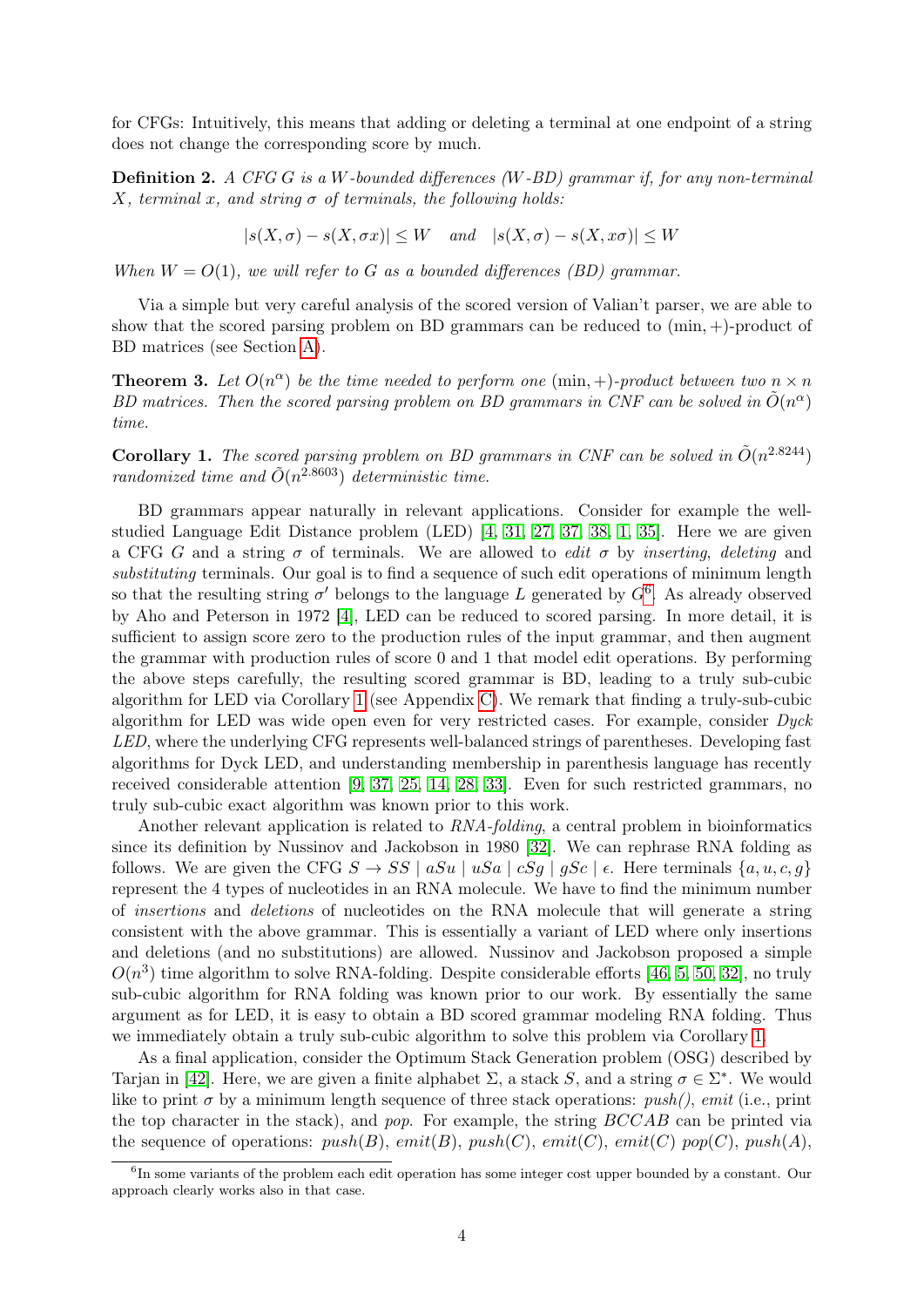emit(A) pop(A),emit(B), pop(B). While, there exists a simple  $O(n^3)$  time algorithm for OSG, Tarjan suspected this could be improved. In Appendix [D,](#page-28-0) we show that OSG can be reduced to scored parsing on BD grammars. This leads to the first truly sub-cubic algorithm for OSG.

Let us summarize the mentioned applications of our approach.

**Theorem 4.** LED, RNA-folding, and OSG can be solved in  $\tilde{O}(n^{2.8244})$  randomized time and  $\tilde{O}(n^{2.8603})$  deterministic time.

We remark that our techniques also lead to a truly subquadratic algorithm for bounded monotone (min, +) convolution. A subquadratic algorithm was already and very recently achieved in a breakthrough result by Chan and Lewenstein [\[16\]](#page-13-7), however with very different techniques. For two sequences  $a = (a_1, \ldots, a_n)$  and  $b = (b_1, \ldots, b_n)$  the  $(\min, +)$ -convolution of a and b is the vector  $c = (c_1, \ldots, c_n)$  with  $c_k = \min_i \{a_i + b_{k-i}\}.$  Assume  $n = m^2$ . A standard reduction from  $(\min, +)$  convolution to the  $(\min, +)$  matrix product constructs the  $m \times m$  matrices  $A^r$ with  $A_{i,k}^r = a_{rm+i+k}$  (for  $1 \le r \le m$ ) and B with  $B_{k,j} = b_{jm-k}$ . Then from the products  $A^r \star B$ we can infer the  $(\min, +)$ -convolution of a and b in time  $O(n^{3/2})$ . Note that if a has bounded differences, then the matrices  $A<sup>r</sup>$  have bounded difference along the rows, while B has bounded difference along the columns. In Section [B,](#page-22-0) we discuss how to obtain truly sub-cubic algorithms for  $(min, +)$ -products when only one matrix has bounded differences, and even just along one dimension. This allows to compute the m (min, +)-products in time  $O(m \cdot m^{2.9217}) = O(n^{1.961})$ , obtaining a subquadratic algorithm for BD (min, +)-convolution. As observed by Chan and Lewenstein, computing (min, +) convolution over bounded monotone sequences is equivalent to computing over two bounded difference sequences.

We envision other applications of BD  $(\min, +)$ -product to come in the future.

### 1.4 Related Work

Language Edit Distance. LED is among the most fundamental and best studied problems related to strings and grammars [\[4,](#page-11-2) [31,](#page-14-6) [27,](#page-13-8) [37,](#page-14-7) [38,](#page-14-5) [1,](#page-11-3) [35\]](#page-14-8). It generalizes two basic problems in computer science: parsing and string edit distance computation. In 1972, Aho and Peterson presented a dynamic programming algorithm for LED that runs in  $O(|G|^2 n^3)$  time [\[4\]](#page-11-2), which was improved to  $O(|G|n^3)$  by Myers in 1985 [\[31\]](#page-14-6). These algorithms are based on popular CYK parsing algorithm [\[3\]](#page-11-6) with the observation that LED can be reduced to a scored parsing problem parsing algorithm [5] with the observation that EED can be reduced to a scored parsing problem<br>[\[4\]](#page-11-2). This implied the previous best running time in  $O(n^3/2^{\Theta(\sqrt{\log n}}))$ . In a recent paper [\[38\]](#page-14-5), Saha showed that LED can be solved in  $O(\frac{n^{\omega}}{\text{poly}})$  $\frac{n^{\omega}}{\text{poly}(\epsilon)}$  time if we allow to approximate the exact edit distance by a  $(1 + \epsilon)$ -factor. Due to known conditional lower bound results for parsing [\[27,](#page-13-8) [1\]](#page-11-3), LED cannot be approximated within any multiplicative factor in time  $o(n^{\omega})$ . Interestingly, if we only allow insertion as edits, then [\[38\]](#page-14-5) also showed that a sub-cubic exact algorithm is unlikely due to a reduction to APSP on weighted graphs [\[45\]](#page-15-0). Whereas, here we show with insertions and deletions (and possibly substitutions) as edits LED is solvable in truly sub-cubic time. LED provides a very generic framework for modeling problems with vast applications [\[24,](#page-13-11) [23,](#page-13-12) [47,](#page-15-7) [30,](#page-14-13) [36,](#page-14-14) [34,](#page-14-15) [22\]](#page-13-13). A fast exact algorithm for it is likely to have tangible impact.

RNA-Folding. Computational approaches to find the secondary structure of RNA molecules are used extensively in bioinformatics applications. In 1980, Nussinov and Jackobson [\[32\]](#page-14-11) proposed the following optimization problem, and a simple  $O(n^3)$  dynamic programming solution to obtain the optimal folding. Let  $\Sigma$  be a set of letters and let  $\Sigma' = {\sigma' | \sigma \in \Sigma}$  be the set of "matching" letters, such that for every letter  $\sigma \in \Sigma$  the pair  $\sigma, \sigma'$  match. Given a sequence of n letters over  $\Sigma \cup \Sigma'$ , the RNA-folding problem asks for the maximum number of non-crossing pairs  $\{i, j\}$  such that the *i*th and *j*th letter in the sequence match, i.e., if letters in positions *i* and j are paired and if letters in positions k and l are paired, and  $i < k$  then either they are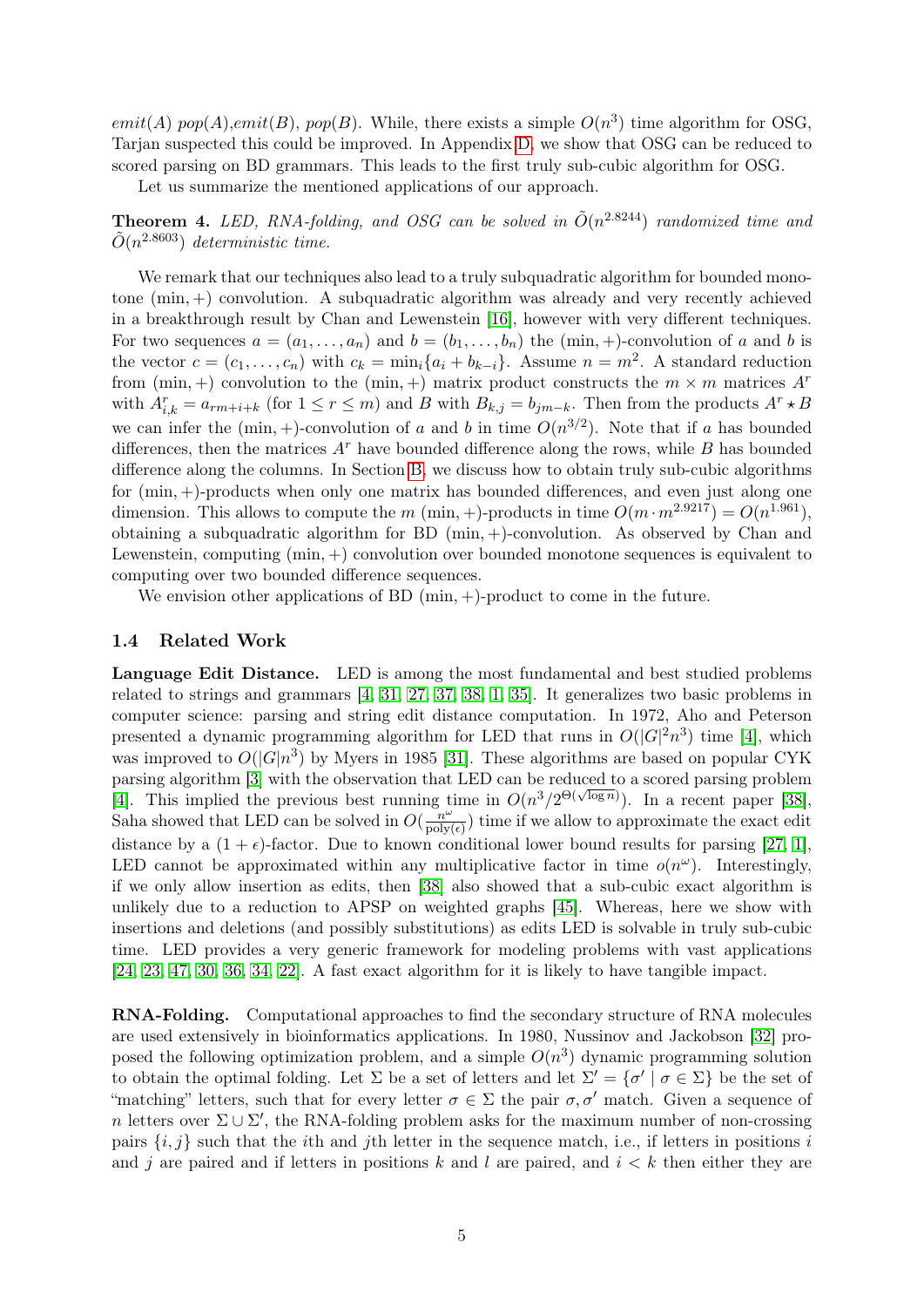nested, i.e.,  $i < k < l < j$  or they are non-intersecting, i.e.,  $i < j < k < l$ . The objective is to maximize the number of pairings under these constraints.

Since the seminal work of [\[32\]](#page-14-11), multitude of sophisticated RNA-folding algorithms with complex objectives and softwares have been developed<sup>[7](#page-6-0)</sup>, but the basic dynamic programming algorithm of Nussinov and Jackobson remains at the heart of all of these. Despite much effort, only mild improvements in running time has been reported so far [\[46,](#page-15-5) [5,](#page-11-5) [50\]](#page-15-6), and obtaining a truly sub-cubic algorithm for RNA-folding has remained open till this work.

Abboud et al. [\[1\]](#page-11-3) showed that obtaining an algorithm for RNA-folding that runs in  $O(n^{\omega-\epsilon})$ time for any  $\varepsilon > 0$  would result in a breakthrough in our algorithmic knowledge of the Clique problem. Moreover, the work of [\[1\]](#page-11-3) implies that RNA-folding problem needs fast matrix multiplication to be solved in truly sub-cubic time, unless there are fast algorithms for Clique that do not use matrix multiplication.

Dyck LED. A closely related problem is Dyck Edit distance. In Dyck LED, a parentheses string must be well-balanced by matching open parentheses with corresponding closed parentheses in a non-crossing way. For example, [()] belongs to the Dyck language, but [) or ][ do not. The RNA grammar is often referred to as the two-sided Dyck where ][ is also a valid match. Dyck edit distance with insertion and deletion generalizes the widely-studied string edit distance problem [\[29,](#page-14-16) [26,](#page-13-14) [10,](#page-11-7) [11,](#page-13-15) [8,](#page-11-8) [7\]](#page-11-9). When approximation is allowed, a near-linear time  $O(\text{poly}\log n)$ -approximation algorithm was developed by Saha [\[37\]](#page-14-7). A  $(1 + \epsilon)$ -approximation in  $O(n^{\omega})$  time was also shown in [\[38\]](#page-14-5) for any constant  $\epsilon > 0$ . Abboud et al. [\[1\]](#page-11-3) related the Dyck LED problem to Clique with the same implications as for RNA-folding. Thus, up to a breakthrough in Clique algorithms, truly sub-cubic Dyck LED requires fast matrix multiplication. Prior to our work, no sub-cubic exact algorithm was known for Dyck LED.

### 1.5 Preliminaries and Notation

In this paper, by "randomized time  $t(n)$ " we mean a zero-error randomized algorithm running in time  $t(n)$  in expectation, and also with high probability.

As is typical, we denote by  $\omega < 2.3729$  [\[44,](#page-14-1) [20\]](#page-13-6) the exponent of square matrix multiplication, i.e.  $\omega$  is the infimum over all reals such that  $n \times n$  matrix multiplication over the complex numbers can be computed in  $n^{\omega+o(1)}$  time. For ease of notation and as typical in the literature, we shall omit the  $o(1)$  term and write  $O(n^{\omega})$  instead. We denote the running time to multiply an  $a \times b$  matrix with a  $b \times c$  matrix by  $M(a, b, c)$  [\[19\]](#page-13-16). As in (1) above we have the following:

<span id="page-6-2"></span>**Lemma 1.** [\[6\]](#page-11-1) Let  $A, B$  be  $a \times b$  and  $b \times c$  matrices with entries in  $\{-M, -M+1 \dots, M\} \cup \{\infty\}.$ Then  $A \star B$  can be computed in time  $\tilde{O}(M \cdot M(a, b, c))$ . In particular, for  $a = b = c = n$  this running time is  $\tilde{O}(Mn^{\omega}).$ 

Organization. In Section [2](#page-6-1) we give our main technical result, a truly sub-cubic algorithm for (min, +)-product with BD property. In Section [A,](#page-15-4) we show how bounded difference scored parsing can be solved asymptotically in the same time as computing a single BD (min,  $+)$ ) product. In Section [B,](#page-22-0) we show how to further reduce the running time, how to derandomize our algorithm, and some generalizations of our approach. Sections [C](#page-26-0) and [D](#page-28-0) are devoted to prove reductions from LED, RNA-folding, and OSG to scored parsing on BD grammars.

### <span id="page-6-1"></span>2 Fast Bounded-Differences (min, +) Product

In this section we present our fast  $(\min, +)$  product algorithm for BD matrices. For ease of presentation, we will focus here only on the case that both input matrices A and B are BD.

<span id="page-6-0"></span> $^{7}$ see [https://en.wikipedia.org/wiki/List\\_of\\_RNA\\_structure\\_prediction\\_software](https://en.wikipedia.org/wiki/List_of_RNA_structure_prediction_software)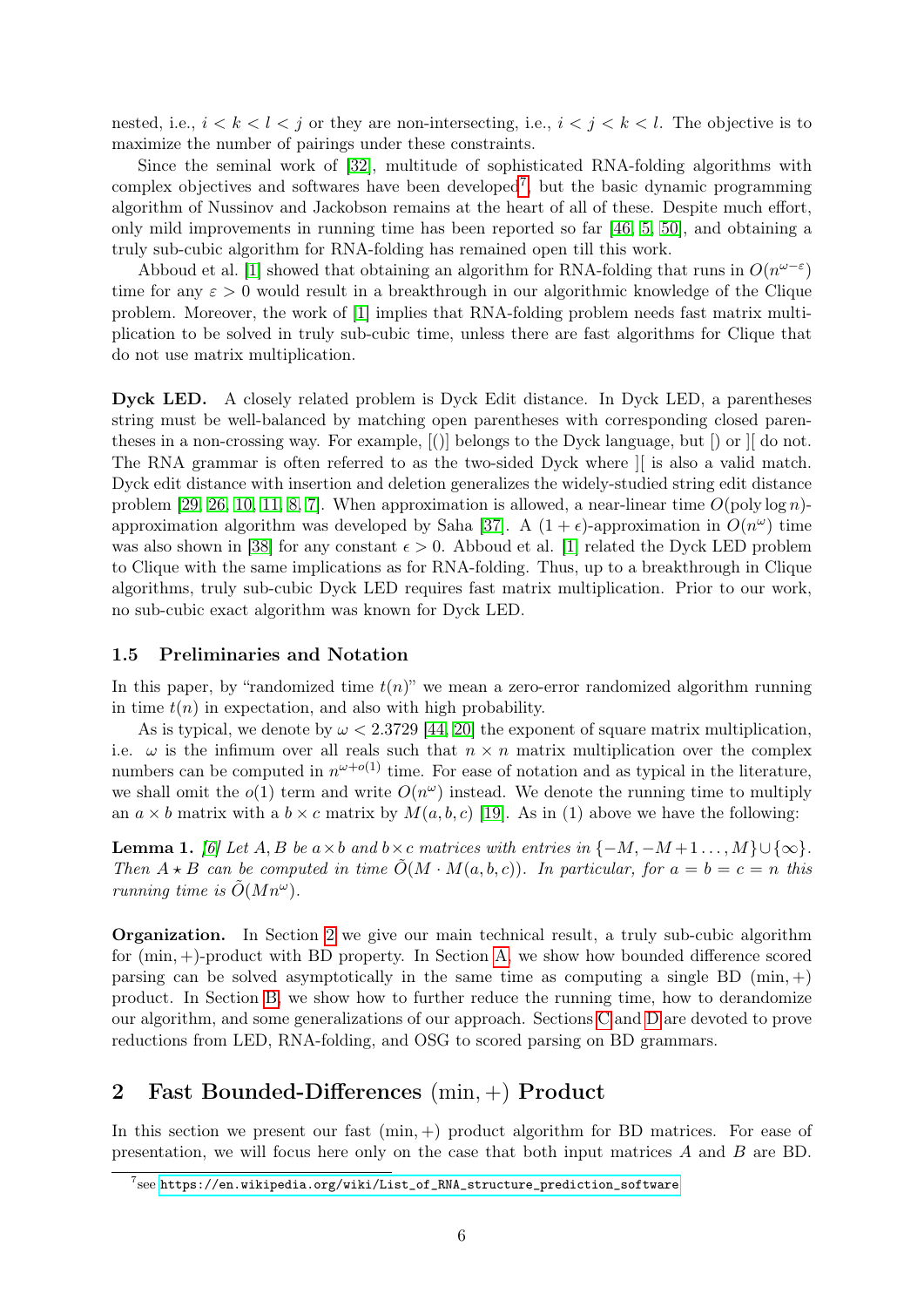Furthermore, we will present a simplified randomized algorithm which is still truly sub-cubic. Refinements of the running time, derandomization, and generalizations are discussed in Section [B.](#page-22-0) Let A and B be  $n \times n$  matrices with W-bounded differences. We write  $C = A \star B$  for the desired output and denote by  $\hat{C}$  the result computed by our algorithm. Our algorithm consists of following three main phases (see also Algorithm [1\)](#page-12-0).

### 2.1 Phase 1: Computing an approximation

Let  $\Delta$  be a positive integer that we later fix as a small polynomial<sup>[8](#page-7-0)</sup> in *n*. We partition [*n*] into blocks of length  $\Delta$  by setting  $I(i') := \{i \in [n] \mid i' - \Delta < i \leq i'\}$  for any i' divisible by  $\Delta$ . From now on by  $i, k, j$  we denote indices in the matrices A, B, and C and by  $i', k', j'$  we denote numbers divisible by  $\Delta$ , i.e., indices of blocks.

The first step of our algorithm is to compute an entry-wise additive  $O(\Delta W)$ -approximation C of  $A\star B$ . Since A and B have W-BD, it suffices to approximately evaluate  $A\star B$  only for indices  $i', k', j'$  divisible by  $\Delta$ . Specifically, we compute  $\tilde{C}_{i',j'} = \min\{A_{i',k'} + B_{k',j'} \mid k'$  divisible by  $\Delta\},$ and set  $\tilde{C}_{i,j} := \tilde{C}_{i',j'}$  for any  $i \in I(i'), j \in I(j')$ , see lines 1-3 of Algorithm [1.](#page-12-0)

The next lemma shows that  $\tilde{C}$  is a good approximation of  $C$ .

<span id="page-7-1"></span>**Lemma 2.** For any i', k', j' divisible by  $\Delta$  and any  $(i, k, j) \in I(i') \times I(k') \times I(j')$  we have

$$
(1) |A_{i,k} - A_{i',k'}| \le 2\Delta W
$$
  
\n
$$
(2) |B_{k,j} - B_{k',j'}| \le 2\Delta W;
$$
  
\n
$$
(3) |C_{i,j} - C_{i',j'}| \le 2\Delta W;
$$
  
\n
$$
(4) |C_{i,j} - \tilde{C}_{i,j}| \le 4\Delta W
$$

*Proof.* Consider the first statement. Observe that we can move from  $A_{i,k}$  to  $A_{i',k}$  in  $i'-i \leq \Delta$ steps each time changing the absolute value by at most W, hence  $|A_{i,k} - A_{i',k}| \leq \Delta W$ . Similarly from  $A_{i',k}$  to  $A_{i',k'}$ . The overall absolute change is therefore at most 2∆W. The proof of the second claim is analogous.

For the third statement, let k be such that  $C_{i,j} = A_{i,k} + B_{k,j}$ . Then  $C_{i',j'} \leq A_{i',k}$  $B_{k,j'} \leq A_{i,k} + B_{k,j} + 2\Delta W = C_{i,j} + 2\Delta W$ . In the second inequality we used the fact that  $A_{i',k} \leq A_{i,k} + \Delta W$  and  $B_{k,j'} \leq B_{k,j} + \Delta W$  from the same argument as above. Symmetrically, we obtain  $C_{i',j'} \leq C_{i,j} + 2\Delta W$ .

For the last statement, note that  $\tilde{C}_{i,j} = \tilde{C}_{i',j'}$  by construction. Let k' be divisible by  $\Delta$  and  $\text{such that } \tilde{C}_{i',j'} = A_{i',k'} + B_{k',j'}. \text{ Then } \tilde{C}_{i,j} \leq A_{i,k'} + B_{k',j} \leq A_{i',k'} + B_{k',j'} + 2\Delta W = \tilde{C}_{i',j'} + 2\Delta W,$ where again the second inequality exploits the above observation. For the other direction, let  $k$ be such that  $C_{i,j} = A_{i,k} + B_{k,j}$ , and consider k' with  $k \in I(k')$ . Then  $\tilde{C}_{i',j'} \leq A_{i',k'} + B_{k',j'} \leq$  $A_{i,k} + B_{k,j} + 4\Delta W = C_{i,j} + 4\Delta W$ , where in the second inequality we exploited (1) and (2).  $\Box$ 

### <span id="page-7-2"></span>2.2 Phase 2: Randomized reduction to  $(min,+)$ -product with small entries

The second step of our algorithm is the most involved one. The goal of this step is to change A and B in a randomized way to obtain matrices where each entry is  $\infty$  or has small absolute value, thus reducing the problem to Lemma [1.](#page-6-2) This step will cover most triples  $i, k, j$ , but not all: the third step of the algorithm will cover the remaining triples by exhaustive search. We remark that Phase 2 works with arbitrary matrices  $A$  and  $B$  (assuming we know an approximate answer  $\tilde{C}$  as computed in Phase 1).

The following observation is the heart of our argument. For any vector  $F = (F_1, \ldots, F_n)$ , adding  $F_k$  to every entry  $A_{i,k}$  ( $\forall i$ ) and subtracting  $F_k$  from every entry  $B_{k,j}$  ( $\forall j$ ) does not change the product  $A \star B$ . Similarly, for *n*-dimension vectors X and Y, adding  $X_i$  to every entry  $A_{i,k}$ and adding  $Y_i$  to every entry  $B_{k,j}$  changes the entry  $(A \star B)_{i,j}$  by  $+X_i + Y_j$ , which we can cancel after computing the product.

<span id="page-7-0"></span><sup>&</sup>lt;sup>8</sup>We can assume that both n and  $\Delta$  are powers of two, so in particular we can assume that  $\Delta$  divides n.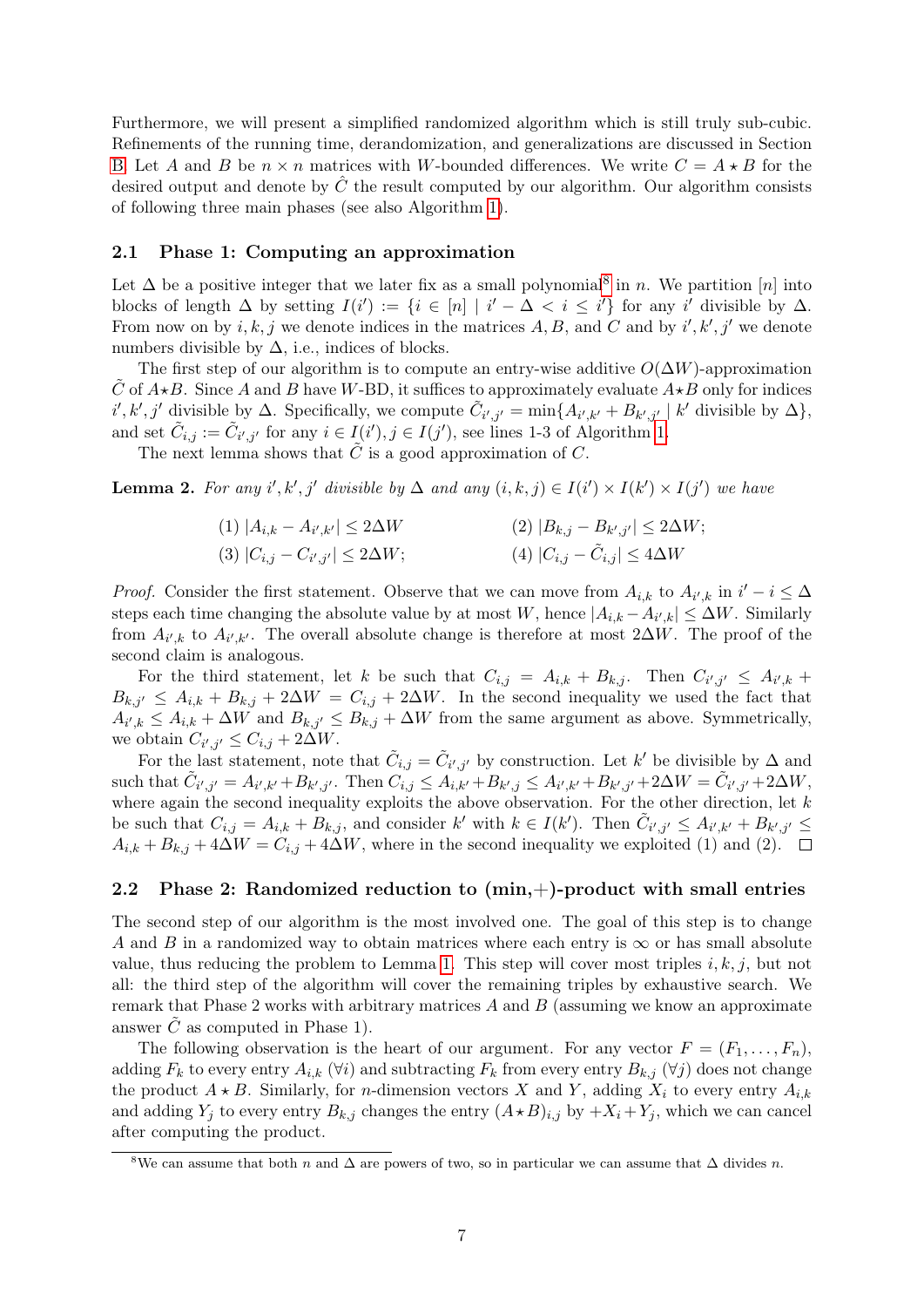Specifically, we may fix indices  $i^r, j^r$  and consider the matrices  $A^r$  with  $A_{i,k}^r := A_{i,k} + B_{k,j^r} - A_{i,k} + B_{k,j^r}$  $\tilde{C}_{i,j^r}$  and  $B^r$  with  $B^r_{k,j} := B_{k,j} - B_{k,j^r} + \tilde{C}_{i^r,j^r} - \tilde{C}_{i^r,j}$ . Then from  $C^r := A^r * B^r$  we can infer  $C = A \star B$  via the equation  $C_{i,j} = C_{i,j}^r + \tilde{C}_{i,j} - \tilde{C}_{i^r,j^r} + \tilde{C}_{i^r,j}$ .

We will set an entry of  $A^r$  or  $B^r$  to  $\infty$  if its absolute value is more than 48 $\Delta W$ . This allows to compute  $C^r = A^r * B^r$  efficiently using Lemma [1.](#page-6-2) However, it does not correctly compute  $C = A \star B$ . Instead, we obtain values  $\tilde{C}_{i,j}^r := C_{i,j}^r + \tilde{C}_{i,j}^r - \tilde{C}_{i^r,j^r} + \tilde{C}_{i^r,j}$  that fulfill  $\hat{C}_{i,j}^r \geq C_{i,j}$ . Moreover, if neither  $A_{i,k}^r$  nor  $B_{k,j}^r$  was set to  $\infty$  then  $\hat{C}_{i,j}^r \leq A_{i,k} + B_{k,j}$ ; in this case the contribution of  $i, k, j$  to  $C_{i,j}$  is incorporated in  $\hat{C}_{ij}^r$  (and we say that  $i, k, j$  is "covered" by  $A^r, B^r$ , see Definition [3\)](#page-8-0). We repeat this procedure with independently and uniformly random  $i^r, j^r \in [n]$  for  $r = 1, \ldots, \rho$  many rounds, where  $1 \leq \rho \leq n$  is a small polynomial in n to be fixed later. Then  $\hat{C}$  is set to the entry-wise minimum over all  $\hat{C}^r$ . This finishes the description of Phase 2, see lines 4–14 of Algorithm [1.](#page-12-0)

In the analysis of this step of the algorithm, we want to show that w.h.p. most of the "relevant" triples i, k, j get covered: in particular, all triples with  $A_{i,k} + B_{k,j} = C_{i,j}$  are relevant, as these triples define the output. However, since this definition would depend on the output  $C_{i,j}$ , we can only (approximately) check a weak version of relevance, see Definition [3.](#page-8-0) Similarly, we need a weak version of being covered.

<span id="page-8-0"></span>**Definition 3.** We call a triple  $(i, k, j)$ 

- strongly relevant if  $A_{i,k} + B_{k,j} = C_{i,j}$ ,
- weakly relevant if  $|A_{i,k} + B_{k,j} C_{i,j}| \leq 16\Delta W$ ,
- strongly r-uncovered if for all  $1 \leq r' \leq r$  we have  $|A^{r'}_{i,k}| > 48\Delta W$  or  $|B^{r'}_{k,j}| > 48\Delta W$ , and
- weakly r-uncovered if for all  $1 \leq r' \leq r$  we have  $|A^{r'}_{i,k}| > 40\Delta W$  or  $|B^{r'}_{k,j}| > 40\Delta W$ .

A triple is strongly (resp., weakly) uncovered if it is strongly (resp., weakly) ρ-uncovered.

Next lemma gives a sufficient condition for not being weakly r-uncovered.

<span id="page-8-1"></span>**Lemma 3.** For any i, k, j and i<sup>r</sup>, j<sup>r</sup>, if all triples  $(i, k, j<sup>r</sup>), (i<sup>r</sup>, k, j<sup>r</sup>), (i<sup>r</sup>, k, j)$  are weakly relevant then  $(i, k, j)$  is not weakly r-uncovered.

*Proof.* From the assumption and C being an additive  $4\Delta W$ -approximation of C, we obtain

$$
|A_{i,k} + B_{k,j^r} - \tilde{C}_{i,j^r}| \le |A_{i,k} + B_{k,j^r} - C_{i,j^r}| + |\tilde{C}_{i,j^r} - C_{i,j^r}| \le 16\Delta W + 4\Delta W = 20\Delta W.
$$

Similarly, we also have  $|A_{i^r,k} + B_{k,j^r} - \tilde{C}_{i^r,j^r}| \leq 20\Delta W$  and  $|A_{i^r,k} + B_{k,j} - \tilde{C}_{i^r,j}| \leq 20\Delta W$ .

Recall that in the algorithm we set  $A_{i,k}^r := A_{i,k} + B_{k,j^r} - \tilde{C}_{i,j^r}$  and  $B_{k,j}^r := B_{k,j} - B_{k,j^r} +$  $\tilde{C}_{i^r,j^r} - \tilde{C}_{i^r,j}$  (and then reset them to  $\infty$  if their absolute value is more than 48 $\Delta W$ ). From the above inequalities, we have  $|A_{i,k}^r| \le 20\Delta W$ . Moreover, we can write  $B_{k,j}^r$  as  $(A_{i^r,k} + B_{k,j} - A_{i^r,k})$  $\tilde{C}_{i^r,j}$  –  $(A_{i^r,k} + B_{k,j^r} - \tilde{C}_{i^r,j^r})$ , where both terms in brackets have absolute value bounded by  $20\Delta W$ , and thus  $|B_{k,j}^r| \leq 40\Delta W$ . It follows that the triple  $i, k, j$  gets weakly covered within round r.  $\Box$ 

We will crucially exploit the following simple extremal graph-theoretic result.

<span id="page-8-2"></span>**Lemma 4.** Let  $G = (U \cup V, E)$  be a bipartite graph with  $|U| = |V| = n$  nodes per partition and  $|E| = m$  edges. Let  $C_4$  be the number of 4-cycles of G. If  $m \ge 2n^{3/2}$ , then  $C_4 \ge m^4/(32n^4)$ .

*Proof.* For any pair of nodes  $v, v' \in V$ , let  $N(v, v')$  be the number of common neighbors  $\{u \in V\}$  $U \mid \{u, v\}, \{u, v'\} \in E\}$ , and let  $N = \sum_{\{v, v'\} \in {V \choose 2}} N(v, v')$ . By  $d(w)$  we denote the degree of node w in G. By convexity of  $\binom{x}{2}$  $\binom{x}{2} = \frac{x(x-1)}{2}$  $\frac{z-1}{2}$  and Jensen's inequality, we have

$$
N = \sum_{\{v,v'\} \in \binom{V}{2}} N(v,v') = \sum_{u \in U} \binom{d(u)}{2} \ge n \cdot \binom{\sum_{u \in U} d(u)/n}{2} = n \binom{m/n}{2} = \frac{m^2}{2n} - \frac{m}{2} \ge \frac{m^2}{2n} - n^2.
$$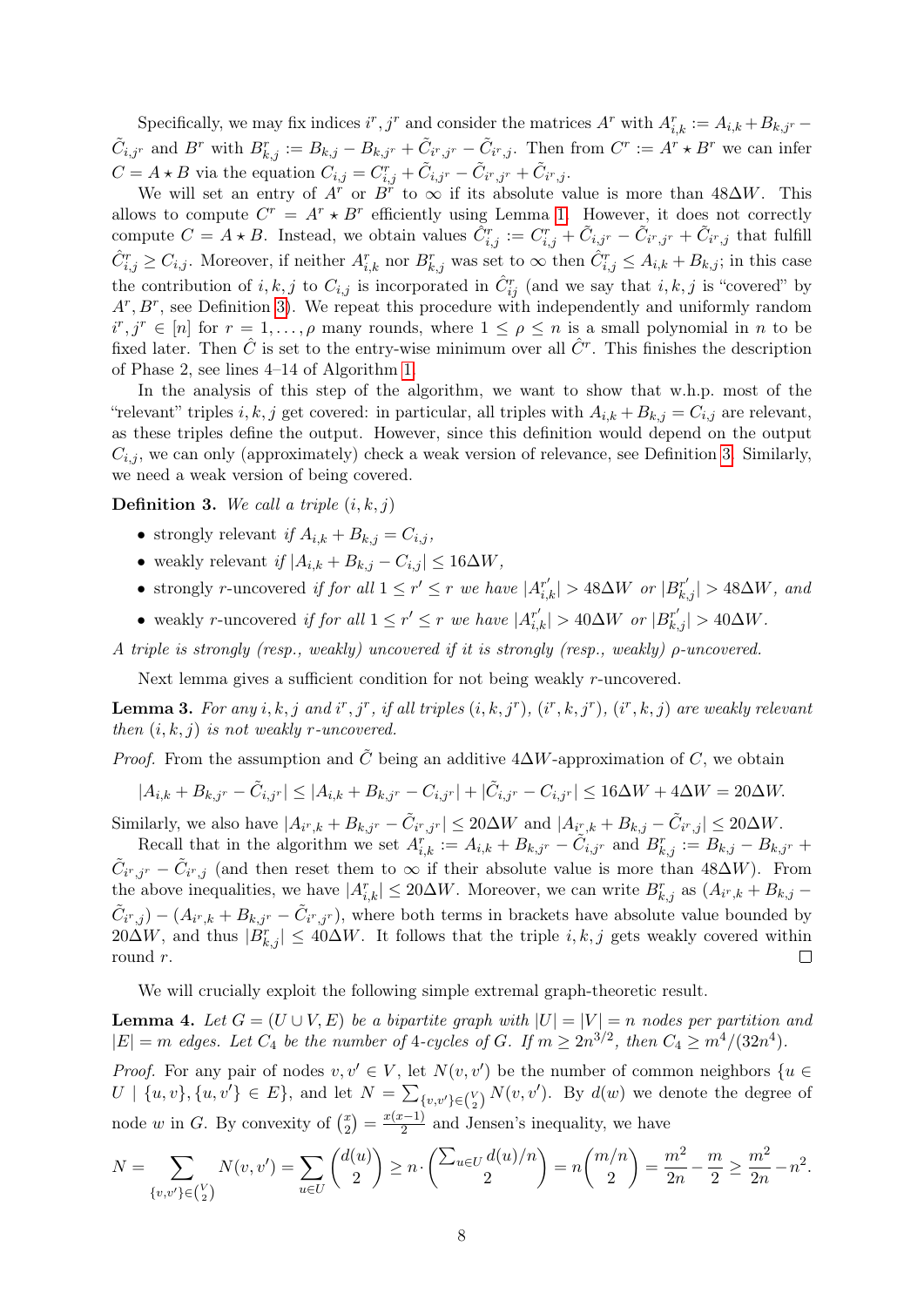Since  $m \ge 2n^{3/2}$  by assumption, we derive  $\frac{m^2}{2n} \ge 2n^2$  and thus we obtain  $N \ge n^2 > 2{n \choose 2}$  $n \choose 2$  as well as  $N \ge m^2/(4n)$ .

By the same convexity argument as above, we also have

$$
C_4 = \sum_{\{v,v'\} \in {V \choose 2}} {N(v,v') \choose 2} \ge {n \choose 2} \cdot {N/{n \choose 2} \choose 2} = \left(N - {n \choose 2}\right) \frac{N}{n(n-1)} \ge \frac{N^2}{2n^2},
$$

where in the last inequality above we used the fact that  $N \geq 2\binom{n}{2}$  $n \choose 2$ . Altogether, this yields

$$
C_4 \ge \frac{N^2}{2n^2} \ge \frac{m^4/(16n^2)}{2n^2} = \frac{m^4}{32n^4}.
$$

 $\Box$ 

We are now ready to lower bound the progress made by the algorithm at each round.

<span id="page-9-0"></span>**Lemma 5.** W.h.p for any  $\rho \geq 1$  the number of weakly relevant, weakly uncovered triples is  $\tilde{O}(n^{2.5}+n^3/\rho^{1/3}).$ 

*Proof.* Fix  $k \in [n]$ . We construct a bipartite graph  $G_k$  on  $n + n$  vertices (we denote vertices in the left vertex set by i or i<sup>r</sup> and vertices in the right vertex set by j or j<sup>r</sup>). We add edge  $\{i, j\}$ to  $G_k$  if the triple  $(i, k, j)$  is weakly relevant.

In each of the  $\rho$  rounds of our algorithm we select i<sup>r</sup> and j<sup>r</sup> uniformly at random. Round r covers some triples  $(i, k, j)$ . For any such weakly r-covered triple  $(i, k, j)$ , if  $(i, j)$  is in  $G_k$ , we remove it from  $G_k$ . Thus, after round r,  $G_k$  contains  $(i, j)$  if and only if  $(i, k, j)$  is weakly relevant and r-weakly uncovered.

Let  $z = c(n^2/\rho) \ln n$  for any constant  $c > 4$ . Consider an edge  $(i, j)$  in  $G_k$  that is contained in at least  $z$  4-cycles in  $G_k$  before any of the rounds of Phase 2 are performed. Now consider each round r in turn and let  $i \to \ell \to p \to j \to i$  be a 4-cycle containing  $(i, j)$  whose edges are still in  $G_k$ . If  $i^r = p$  and  $j^r = \ell$  are selected, then since by the definition of  $G_k$   $(i, k, \ell), (p, k, \ell)$ and  $(p, k, j)$  are weakly uncovered, by Lemma [3,](#page-8-1)  $(i, k, j)$  will be r-covered and thus  $(i, j)$  will be removed from  $G_k$ .

Thus, if in any of the  $\rho$  rounds r,  $i^r, j^r$  are selected to be among the at least z choices of vertices that complete  $(i, j)$  to a 4-cycle in  $G_k$ ,  $(i, j)$  will not be in  $G_k$  at the end of all  $\rho$ iterations. The probability that for a particular edge  $(i, j)$  with at least z 4-cycles in a particular  $G_k$ , i<sup>r</sup>, j<sup>r</sup> are never picked to form a 4-cycle with  $(i, j)$  is

$$
\leq \left(1 - \frac{z}{n^2}\right)^{\rho} = \left(1 - \frac{z}{n^2}\right)^{c(n^2/z)\ln n} \leq \frac{1}{n^c}.
$$

By a union bound we get that the probability for some  $i, j, k$  this happens is  $\leq 1/n^{c-3}$  which is  $1/poly(n)$  as we picked  $c > 4$ . We thus get that with high probability, at the end of all  $\rho$ iterations, every edge in every  $G_k$  is contained in less than  $z$  4-cycles.

Let  $m_k$  denote the number of edges of  $G_k$ . Now we will bound  $\sum_k m_k$ , as this is exactly the number of weakly relevant, weakly uncovered triples. First, let's note that  $\sum_{\{k \ | \ m_k < 2n^{3/2}\}} m_k$  $2n^{2.5}$ , and so it suffices to compute the sum for those k for which  $m_k \ge 2n^{3/2}$ . Fix one such  $G_k$ . Since every edge in  $G_k$  is contained in less than z 4-cycles w.h.p., the number of 4-cycles  $C_k$  of  $G_k$  is less than  $m_k z$ . On the other hand, by Lemma [4,](#page-8-2)  $C_k \ge (m_k/n)^4/32$ . Thus,

$$
(m_k/n)^4 < 32m_k z \implies m_k^3 < 32n^4 z \implies m_k < (32c(n^6/\rho)\ln n)^{1/3} \implies m_k \le \tilde{O}(n^2/\rho^{1/3}).
$$

The total number of weakly uncovered, weakly relevant triples at the end of the  $\rho$  iterations is thus w.h.p.  $\tilde{O}(n^{2.5} + n^3/\rho^{1/3})$ .  $\Box$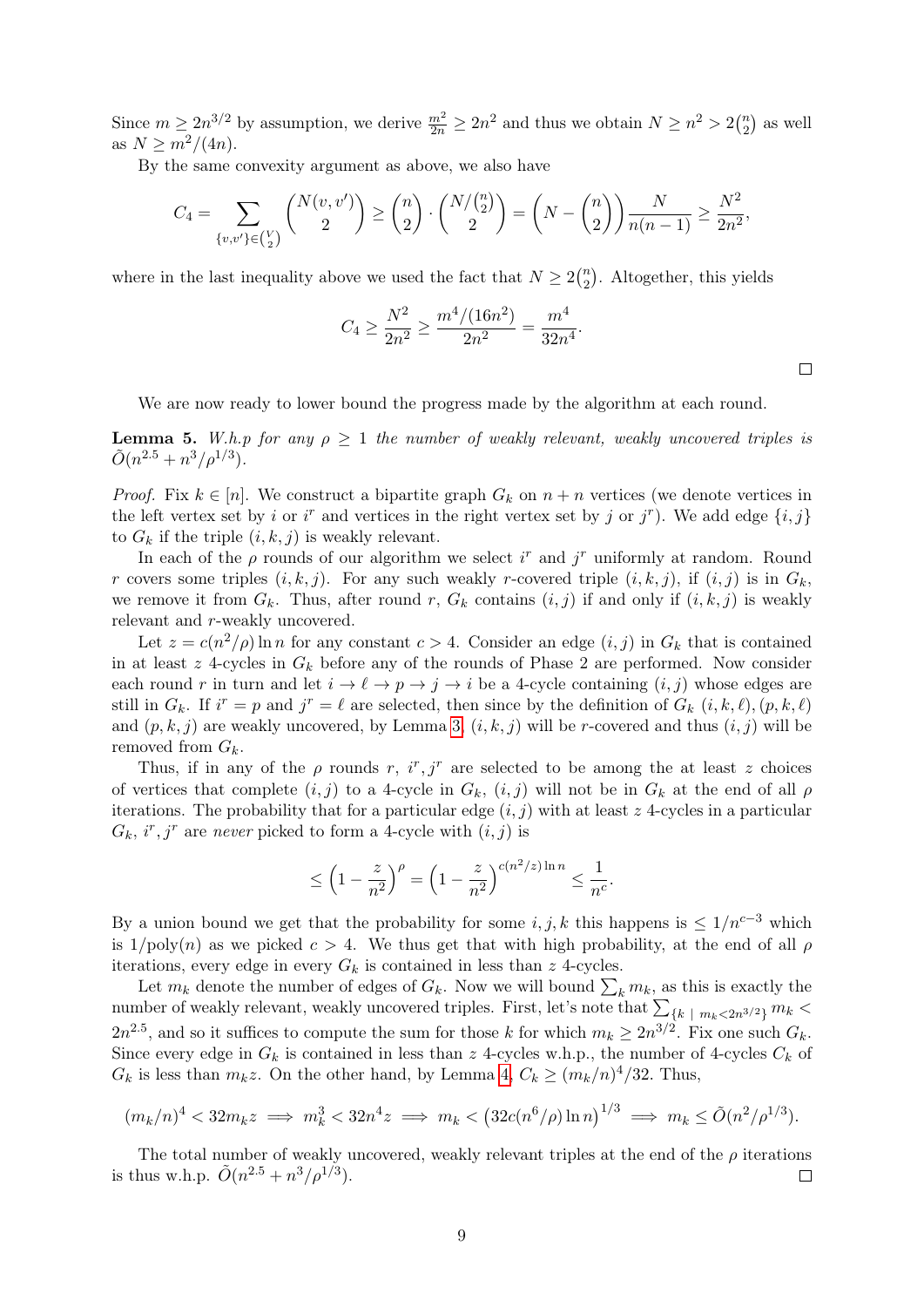#### 2.3 Phase 3: Exhaustive search over all relevant uncovered triples of indices

In the third and last phase we make sure to fix all strongly relevant, strongly uncovered triples by exhaustive search, as these are the triples defining the output matrix whose contribution is not yet incorporated in  $\hat{C}$ . We are allowed to scan all weakly relevant, weakly uncovered triples, as we know that their number is small by Lemma [11.](#page-22-1) This is the only phase that requires that A and B are BD.

We use the following definitions of being *approximately* relevant or uncovered, since they are identical for all triples  $(i, k, j)$  in a block  $i', k', j'$  and thus can be checked efficiently.

**Definition 4.** We call a triple  $(i, k, j) \in I(i') \times I(k') \times I(j')$ 

- approximately relevant if  $|A_{i',k'} + B_{k',j'} \tilde{C}_{i',j'}| \leq 8\Delta W$ , and
- approximately uncovered if for all  $1 \le r \le \rho$  we have  $|A_{i',k'}^r| > 44\Delta W$  or  $|B_{k',j'}^r| > 44\Delta W$ .

The notions of being strongly, weakly, and approximately relevant/uncovered are related as follows.

<span id="page-10-0"></span>Lemma 6. Any strongly relevant triple is also approximately relevant. Any approximately relevant triple is also weakly relevant. Then same statements hold with "relevant" replaced by "r-uncovered".

*Proof.* Let  $(i, k, j) \in I(i') \times I(k') \times I(j')$ . Using Lemma [2,](#page-7-1) we can bound the absolute difference between  $A_{i,k} + B_{k,j} - C_{i,j}$  and  $A_{i',k'} + B_{k',j'} - \tilde{C}_{i',j'}$  by the three contributions  $|A_{i,k} - A_{i',k'}| \le 2\Delta W$ ,  $|B_{k,j} - B_{k',j'}| \le 2\Delta W$ , and  $|C_{i,j} - \tilde{C}_{i',j'}| = |C_{i,j} - \tilde{C}_{i,j}| \le 4\Delta W$ . Thus, if  $A_{i,k} + B_{k,j} = C_{i,j}$  (i.e.,  $(i, k, j)$  is strongly relevant), then  $|A_{i',k'} + B_{k',j'} - \tilde{C}_{i',j'}| \leq 8\Delta W$  (i.e.,  $(i, k, j)$  is approximately relevant). On the other hand, if  $(i, k, j)$  is approximately relevant, then  $|A_{i,k} + B_{k,j} - C_{i,j}| \leq$  $16\Delta W$  (i.e.,  $(i, k, j)$  is weakly relevant).

For the notion of being r'-uncovered, for any r we bound the absolute differences  $|A_{i,k}^r - A_{i',k'}^r|$ and  $|B_{k,j}^r - B_{k',j'}^r|$ . Recall that we set  $A_{i,j}^r := A_{i,j} + B_{k,j^r} - \tilde{C}_{i,j^r}$ . Again using Lemma [2,](#page-7-1) we bound both  $|A_{i,j} - A_{i',j'}|$  and  $|B_{k,jr} - B_{k',j'}|$  by 2 $\Delta W$ . Since we have  $\tilde{C}_{i,jr} = \tilde{C}_{i',j'}$  by definition, in total we obtain  $|A_{i,k}^r - A_{i',k'}^r| \leq 4\Delta W$ . Similarly, recall that we set  $B_{k,j}^r := B_{k,j} - B_{k,j^r} + \tilde{C}_{i^r,j^r} - \tilde{C}_{i^r,j}$ . The first two terms both contribute at most  $2\Delta W$ , while the latter two terms are equal for  $B_{k,j}^r$ and  $B_{k',j'}^r$ . Thus,  $|B_{k,j}^r - B_{k',j'}^r| \leq 4\Delta W$ . The statements on "r'-uncovered" follow immediately from these inequalities.  $\Box$ 

In our algorithm, we enumerate every triple  $(i', k', j')$  whose indexes are divisible by  $\Delta$ , and check whether that triple is approximately relevant. Then we check whether it is approximately uncovered. If so, we perform an exhaustive search over the block  $i', k', j'$ : We iterate over all  $(i,k,j) \in I(i') \times I(k') \times I(j')$  and update  $\hat{C}_{i,j} := \min\{\hat{C}_{i,j}, A_{i,k} + B_{k,j}\}\$ , see lines 15-19 of Algorithm [1.](#page-12-0)

Note that  $i', k', j'$  is approximately relevant (resp., approximately uncovered) if and only if all  $(i, k, j) \in I(i') \times I(k') \times I(j')$  are approximately relevant (resp., approximately uncovered). Hence, we indeed enumerate all approximately relevant, approximately uncovered triples, and by Lemma [6](#page-10-0) this is a superset of all strongly relevant, strongly uncovered triples. Thus, every strongly relevant triple  $(i, k, j)$  contributes to  $\hat{C}_{i,j}$  in Phase 2 or Phase 3. This proves correctness of the output matrix  $\hat{C}$ .

#### <span id="page-10-1"></span>2.4 Running Time

The running time of Phase 1 is  $O((n/\Delta)^3 + n^2)$  using brute-force. The running time of Phase 2 is  $\tilde{O}(\rho \Delta W n^{\omega})$ , since there are  $\rho$  invocations of Lemma [1](#page-6-2) on matrices whose finite entries have absolute value  $O(\Delta W)$ . It remains to consider Phase 3. Enumerating all blocks  $i', k', j'$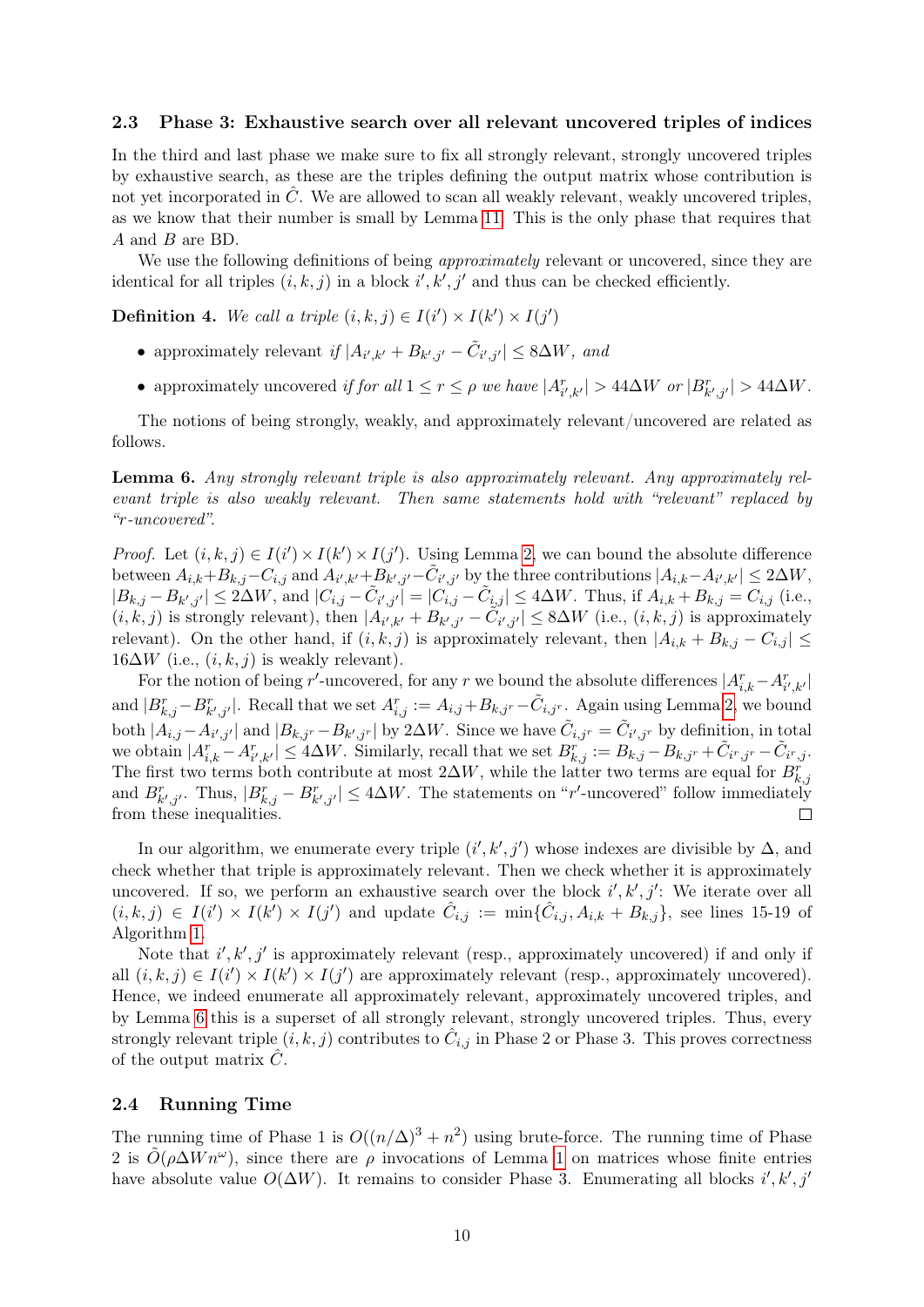and checking whether they are approximately relevant and approximately uncovered takes time  $O((n/\Delta)^3 \rho)$ . The approximately relevant and approximately uncovered triples form a subset of the weakly relevant and weakly uncovered triples by Lemma [6.](#page-10-0) The number of the latter triples is upper bounded by  $\tilde{O}(n^{2.5} + n^3/\rho^{1/3})$  w.h.p. by Lemma [11.](#page-22-1) In total Phase 3 takes time  $\tilde{O}((n/\Delta)^3 \rho + n^3/\rho^{1/3} + n^{2.5})$  w.h.p. In total, the running time of Algorithm [1](#page-12-0) is w.h.p.

$$
\tilde{O}((n/\Delta)^3 + n^2 + \rho \Delta W n^{\omega} + (n/\Delta)^3 \rho + n^3/\rho^{1/3} + n^{2.5}).
$$

A quick check shows that for appropriately chosen  $\rho$  and  $\Delta$  (say  $\rho := \Delta := n^{0.1}$ ) and for sufficiently small W this running time is truly sub-cubic. We optimize by setting  $\rho :=$  $(n^{3-\omega}/W)^{9/16}$  and  $\Delta := (n^{3-\omega}/W)^{1/4}$ , obtaining time  $\tilde{O}(W^{3/16}n^{(39+3\omega)/16})$ , which is truly subcubic for  $W \leq O(n^{3-\omega-\epsilon})$ . For  $W = O(1)$  using  $\omega \leq 2.3729$  [\[44,](#page-14-1) [20\]](#page-13-6) this running time evaluates to  $O(n^{2.8825})$ . Note that even with bad random choices the running time of our algorithm is bounded by  $O(n^3)$ . In particular, this implies that our w.h.p. time bounds also hold in expectation.

### References

- <span id="page-11-3"></span>[1] Amir Abboud, Arturs Backurs, and Virginia Vassilevska Williams. If the current clique algorithms are optimal, so is valiant's parser. In IEEE 56th Annual Symposium on Foundations of Computer Science, FOCS 2015, Berkeley, CA, USA, 17-20 October, 2015, pages 98–117, 2015.
- <span id="page-11-0"></span>[2] Amir Abboud, Fabrizio Grandoni, and Virginia Vassilevska Williams. Subcubic equivalences between graph centrality problems, APSP and diameter. In Proceedings of the Twenty-Sixth Annual ACM-SIAM Symposium on Discrete Algorithms, SODA 2015, San Diego, CA, USA, January 4-6, 2015, pages 1681–1697, 2015.
- <span id="page-11-6"></span>[3] Alfred V. Aho and John E. Hopcroft. The Design and Analysis of Computer Algorithms. Addison-Wesley Longman Publishing Co., Inc., Boston, MA, USA, 1st edition, 1974.
- <span id="page-11-2"></span>[4] Alfred V. Aho and Thomas G. Peterson. A minimum distance error-correcting parser for context-free languages. SIAM J. Comput., 1(4), 1972.
- <span id="page-11-5"></span>[5] Tatsuya Akutsu. Approximation and exact algorithms for RNA secondary structure prediction and recognition of stochastic context-free languages. Journal of Combinatorial Optimization, 3(2-3):321–336, 1999.
- <span id="page-11-1"></span>[6] Noga Alon, Zvi Galil, and Oded Margalit. On the exponent of the all pairs shortest path problem. J. Comput. Syst. Sci., 54(2):255–262, April 1997.
- <span id="page-11-9"></span>[7] Alexandr Andoni, Robert Krauthgamer, and Krzysztof Onak. Polylogarithmic approximation for edit distance and the asymmetric query complexity. In 51th Annual IEEE Symposium on Foundations of Computer Science, FOCS 2010, October 23-26, 2010, Las Vegas, Nevada, USA, pages 377–386, 2010.
- <span id="page-11-8"></span>[8] Alexandr Andoni and Krzysztof Onak. Approximating edit distance in near-linear time. In Proceedings of the Forty-first Annual ACM Symposium on Theory of Computing, STOC '09, pages 199–204, 2009.
- <span id="page-11-4"></span>[9] Arturs Backurs and Krzysztof Onak. Fast algorithms for parsing sequences of parentheses with few errors. In PODS, page to appear, 2016.
- <span id="page-11-7"></span>[10] Ziv Bar-Yossef, T. S. Jayram, Robert Krauthgamer, and Ravi Kumar. Approximating edit distance efficiently. In FOCS, pages 550–559, 2004.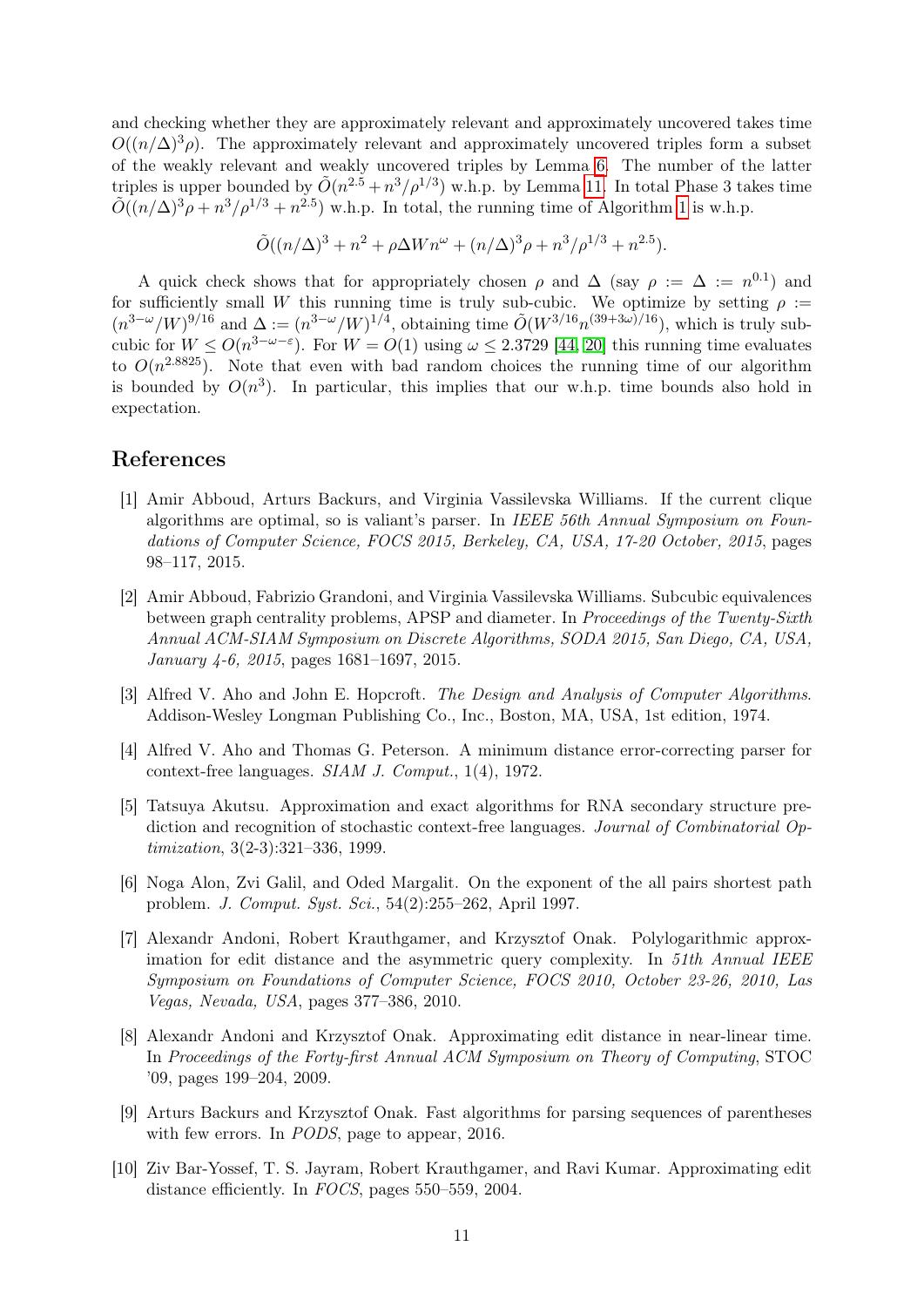<span id="page-12-0"></span>Algorithm 1 (min, +)-product  $A \star B$  for  $n \times n$  matrices  $A, B$  with W-bounded differences. Here  $\Delta$  and  $\rho$  are carefully chosen polynomial values. Also  $I(q) = \{q - \Delta + 1, \ldots, q\}.$ 

```
\triangleright Phase 1: compute entry-wise additive 4∆W-approximation \tilde{C} of A \star B1: for any i', j' divisible by \Delta do
 2: \tilde{C}_{i',j'} := \min\{A_{i',k'} + B_{k',j'} \mid k' \text{ divisible by } \Delta\}3: for any i \in I(i'), j \in I(j') do
 4: \tilde{C}_{i,j} := \tilde{C}_{i',j'}5: end for
 6: end for
    \triangleright Phase 2: randomized reduction to (min, +)-product with small entries
 7: initialize all entries of \hat{C} with \infty8: for 1 \leq r \leq \rho do
 9: pick i^r and j^r independently and uniformly at random from [n]10: for all i, k do
11: set A_{i,k}^r := A_{i,k} + B_{k,j^r} - \tilde{C}_{i,j^r}12: if A_{i,k}^r \notin [-48\Delta W, 48\Delta W] then set A_{i,k}^r := \infty13: end for
14: for all k, j do
15: set B^r_{k,j} := B_{k,j} - B_{k,j^r} + \tilde{C}_{i^r,j^r} - \tilde{C}_{i^r,j}16: if B_{k,j}^r \notin [-48\Delta W, 48\Delta W] then set B_{k,j}^r := \infty17: end for
18: compute C^r := A^r * B^r 1
\text{for all } i,j \textbf{ do } \hat C_{i,j} := \min\{\hat C_{i,j}, C^r_{i,j} + \tilde C_{i,j^r} - \tilde C_{i^r,j^r} + \tilde C_{i^r,j}\}20: end for
21: end for
    \triangleright Phase 3: exhaustive search over all relevant uncovered triples of indices
22: for all i', k', j' divisible by \Delta do
23: \quad \textbf{if} \; |A_{i',k'}+B_{k',j'}-\tilde{C}_{i',j'}|\leq 8\Delta W \; \textbf{then}24: if for all r we have |A_{i',k'}^{r}| > 44\Delta W or |B_{k',j'}^{r}| > 44\Delta W then
25: for all i \in I(i'), k \in I(k'), j \in I(j') do
26: \hat{C}\hat{C}_{i,j} := \min\{\hat{C}_{i,j}, A_{i,k} + B_{k,j}\}27: end for
28: end if
29: end if
30: end for
31: return \tilde{C}
```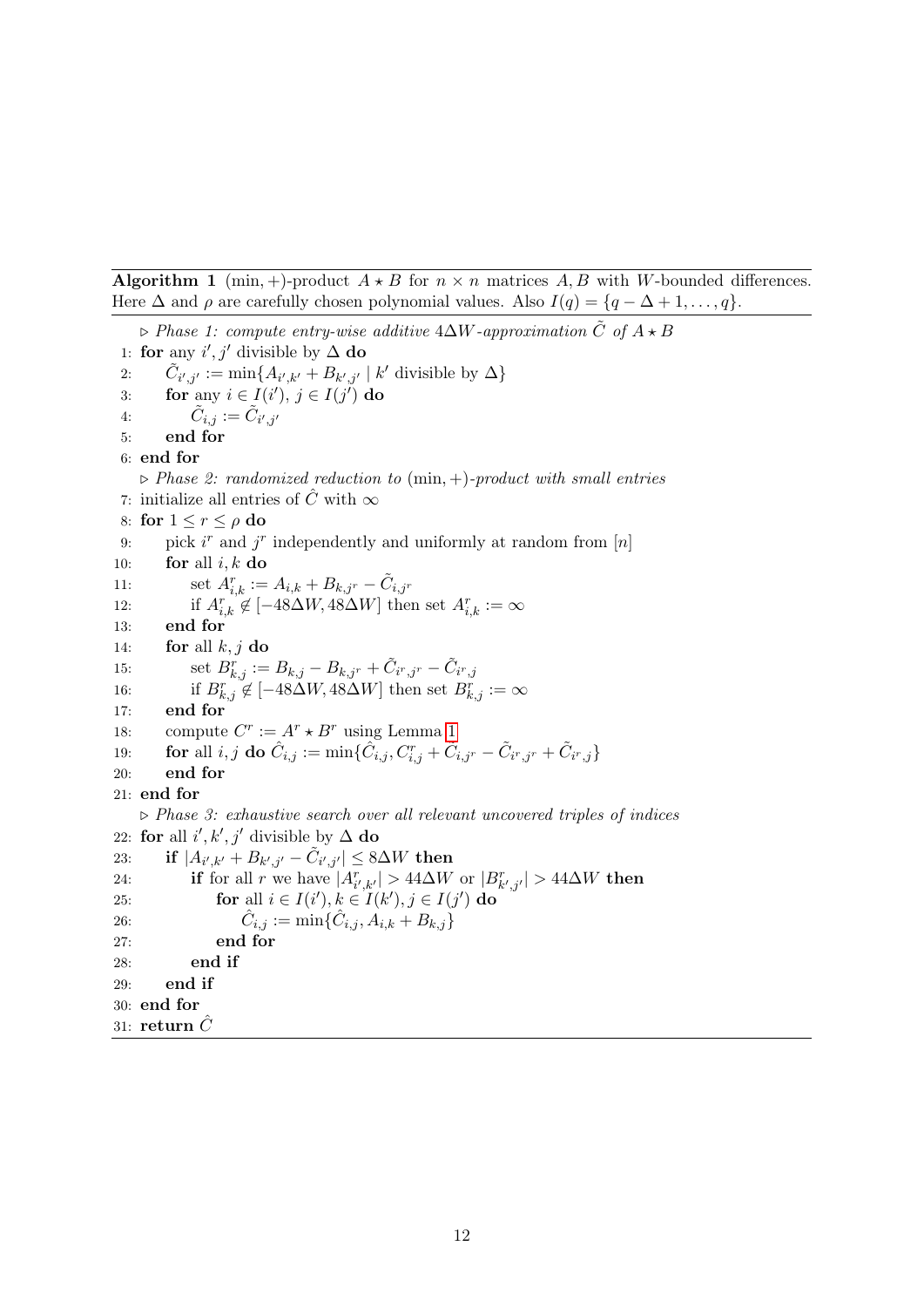- <span id="page-13-15"></span>[11] Tuğkan Batu, Funda Ergun, and Cenk Sahinalp. Oblivious string embeddings and edit distance approximations. In SODA, pages 792–801, 2006.
- <span id="page-13-1"></span>[12] Aaron Bernstein and David R. Karger. A nearly optimal oracle for avoiding failed vertices and edges. In Proceedings of the 41st Annual ACM Symposium on Theory of Computing, STOC 2009, Bethesda, MD, USA, May 31 - June 2, 2009, pages 101–110, 2009.
- <span id="page-13-3"></span>[13] U. Brandes. A faster algorithm for betweenness centrality. Journal of Mathematical Soci $ology, 25(2):163-177, 2001.$
- <span id="page-13-10"></span>[14] Amit Chakrabarti, Graham Cormode, Ranganath Kondapally, and Andrew McGregor. Information cost tradeoffs for augmented index and streaming language recognition. In FOCS, 2010.
- <span id="page-13-5"></span>[15] Timothy M. Chan. More algorithms for all-pairs shortest paths in weighted graphs. SIAM J. Comput., 39(5):2075–2089, 2010.
- <span id="page-13-7"></span>[16] Timothy M. Chan and Moshe Lewenstein. Clustered integer 3sum via additive combinatorics. In Proceedings of the Forty-Seventh Annual ACM on Symposium on Theory of Computing, STOC 2015, Portland, OR, USA, June 14-17, 2015, pages 31–40, 2015.
- <span id="page-13-0"></span>[17] Michael J. Fischer and Albert R. Meyer. Boolean matrix multiplication and transitive closure. In 12th Annual Symposium on Switching and Automata Theory, East Lansing, Michigan, USA, October 13-15, 1971, pages 129–131, 1971.
- <span id="page-13-4"></span>[18] Michael L Fredman. New bounds on the complexity of the shortest path problem. SIAM Journal on Computing, 5(1), 1976.
- <span id="page-13-16"></span>[19] François Le Gall. Faster algorithms for rectangular matrix multiplication. In 53rd Annual IEEE Symposium on Foundations of Computer Science, FOCS 2012, New Brunswick, NJ, USA, October 20-23, 2012, pages 514–523, 2012.
- <span id="page-13-6"></span>[20] François Le Gall. Powers of tensors and fast matrix multiplication. In International Symposium on Symbolic and Algebraic Computation, ISSAC '14, Kobe, Japan, July 23-25, 2014, pages 296–303, 2014.
- <span id="page-13-2"></span>[21] Fabrizio Grandoni and Virginia Vassilevska Williams. Improved distance sensitivity oracles via fast single-source replacement paths. In 53rd Annual IEEE Symposium on Foundations of Computer Science, FOCS 2012, New Brunswick, NJ, USA, October 20-23, 2012, pages 748–757, 2012.
- <span id="page-13-13"></span>[22] R.R Gutell, J.J. Cannone, Z Shang, Y Du, and M.J Serra. A story: unpaired adenosine bases in ribosomal RNAs. In Journal of Mol Biology, 2010.
- <span id="page-13-12"></span>[23] Mark Johnson. PCFGs, Topic Models, Adaptor Grammars and Learning Topical Collocations and the Structure of Proper Names. In ACL, pages 1148–1157, 2010.
- <span id="page-13-11"></span>[24] Flip Korn, Barna Saha, Divesh Srivastava, and Shanshan Ying. On repairing structural problems in semi-structured data. In VLDB, 2013.
- <span id="page-13-9"></span>[25] Andreas Krebs, Nutan Limaye, and Srikanth Srinivasan. Streaming algorithms for recognizing nearly well-parenthesized expressions. In MFCS, 2011.
- <span id="page-13-14"></span>[26] Gad M. Landau, Eugene W. Myers, and Jeanette P. Schmidt. Incremental string comparison. SIAM J. Comput., 27(2), April 1998.
- <span id="page-13-8"></span>[27] Lillian Lee. Fast context-free grammar parsing requires fast boolean matrix multiplication. J. ACM, 49(1), January 2002.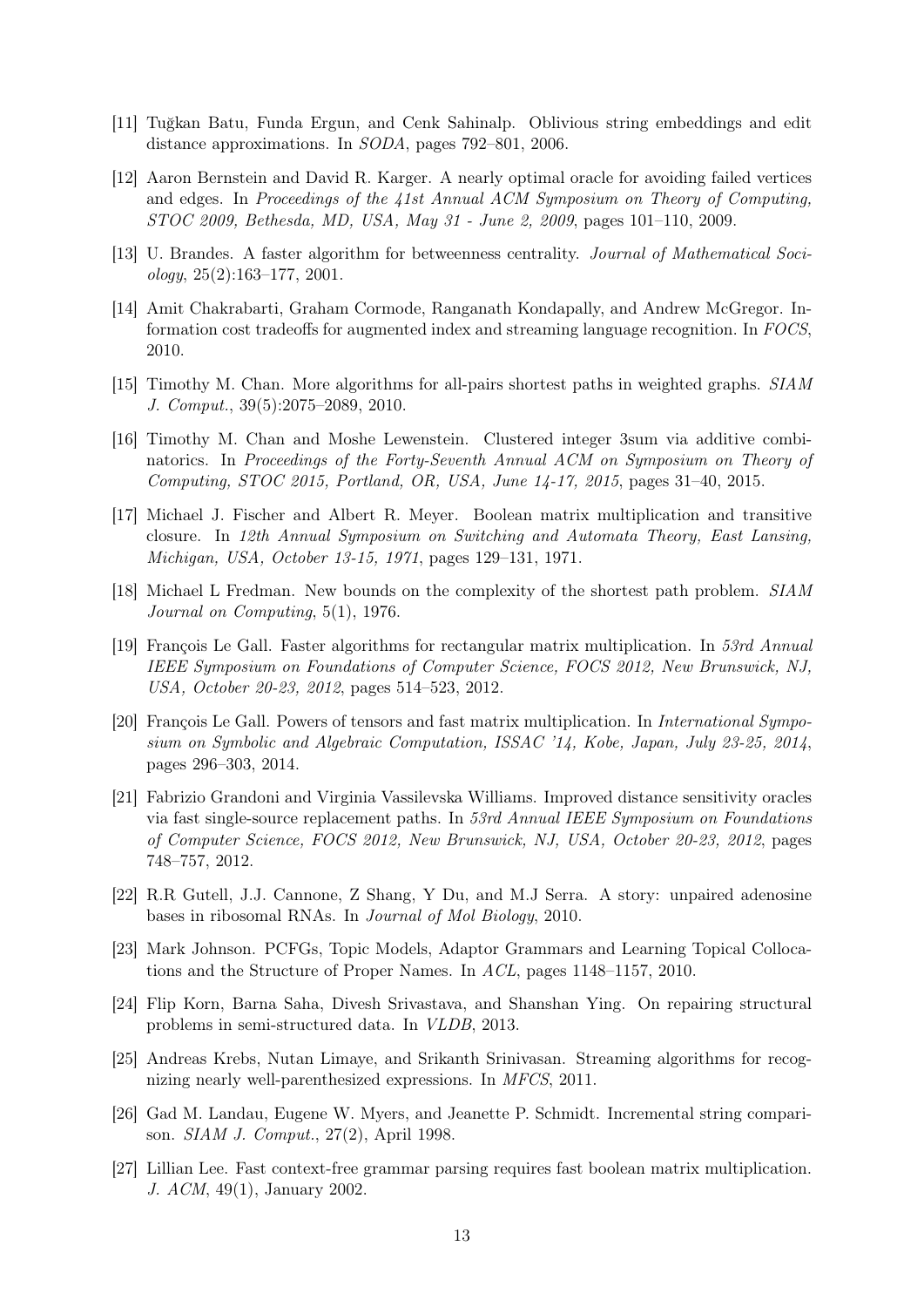- <span id="page-14-9"></span>[28] Frédéric Magniez, Claire Mathieu, and Ashwin Nayak. Recognizing well-parenthesized expressions in the streaming model. In STOC, 2010.
- <span id="page-14-16"></span>[29] William J. Masek and Michael S. Paterson. A faster algorithm computing string edit distances. Journal of Computer and System Sciences, 20(1):18 – 31, 1980.
- <span id="page-14-13"></span>[30] Darnell Moore and Irfan Essa. Recognizing multitasked activities from video using stochastic context-free grammar. In NCAI, pages 770–776, 2002.
- <span id="page-14-6"></span>[31] Gene Myers. Approximately matching context-free languages. Information Processing Letters, 54, 1995.
- <span id="page-14-11"></span>[32] Ruth Nussinov and Ann B.Jacobson. Fast algorithm for predicting the secondary structure of single-stranded rna. Proceedings of the National Academy of Sciences of the United States of America, 77(11):6309–6313, 1980.
- <span id="page-14-10"></span>[33] Michal Parnas, Dana Ron, and Ronitt Rubinfeld. Testing membership in parenthesis languages. Random Struct. Algorithms, 22(1), January 2003.
- <span id="page-14-15"></span>[34] Geoffrey K Pullum and Gerald Gazdar. Natural languages and context-free languages. Linguistics and Philosophy, 4(4), 1982.
- <span id="page-14-8"></span>[35] Sanguthevar Rajasekaran and Marius Nicolae. An error correcting parser for context free grammars that takes less than cubic time. Manuscript, 2014.
- <span id="page-14-14"></span>[36] Andrea Rosani, Nicola Conci, and Francesco G. De Natale. Human behavior recognition using a context-free grammar. Journal of Electronic Imaging, 23(3), 2014.
- <span id="page-14-7"></span>[37] Barna Saha. The dyck language edit distance problem in near-linear time. In 55th IEEE Annual Symposium on Foundations of Computer Science, FOCS 2014, Philadelphia, PA, USA, October 18-21, 2014, pages 611–620, 2014.
- <span id="page-14-5"></span>[38] Barna Saha. Language edit distance and maximum likelihood parsing of stochastic grammars: Faster algorithms and connection to fundamental graph problems. In IEEE 56th Annual Symposium on Foundations of Computer Science, FOCS 2015, Berkeley, CA, USA, 17-20 October, 2015, pages 118–135, 2015.
- <span id="page-14-2"></span>[39] Raimund Seidel. On the all-pairs-shortest-path problem in unweighted undirected graphs. J. Comput. Syst. Sci., 51(3):400–403, 1995.
- <span id="page-14-3"></span>[40] Avi Shoshan and Uri Zwick. All pairs shortest paths in undirected graphs with integer weights. In 40th Annual Symposium on Foundations of Computer Science, FOCS '99, 17-18 October, 1999, New York, NY, USA, pages 605–615, 1999.
- <span id="page-14-0"></span>[41] Tadao Takaoka. Subcubic cost algorithms for the all pairs shortest path problem. Algorithmica, 20(3):309–318, 1998.
- <span id="page-14-12"></span>[42] Robert E Tarjan. Problems in data structures and algorithms. In Graph Theory, Combinatorics and Algorithms, pages 17–39. Springer, 2005.
- <span id="page-14-4"></span>[43] Leslie G. Valiant. General context-free recognition in less than cubic time. J. Comput. Syst.  $Sci., 10(2):308-315, 1975.$
- <span id="page-14-1"></span>[44] Virginia Vassilevska Williams. Multiplying matrices faster than coppersmith-winograd. In STOC, pages 887–898, 2012.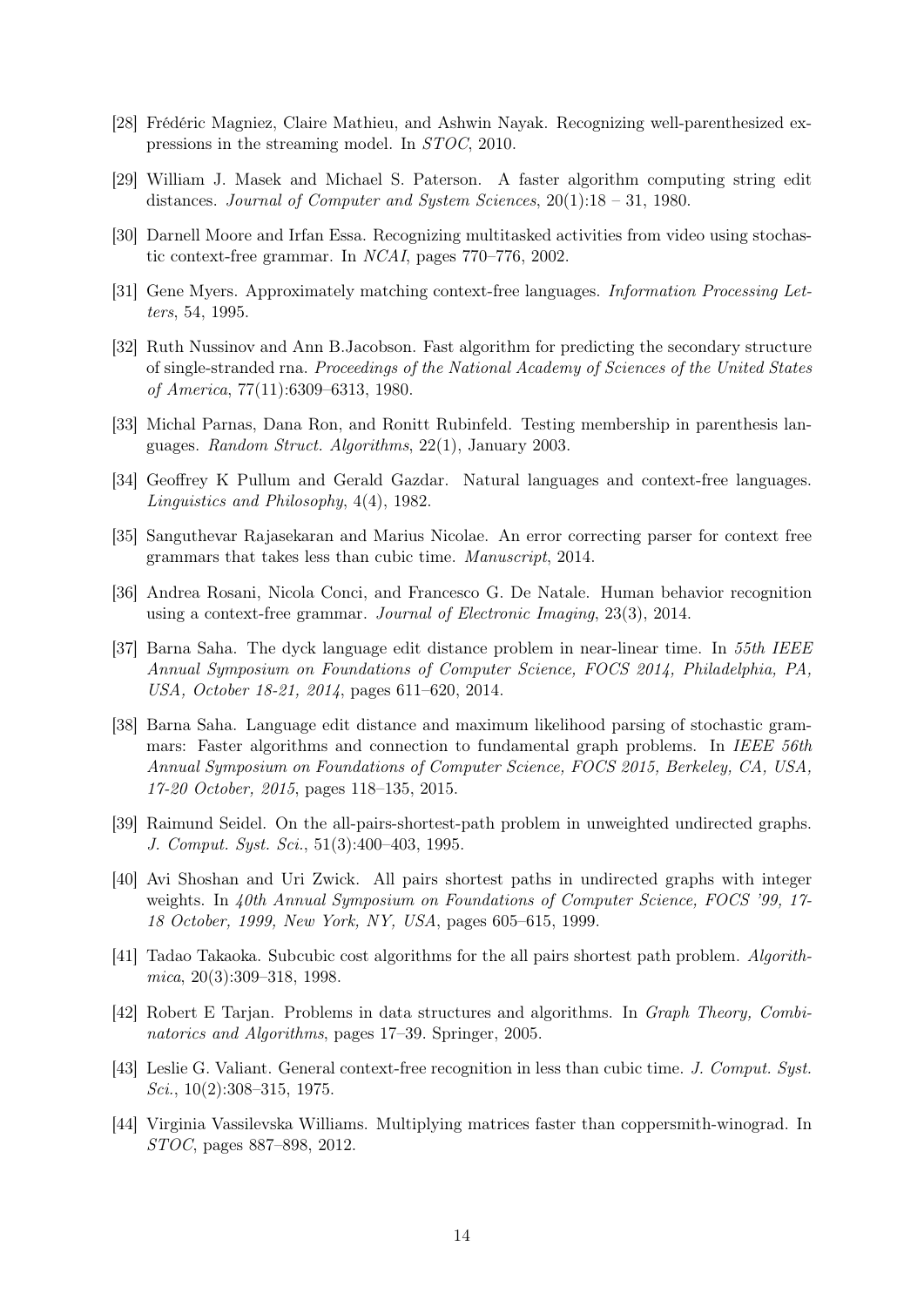- <span id="page-15-0"></span>[45] Virginia Vassilevska Williams and Ryan Williams. Subcubic equivalences between path, matrix and triangle problems. In 51th Annual IEEE Symposium on Foundations of Computer Science, FOCS 2010, October 23-26, 2010, Las Vegas, Nevada, USA, pages 645–654, 2010.
- <span id="page-15-5"></span>[46] Balaji Venkatachalam, Dan Gusfield, and Yelena Frid. Faster algorithms for RNA-folding using the four-russians method. In WABI, 2013.
- <span id="page-15-7"></span>[47] Ye-Yi Wang, Milind Mahajan, and Xuedong Huang. A unified context-free grammar and n-gram model for spoken language processing. In ICASP, pages 1639–1642, 2000.
- <span id="page-15-1"></span>[48] Ryan Williams. Faster all-pairs shortest paths via circuit complexity. In STOC, pages 664–673, 2014.
- <span id="page-15-2"></span>[49] Raphael Yuster. Efficient algorithms on sets of permutations, dominance, and real-weighted APSP. In Proceedings of the Twentieth Annual ACM-SIAM Symposium on Discrete Algorithms, SODA 2009, New York, NY, USA, January 4-6, 2009, pages 950–957, 2009.
- <span id="page-15-6"></span>[50] Shay Zakov, Dekel Tsur, and Michal Ziv-Ukelson. Reducing the worst case running times of a family of RNA and CFG problems, using Valiant's approach. In WABI, 2010.
- <span id="page-15-3"></span>[51] Uri Zwick. All pairs shortest paths using bridging sets and rectangular matrix multiplication. J. ACM, 49(3):289–317, 2002.

### <span id="page-15-4"></span>A Fast Scored Parsing

In this section we prove Theorem [3](#page-4-2) that reduces the scored parsing problem over BD grammars to (min, +) product over BD matrices. For a square matrix M, we let  $n(M)$  denote its number of rows and columns.

Context Free Grammars and Scored Parsing. Let  $G = (N, T, P, S)$  be a Context Free Grammar (CFG), where  $N$  and  $T$  are the (disjoint) sets of non-terminals and terminals, respectively,  $P$  is the set of production rules, and  $S$  is the starting non-terminal. We recall that a production rule is of the form  $p = (X \to \alpha)$ , with  $X \in N$  and  $\alpha \in (N \cup T)^*$ , and applying p to (some instance of)  $X \in N$  in a string  $\sigma \in (N \cup T)^*$  generates the string  $\sigma'$  where X is replaced by  $\alpha$ <sup>[9](#page-15-8)</sup>. The language  $L(S)$  generated by G is the set of strings  $\sigma \in T^*$  that can be derived from S by applying a finite sequence of production rules. We also let  $L(X)$  denote the set of strings that can be generated from the non-terminal  $X \in N$ .

For the sake of simplicity and w.l.o.g., we assume that  $G$  is given in Chomsky normal form (CNF). In particular, productions rules are of the form  $(Z \to XY)$ ,  $(Z \to x)$ , and  $(S \to \epsilon)$ , where  $X, Y \in N \setminus \{S\}, Z \in N, x \in T$ , and  $\epsilon$  denotes the empty string.

In the scored parsing problem, each production rule  $p \in P$  is associated with an integer score s(p). Intuitively, applying a given production rule has a cost. Given a string  $\sigma$  of length n, we wish to compute a sequence of production rules of minimum total score  $s(S,\sigma)$  that derives  $\sigma$ from S (we assume  $s(S, \sigma) = +\infty$  if  $\sigma \notin L(S)$ ). Let us define  $s(X, \sigma)$  similarly for a non-terminal  $X$ .

We will exploit a generalization of Valiant's parser [\[43\]](#page-14-4): in Section [A.1](#page-16-0) we start by describing it. Then in Section [A.2](#page-18-0) we describe how to modify Valiant's parser to solve the scored parsing problem: here we replace Boolean matrix multiplications with  $(\min, +)$  products. Finally, in Section [A.3](#page-18-1) we show that all the involved  $(\min, +)$  products can be reduced to  $(\min, +)$  product on W-bounded differences matrices.

<span id="page-15-8"></span><sup>&</sup>lt;sup>9</sup>Given a set of symbols U,  $U^*$  as usual denotes any, possibly empty, string of elements from U.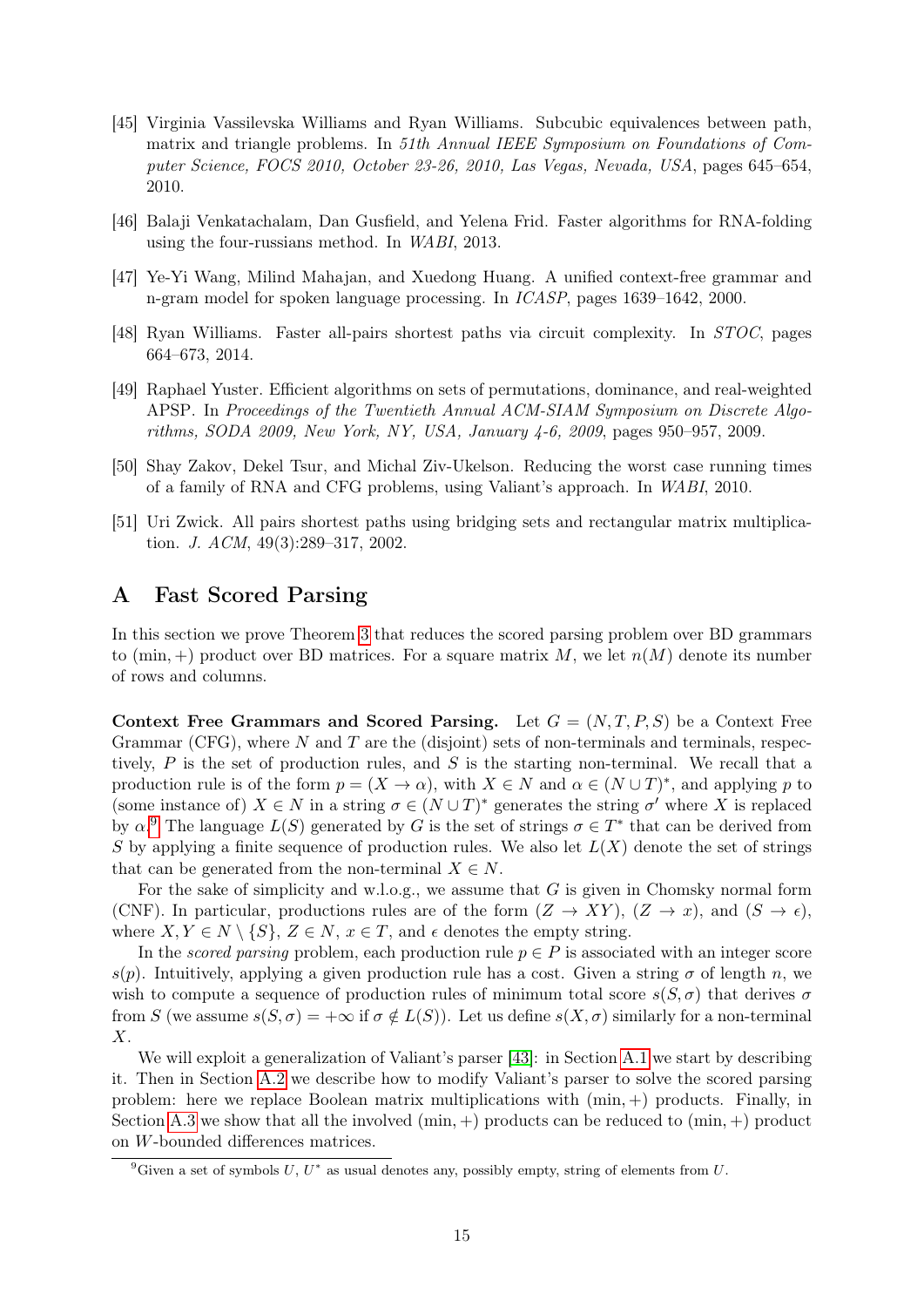#### <span id="page-16-0"></span>A.1 Valiant's Parser

Given a CFG  $G = (N, T, P, S)$  and a string  $\sigma = \sigma_1 \sigma_2 ... \sigma_n \in T^*$ , the parsing problem is to determine whether  $\sigma \in L(S)$ . In a breakthrough paper [\[43\]](#page-14-4), Valiant described a reduction from parsing to Boolean matrix multiplication (for a more detailed description, please see [\[43\]](#page-14-4)). Let us define a (product) operator "." as follows. For  $N_1, N_2 \subseteq N$ ,

$$
N_1.N_2 = \{ Z \in N : \exists X \in N_1, \exists Y \in N_2 : (Z \to XY) \in P \}.
$$

Note the above operator is *not associative* in general, namely  $(N_1.N_2).N_3$  might be different from  $N_1.(N_2.N_3).$ 

Given a  $a \times b$  matrix A and a  $b \times c$  matrix B, whose entries are subsets of N, we can naturally define a matrix product  $C = A.B$ , where  $C_{i,j} = \bigcup_{k=1}^{b} A_{i,k} . B_{k,j}$ . Observe that the "." operator can be reduced to the computation of a constant number of standard Boolean matrix multiplications. In more detail, for a matrix M and non-terminal X, we let  $M(X)$  be the 0-1 matrix with the same dimension of X and having  $M(X)_{i,j} = 1$  iff  $X \in M_{i,j}$ . Consider the product  $C = A.B.$  Matrix C is initialized with empty entries. Then we consider each production rule  $(Z \to XY)$  separately, and we compute  $C'(Z) = A(X) \cdot B(Y)$  where  $\cdot$  is standard Boolean matrix multiplication. Then, for all i, j, we add Z to the set  $C_{i,j}$  if  $C'(Z)_{i,j} = 1$ .

The transitive closure  $A^+$  of an  $m \times m$  matrix A of the above kind is defined as

$$
A^+ = \cup_{i=1}^m A^{(i)},
$$

where

$$
A^{(1)} = A
$$
 and  $A^{(i)} = \bigcup_{j=1}^{i-1} A^{(j)} A^{(i-j)}$ .

Here unions are taken component-wise.

Given the above definitions we can formulate the parsing problem as follows. We construct an  $(n + 1) \times (n + 1)$  matrix A where  $A_{i,i+1} = \{X \in N : (X \to \sigma_i) \in P\}$  and  $A_{i,j} = \emptyset$  for  $j \neq i+1$ . Then by the definition of "." it turns out that  $X \in A^+_{i,j}$  iff  $\sigma_i \dots \sigma_{j-1} \in L(X)$ . Hence one can solve the parsing problem by computing  $A^+$  and checking whether  $S \in A^+_{1,n+1}$ .

Suppose that, for two given  $m \times m$  matrices, the "." operation can be performed in  $O(m^{\alpha})$ time for some  $2 \le \alpha \le 3$ , and assume w.l.o.g. that the ∪ operation can be performed in  $O(m^2)$ time<sup>[10](#page-16-1)</sup>. In this case we cannot use the usual squaring technique to compute  $A^+$  in  $O(n^{\alpha})$  time due to the fact that "." is not associative. Valiant describes a more sophisticated approach to achieve the same running time. By the above discussion, it follows that the parsing problem can be solved in time  $O(n^{\omega})$ , where  $\omega < 2.373$  is fast Boolean matrix multiplication exponent [\[44,](#page-14-1) [20\]](#page-13-6).

The fast procedure to compute the transitive closure of a given matrix is described in Algo-rithm [2.](#page-17-0) For the sake of simplicity assume that  $n+1$  is a power of 4: this way all the indexes in the recursive calls are integer.<sup>[11](#page-16-2)</sup> By Q we denote a sufficiently large constant so that  $(Q/2)^{\alpha}$  is smaller than  $Q^{\alpha}$  by a sufficiently large constant multiplicative factor (recall that  $O(m^{\alpha})$ ) is the time needed to perform one "." product on two  $m \times m$  matrices). For two sets of indices I and J, by  $B_I^J$  we denote the submatrix of B given by entries  $B_{i,j}$ , with  $i \in I$  and  $j \in J$ .

The algorithm involves 4 recursive procedures: Parse, Parse<sub>2</sub>, Parse<sub>3</sub>, and Parse<sub>4</sub>. Each one of them receives in input a  $n(B) \times n(B)$  matrix B, and the result of the computation is stored in  $B(B)$  is passed by reference).

The running time bound follows by standard arguments, observing that each recursive call involves the call of a constant number of procedures on submatrices of at most half the size of the input matrix.

<span id="page-16-1"></span><sup>&</sup>lt;sup>10</sup>Here we exploit the fact that G has constant size.

<span id="page-16-2"></span> $11$ This can be enforced by expanding the matrix with dummy entries.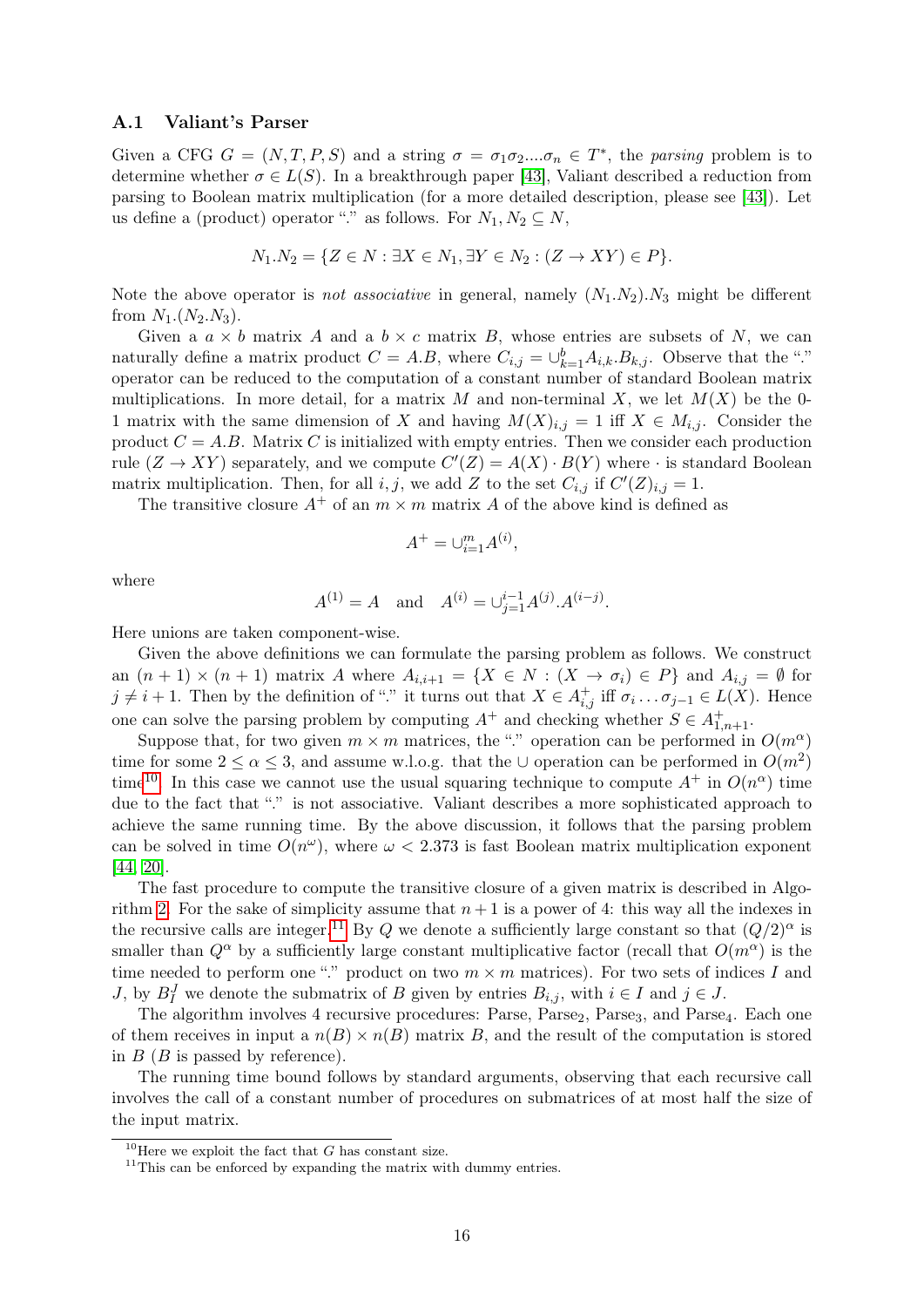<span id="page-17-0"></span>**Algorithm 2** Valiant's parser. In all the subroutines the input is a  $n(B) \times n(B)$  matrix B, which is passed by reference. By  $B_I^J$  we denote the submatrix of B having entries  $B_{i,j}$ , with  $i \in I$  and  $j \in J$ . Q is a sufficiently large constant.

Parse(B) 1: if  $n(B) \le Q = O(1)$  then 2: compute  $B^+$  with the trivial algorithm and set  $B \leftarrow B^+$ 3: else 4:  $\text{Parse}(B_{[1,n(B)/2]}^{[1,n(B)/2]})$ 5:  $\text{Parse}(B_{[n(B)/2+1,n(B)]}^{[n(B)/2+1,n(B)]})$ 6:  $\text{Parse}_2(\tilde{B})$ 7: end if  $\text{Parse}_2(B)$ 1: if  $n(B) \le Q = O(1)$  then 2: compute  $B^+$  with the trivial algorithm and set  $B \leftarrow B^+$ 3: else 4:  $\text{Parse}_2(B_{[n(B)/4+1,3n(B)/4]}^{[n(B)/4+1,3n(B)/4]})$ 5: Parse<sub>3</sub> $(B_{[1,3n(B)/4]}^{[1,3n(B)/4]})$ 6:  $\text{Parse}_3(B_{[n(B)/4+1,n(B)]}^{[n(B)/4+1,n(B)]})$ 7:  $Parse<sub>4</sub>(B)$ 8: end if  $\text{Parse}_3(B)$ 1:  $B \leftarrow B \cup B.B$ 2:  $C \leftarrow$  matrix obtained from B by deleting row/column indices in  $\lceil n(B)/3 + 1, 2n(B)/3 \rceil$ 3:  $Parse<sub>2</sub>(C)$ 4:  $B \leftarrow$  matrix obtained from C by reintroducing the rows and columns deleted in Step 2  $Parse<sub>4</sub>(B)$ 

1:  $B \leftarrow B \cup B.B$ 

- 2:  $C \leftarrow$  matrix obtained from B by deleting row/column indices in  $\lceil n(B)/4 + 1, 3n(B)/4 \rceil$
- 3:  $\text{Parse}_2(C)$
- 4:  $B \leftarrow$  matrix obtained from C by reintroducing the rows and columns deleted in Step 2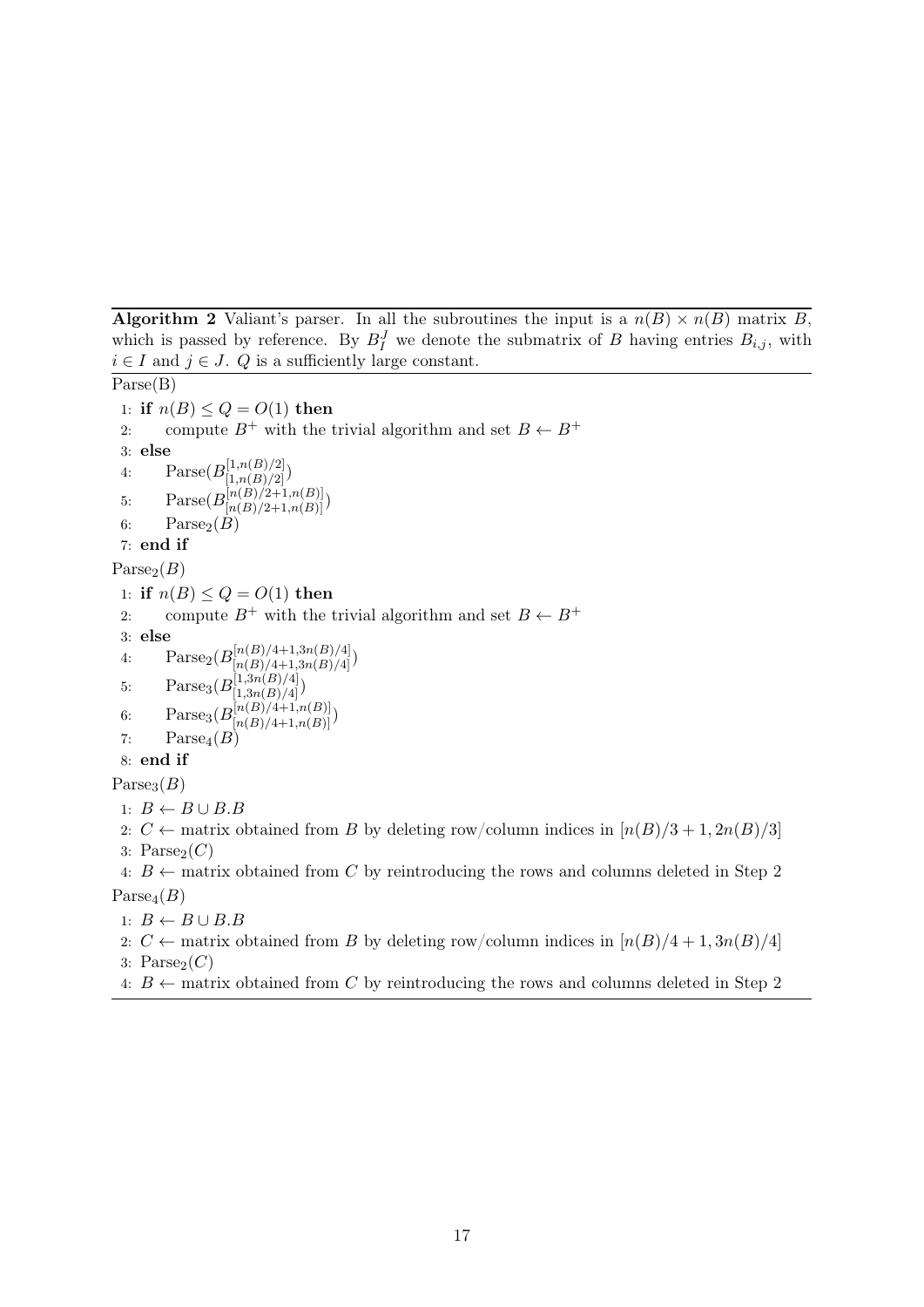#### <span id="page-18-0"></span>A.2 Scored Parser and (min, +) Products

We can adapt Valiant's approach to scored parsing as follows. This has already been done in [\[38\]](#page-14-5), but we give details here for the sake of completeness. Let us consider pairs of the form  $X^s = (X, s_X)$ , where  $X \in N$  and  $s_X$  is a non-negative integer (that can be interpreted as a score). We denote by  $N^s$  the set of such pairs. Let  $N_1, N_2 \subseteq N^s$ , where each non terminal X appears in at most one pair in  $N_1$  and  $N_2$ . We redefine the operator "." as follows:  $N_1.N_2$ is the set of pairs  $(Z, s_Z) \in N^s$  such that there exist  $(X, s_X) \in N_1$  and  $(Y, s_Y) \in N_2$  such that  $(Z \to XY) \in P$  and  $s_Z = s_X + s_Y + s(Z \to XY)$ , and furthermore  $s_Z$  is the minimum possible value of the mentioned type for each considered non-terminal Z. We also redefine the " $\cup$ " operator on  $N^s$  as follows: we first compute the classical set union operation and then, in case of multiples entries of type  $(X, s_1), \ldots, (X, s_k)$  (all sharing the same non-terminal X), we replace all such entries with one single entry  $(X, \min\{s_1, \ldots, s_k\})$ .

Given the above operations "." and "∪", we can define the product of two matrices whose entries are subsets of  $N<sup>s</sup>$  and the transitive closure of one such square matrix in the same way as before. We can then solve the scored parsing problem as follows. For a string  $\sigma$  on length n and a scored grammar  $(G, s)$ , we define a  $(n + 1) \times (n + 1)$  matrix A whose entries are subsets of  $N^s$ , where

$$
A_{i,i+1} = \{(X, s_X) \in N^s : (X \to \sigma_i) \in P, s(X \to \sigma_i) = s_X\}
$$

for  $i = 1, \ldots, n$  and  $A_{i,j} = \emptyset$  for  $j \neq i+1$ . It then follows that the solution to the scored parsing problem is s if  $(S, s) \in A^+_{1,n+1}$  (+ $\infty$  if there is no entry of type  $(S, s)$  in  $A^+_{1,n+1}$ ).

Crucially for our goals, the "." operator can be implemented with a reduction to a constant number of  $(min, +)$  products  $\star$ , with a natural adaptation of the previously described reduction to Boolean matrix multiplication. For a matrix M with entries in  $N^s$  and for  $X \in N$ , let  $M(X)$  be the matrix with the same dimension of M and having  $M(X)_{i,j} = s_X$  if some pair  $(X, s_X) \in M_{i,j}$  and  $M(X)_{i,j} = +\infty$  otherwise. Consider the product  $C = A.B$ . Matrix C is initialized with empty entries. Then we consider each production rule  $(Z \to XY)$  sequentially and compute the (min, +) product  $C'(Z) = A(X) \star B(Y)$ . Then we construct a matrix  $C''(Z)$ with  $C''(Z)_{i,j} = \{(Z, s(Z \to XY) + C'(Z)_{i,j}\}\$ and set  $M \leftarrow M \cup C''(Z)$  (recall that  $\cup$ , in case of multiple entries with the same non-terminal, keeps only the entry with minimum score).

Suppose that we can perform a  $(\min, +)$  product of the mentioned type on  $m \times m$  matrices in time  $O(m^{\alpha})$  for some  $2 \leq \alpha \leq 3$ . Then exactly the same analysis as in [\[43\]](#page-14-4) implies that the scored parsing problem (hence LED) can be solved in time  $O(n^{\alpha})$ .

### <span id="page-18-1"></span>A.3 Reduction to Bounded Differences (min, +) Product

In this section we show that, given a  $O(n^{\alpha})$  time algorithm for W-BD (min, +) product, then we can perform the products in Step 1 of Parse<sub>3</sub> $(B)$  and Parse<sub>4</sub> $(B)$  in  $O(n(B)^{\alpha})$  time.

We will have to perform  $(min, +)$  products between matrices that not only contain integers, but also  $\infty$ . For this reason it is convenient to consider the following relaxed notion of W-BD.

**Definition 5.** An  $n \times n$  matrix M with entries in  $\mathbb{Z} \cup {\infty}$  has relaxed W-BD if (i) M has W-BD, or (ii) M contains only  $\infty$ , or (iii)  $M_{i,j} = \infty$  for  $i \geq j$ , and for any two indexes i, j,  $i < j < n$ , one has

$$
|M_{i,j} - M_{i,j+1}| \le W \quad and \quad |M_{i,j} - M_{i+1,j}| \le W.
$$

An  $n \times n$  matrix M with entries in  $N^s$  has relaxed W-BD if  $M(X)$  has this property for all non-terminals X.

Observe that  $A^+$  satisfies condition (iii) in the above definition since by assumption the input grammar is W-BD.

<span id="page-18-2"></span>Next lemma shows a reduction from  $(\min, +)$  product of relaxed W-BD matrices to  $(\min, +)$ product of (standard) W-BD matrices.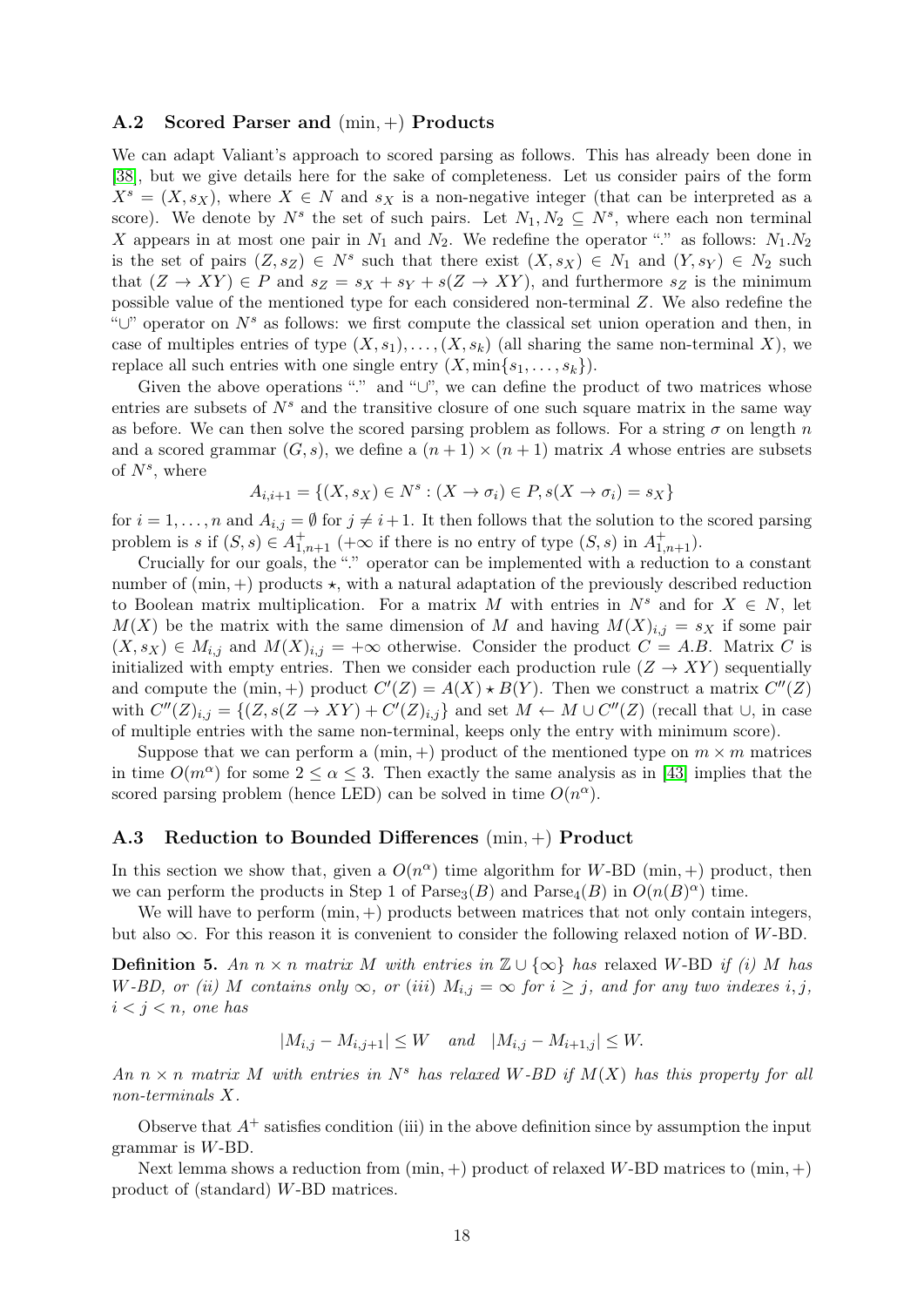**Lemma 7.** Assume we are given a  $O(n^{\alpha})$  time algorithm to compute the (min, +) product of two  $n \times n$  W-BD matrices, for some W and  $2 \leq \alpha \leq 3$ . Then it is possible to compute the (min, +) product of two  $n \times n$  relaxed W-BD matrices in time  $\tilde{O}(n^{\alpha})$  ( $O(n^{\alpha})$ ) for  $\alpha > 2$ ).

*Proof.* Consider the product  $C = A \star B$ , where A and B are  $n \times n$  matrices with relaxed W-BD. The claim is trivially true if at least one of A and B satisfies case (ii) in the definition  $(C \text{ only})$ contains  $\infty$ ), or if both A and B satisfy case (i). Hence assume that at least one of A and B satisfies case (iii), say  $A$ . W.l.o.g. we can assume that also  $B$  satisfies (iii): indeed, it is sufficient to set to  $\infty$  the entries  $B_{i,j}$  with  $i \geq j$ ; this doesn't change the value of the product.

We initialize a matrix  $\hat{C}$  with  $\infty$ , and then update it to achieve  $\hat{C} = C$ . This will be done by performing (min, +) products between submatrices taken from the upper triangular part of A and  $B$  (main diagonal excluded), which have therefore  $W$ -BD in the standard sense.

Recall that  $C_{i,j} = \min_{k=1,\dots,n} \{A_{i,k} + B_{k,j}\}.$  Trivially  $C_{i,j} = \infty$  for  $i \leq j$ . Furthermore  $A_{i,k} = B_{k,j} = \infty$  for  $i \geq k$  and  $k \geq j$ . Therefore, in order to compute any finite value  $C_{i,j}$  it is sufficient to consider the *relevant* triples of indexes  $(i, k, j)$  with  $i < k < j$ .

We partition the computation into levels  $\ell = 1, \ldots, \log_2 n$ . At level  $\ell$  we consider a partition of [n] into intervals  $I(\ell, a) = (an/2^{\ell}, (a+1)n/2^{\ell}], a = 0, \ldots, 2^{\ell} - 1$ . Consider first the following algorithm: for each level  $\ell$ , and each  $a, b, c \in \{0, \ldots, 2^{\ell} - 1\}$ ,  $a < b < c$ , we perform all the (min, +) products  $C_{a,b,c}^{\ell} = A_{I(\ell,a)}^{I(\ell,b)}$  $I^{(\ell,b)}_{I(\ell,a)} \star B^{I(\ell,c)}_{I(\ell,b)}$ . Then we update the entries in  $\hat{C}^{I(\ell,c)}_{I(\ell,a)}$  $I^{(l, c, c)}_{I(l, a)}$  by taking the entry-wise minimum with  $C_{a,b,c}^{\ell}$ . Observe that all the considered products are among submatrices of A and B with W-BD. Furthermore all the relevant triples  $(i, k, j)$ ,  $i < k < j$ , are considered at least once. Thus the algorithm computes the correct solution.

The above algorithm can be sped up by considering, for a given level  $\ell > 1$ , only triples  $(a, b, c)$ with  $b = a+1$  or  $b+1 = c$ . Indeed, whenever  $a+1 < b < c-1$ , one has  $I(\ell, a) \times I(\ell, b) \times I(\ell, c) \subseteq$  $I(\ell - 1, a') \times I(\ell - 1, b') \times I(\ell - 1, c')$  for proper indexes  $a', b', c' \in \{0, \ldots, 2^{\ell - 1} - 1\}, a' < b' < c'.$ Thus any relevant triple  $(i, k, j) \in I(\ell, a) \times I(\ell, b) \times I(\ell, c)$  is anyway considered at level  $\ell - 1$ .

It remains to bound the running time. The number of triples  $(a, b, c)$  considered at level  $\ell$  is at most  $2^{2\ell}$ , and each corresponding (min, +) product can be performed in time  $O((\frac{n}{2^{\ell}})^{\alpha})$ . Thus the total cost of the computation is  $O(\sum_{\ell} 2^{2\ell} \cdot (\frac{n}{2^{\ell}}))$  $\frac{n}{2^{\ell}}$  ( $\alpha$ ). This quantity is  $O(n^{\alpha})$  for  $\alpha > 2$ , and  $O(n^2 \log n)$  otherwise.  $\Box$ 

Recall that in the scored parser the only  $(min, +)$  products that we perform, inside procedures Parse<sub>k</sub>(B),  $k \in \{3, 4\}$ , are of type B.B. Let us focus on one such product. Recall also that in order to implement such products we consider each production rule  $(Z \to XY)$ , we derive integer matrices  $B(X)$  and  $B(Y)$ , and then we compute  $B(X) \star B(Y)$ .

It is possible that  $B$  does not have relaxed  $W$ -BD. We next show that we can reduce the product B.B to a constant number of  $(\min, +)$  products over smaller square matrices which have that property. In order to do that we need to analyze the behavior of the algorithm at intermediate steps.

<span id="page-19-0"></span>We start by proving a technical lemma that relates the indexes of the input square matrices  $B$ in the various procedures to the indexes of the original matrix  $A$ . Note that each such matrix  $B$ corresponds to some submatrix of  $A$ , however indexes of  $B$  might map discontinuously to indexes of A (i.e., the latter indexes do not form one interval). This is due to Step 2 of Parse<sub>3</sub>(B) and Parse<sub>4</sub> $(B)$  that constructs a matrix C by removing central rows and columns of B. Note also that by construction the row indexes of  $A$  associated to  $B$  are equal to the corresponding column indexes (since the mentioned step removes the same set of rows and columns). We next denote by  $map_B(i)$  the row/column index of A corresponding to row/column index i of B. We say that B is contiguous if  $\{map_B(i)\}_{i=1,\dots,n(B)} = \{map_B(1), map_B(1) + 1, \dots, map_B(1) + n(B) - 1\}$ . In other words, the indexes of A corresponding to B form an interval of consecutive indexes. We say that B has a *discontinuity* at index  $1 < a < n(B)$  if B is not continuous but the submatrices  $B_{[1,a]}^{[1,a]}$  $\prod_{[1,a]}^{[1,a]}$  and  $B_{[a+1,n(B)]}^{[a+1,n(B)]}$  are continuous.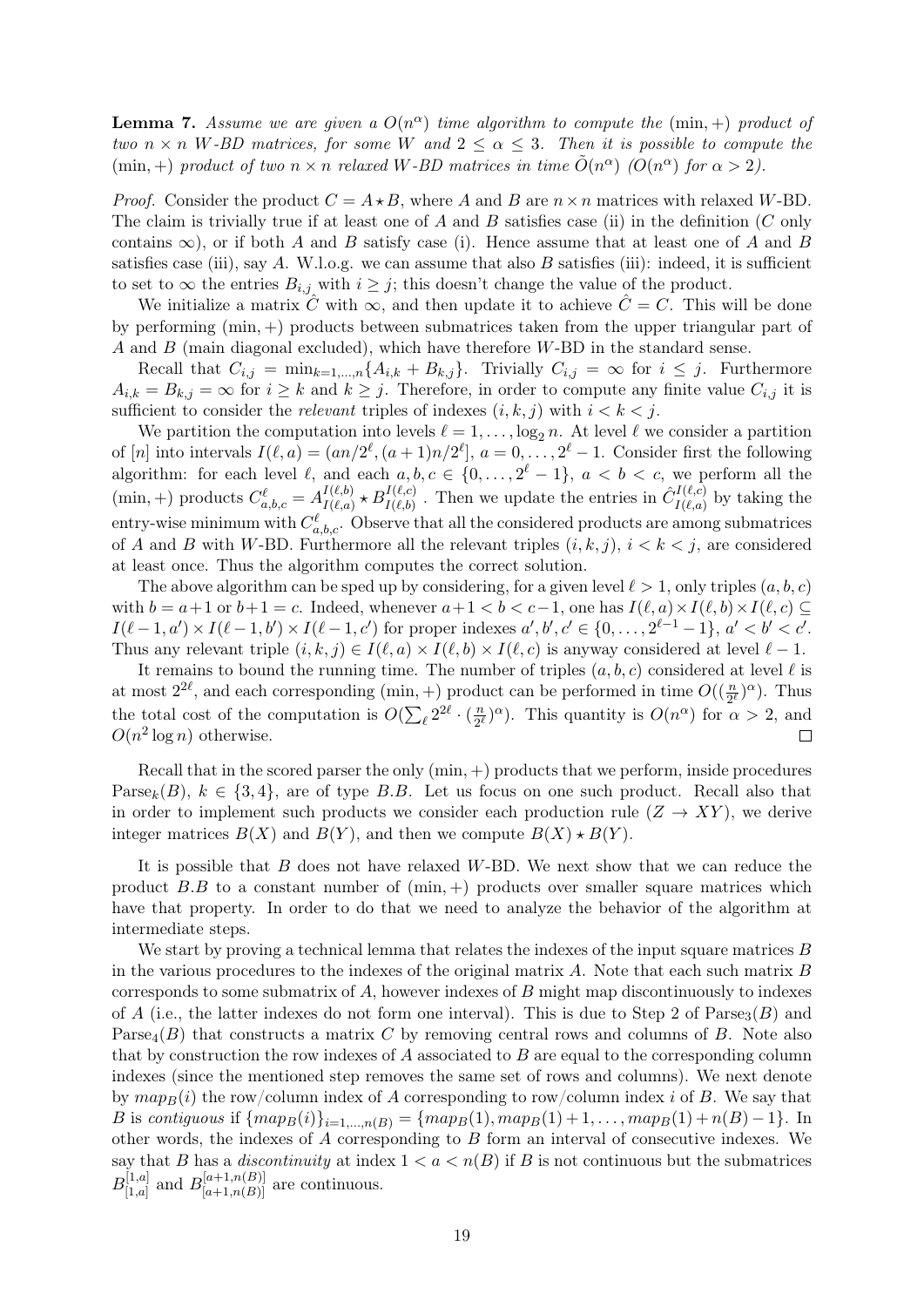Lemma 8. Any input matrix B considered by the procedures in the scored parser:

- 1. is continuous if it is the input to Parse;
- 2. is continuous or has a discontinuity at  $n(B)/2$  if it is the input to Parse<sub>2</sub> or Parse<sub>4</sub>;
- 3. is continuous or has a discontinuity at  $n(B)/3$  or  $2n(B)/3$  if it is the input to Parses.

Proof. We prove the claim by induction on the partial order induced by the recursion tree from the root to the leaves.

Parse(B) satisfies the claim in the starting call with  $B = A$ . In the remaining cases  $Parse(B)$ is called by  $\text{Parse}(D)$  with  $B = D_{[1,n(D)/2]}^{[1,n(D)/2]}$  or  $B = D_{[n(D)/2+1,n(D)]}^{[n(D)/2+1,n(D)]}$ . Claim (1) follows by inductive hypothesis on  $\text{Parse}(D)$ .

Parse<sub>4</sub>(B) is called by Parse<sub>2</sub>(B). Claim (2) follows by inductive hypothesis on Parse<sub>2</sub>(B).

Parse<sub>3</sub>(B) is called by Parse<sub>2</sub>(D), with (i)  $B = D_{[1,3n(D)/4]}^{[1,3n(D)/4]}$  or (ii)  $B = D_{[n(D)/4+1,n(D)]}^{[n(D)/4+1,n(D)]}$ . By inductive hypothesis D is continuous or has a discontinuity at  $n(D)/2$ . Hence B, if not continuous, has a discontinuity at  $2n(B)/3$  in case (i) and at  $n(B)/3$  in case (ii). Claim (3) follows.

Finally consider  $\text{Parse}_2(B)$ . If it is called by  $\text{Parse}(B)$ , Claim (4) follows by inductive hypothesis on Parse. If it is called by  $\text{Parse}_2(D)$  with  $B = D_{[n(D)/4+1,3n(D)/4]}^{[n(D)/4+1,3n(D)/4]}$ , Claim (4) follows by inductive hypothesis on Parse<sub>2</sub>. Suppose it is called by  $\text{Parse}_4(D)$ . Then D has size  $n(D) = 2n(B)$ , and is continuous or has a discontinuity at  $n(D)/2$  by inductive hypothesis. In this case B is obtained by removing the  $n(D)/2$  central columns and rows of D. Therefore B has a discontinuity at  $n(B)/2$ . The remaining case is that  $\text{Parse}_2(B)$  is called by  $\text{Parse}_4(D)$ , where D has size  $n(D) = 4n(B)/3$ . In this case B is obtained by removing the  $n(D)/3$  central columns and rows of D. Since D is continuous or has a discontinuity at  $n(D)/3$  or  $2n(D)/3$  by inductive hypothesis on Parse<sub>3</sub>, B has a discontinuity at  $n(B)/2$ .  $\Box$ 

The following two lemmas upper and lower bound the progress made by the scored parser in intermediate steps of the algorithm. Indeed, this is the lemma which follows from the correctness of Valiant's algorithm. It shows that any submatrix which is input to some  $Parse_k$  is transitively closed after that call of  $Parse_k$  completes.

<span id="page-20-0"></span>**Lemma 9.** Let A be the input matrix and B be any submatrix in input to some call to  $Parse_k$ ,  $k \in \{2, 3, 4\}$ . Then one has the following input property:

$$
B_{i,j} = (A^+)_{map_B(i),map_B(j)} \quad \forall i, j \in [1, n(B) - n(B)/k]
$$
 (1)

$$
B_{i,j} = (A^+)_{map_B(i),map_B(j)} \quad \forall i, j \in [n(B)/k+1, n(B)]
$$
 (2)

The matrix B at the end of the procedure has the following output property

$$
B_{i,j} = (A^+)_{map_B(i),map_B(j)} \quad \forall i, j \in [1, n(B)]
$$
\n
$$
(3)
$$

The same output property holds for procedure Parse.

Proof. We prove the claim by induction on the total order defined by the beginning and the end of each procedure during the execution of the algorithm starting from  $\text{Parse}(A)$ .

Consider the input property of some call  $\text{Parse}_2(B)$ . If  $\text{Parse}_2(B)$  is called in Step 6 of Parse, the property follows by inductive hypothesis on the output property of Parse. If  $\text{Parse}_2(B)$  is called in Step 4 of Parse<sub>2</sub>, the claim follows by inductive hypothesis on the input property of Parse<sub>2</sub>. Otherwise Parse<sub>2</sub>(B) is called in Step 3 of Parse<sub>k</sub>,  $k \in \{3, 4\}$ : the claim follows by inductive hypothesis on the input property of  $\text{Parse}_k$ .

Let us consider the input property of some call  $\text{Parse}_3(B)$ . Note that  $\text{Parse}_3(B)$  is called either in Step 5 or in Step 6 of Parse<sub>2</sub>. In the first case the claim follows by inductive hypothesis on the input and output property of Parse2. In the second case it follows from the input property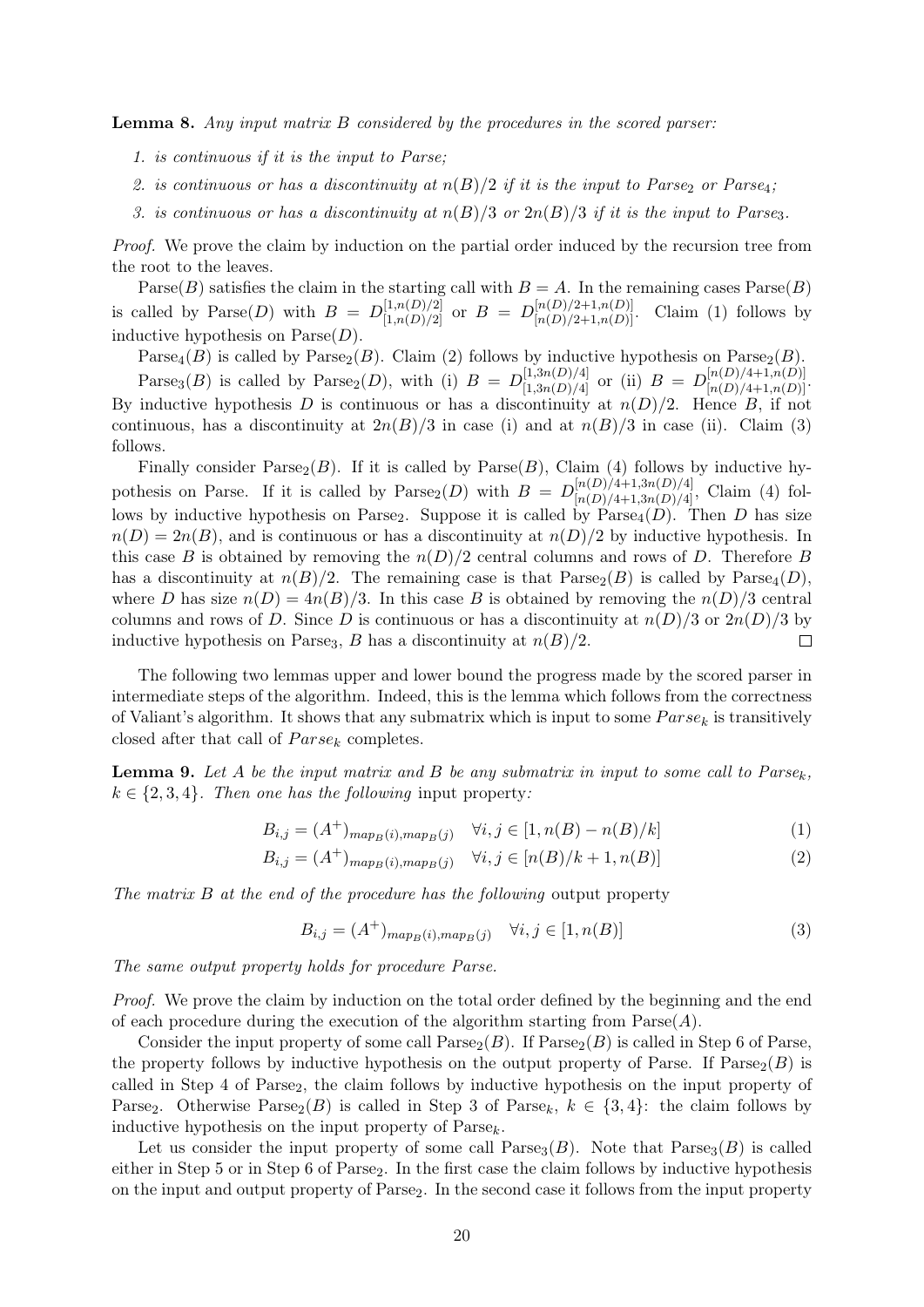of Parse<sub>2</sub> and the output property of Parse<sub>3</sub>. The input property of Parse<sub>4</sub> holds by a similar argument.

The output property of Parse follows immediately by the correctness of the trivial algorithm used in Step 2 and by inductive hypothesis on the output property of Parse<sub>2</sub>. Similarly, the output property of Parse<sup>2</sup> follows by the correctness of the trivial algorithm used in Step 2 and by inductive hypothesis on the output property of Parse4.

The output property of Parse<sub>k</sub>,  $k \in \{3, 4\}$ , follows by inductive hypothesis on the input property of  $\text{Parse}_k$  and on the output property of  $\text{Parse}_2$ .  $\Box$ 

<span id="page-21-0"></span>**Lemma 10.** Let B be some input matrix to Parse<sub>k</sub>,  $k \in \{2,3,4\}$ , and define  $S = [1, n(B)/k]$  and  $L = [n(B) - n(B)/k + 1, n(B)].$  Then submatrix  $B_L^S$  contains only empty entries. Furthermore, submatrix  $B_S^L$  has relaxed W-bounded differences for  $k \in \{3, 4\}$ , and for  $k = 2$  it has relaxed W-BD or contains only empty entries except for entry  $B_{n(B)/2,n(B)/2+1}$ .

Proof. We prove the claim by induction on the partial order induced by the recursion tree from root to leaves.

Consider first  $B_L^S$ . By Lemma [8](#page-19-0) it is easy to see that the entries of  $B_L^S$  always correspond to entries in the lower triangular part of A. Observe that this portion of A contains only empty entries both at the beginning of the algorithm (by construction) and at its end (by the properties of  $A^+$ ). Since the algorithm never turns a non-empty entry into an empty one, it follows that those entries are always empty during the execution of the algorithm. The claim on  $B_L^S$  follows.

Consider next  $B_S^L$ . We start by considering Parse<sub>3</sub> $(B)$ . This procedure is called on Step 5 or 6 of Parse<sub>2</sub>(D) for some matrix D. In both cases the claim follows by inductive hypothesis on Parse<sub>2</sub> since Step 4 in the first case, and Steps 4-5 in the second case do not update  $B_S^L$ . Note that in both cases the entry  $D_{n(D)/2,n(D)/2+1}$  is not contained in  $B_S^L$ . The case of  $\text{Parse}_4(B)$  is analogous: the procedure is called in Step 7 of  $\text{Parse}_2(D)$  and the portion of D corresponding to  $B_S^L$  is not updated in Steps 4-6.

It remains to consider Parse<sub>2</sub>. Suppose that  $\text{Parse}_2(B)$  is called by Parse. In this case  $B_S^L$  is always taken from the upper-triangular part of the initialization matrix  $A$  (which contains only empty entries with the exception of the entries above the main diagonal). The claim follows. If  $\text{Parse}_2(B)$  is called in Step 4 of Parse<sub>2</sub>, the claim follows by inductive hypothesis on Parse<sub>2</sub>.

Otherwise Parse<sub>2</sub> is called in Step 3 of Parse<sub>k</sub>(D),  $k \in \{3, 4\}$ . Consider first the case  $k = 3$ . Let  $S' = [1, n(D)/3], M' = [n(D)/3 + 1, 2n(D)/3]$  and  $L' = [2n(D)/3 + 1, n(D)].$  Note that  $B_{S_i}^L = D_{S'}^{L'}$ . By inductive hypothesis we have that at the beginning of the call to Parse<sub>3</sub> matrix  $D_{S'}^L$  has relaxed W-BD. In Step 1 of Parse<sub>3</sub> we execute the update

$$
D_{S'}^{L'} \leftarrow D_{S'}^{L'} \cup D_{S'}^{S'} . D_{S'}^{L'} \cup D_{S'}^{M'} . D_{M'}^{L'} \cup D_{S'}^{L'} . D_{L'}^{L'}
$$

Observe that the union and the product of two square matrices with relaxed W-BD has relaxed W-BD. Since  $D_{S'}^{L'}$  has this property by inductive hypothesis, it is sufficient to show that the same holds for  $\tilde{D}_{S'}^{S'}$ ,  $D_{M'}^{M'}$ ,  $D_{M'}^{L'}$ , and  $D_{L'}^{L'}$ . By Lemma [8,](#page-19-0) D is continuous or has a discontinuity at  $n(D)/3$  or  $2n(D)/3$ . Combining this with Lemma [9,](#page-20-0) one obtains the desired property.

The case of Parse<sub>4</sub> is analogous. Let us define  $S' = [1, n(D)/4], M' = [n(D)/4 + 1, n(D)/2],$  $M'' = [n(D)/2 + 1, 3n(D)/4],$  and  $L' = [3n(D)/4 + 1, n(D)].$  Also in this case  $B_S^L = D_{S'}^{L'}$ , and at the beginning of  $\text{Parse}_4(D)$  matrix  $D_{S'}^{L'}$  has relaxed W-BD by inductive hypothesis. The update in this case can be written as:

$$
D_{S'}^{L'} \leftarrow D_{S'}^{L'} \cup D_{S'}^{S'} . D_{S'}^{L'} \cup D_{S'}^{M'} . D_{M'}^{L'} \cup D_{S'}^{M''} . D_{M''}^{L'} \cup D_{S'}^{L'} . D_{L'}^{L'}
$$

By Lemma [8,](#page-19-0) D is continuous or has a discontinuity at  $n(D)/2$ . Combining this with Lemma [9,](#page-20-0) one obtains that  $D_{S'}^{S'}$ ,  $D_{S'}^{M'}$ ,  $D_{M'}^{L'}$ ,  $D_{S'}^{L''}$ ,  $D_{M''}^{L'}$ , and  $D_{L'}^{L'}$  all have relaxed W-BD. The claim on  $D_{S'}^{L'}$  (hence on  $B_S^L$ ) follows.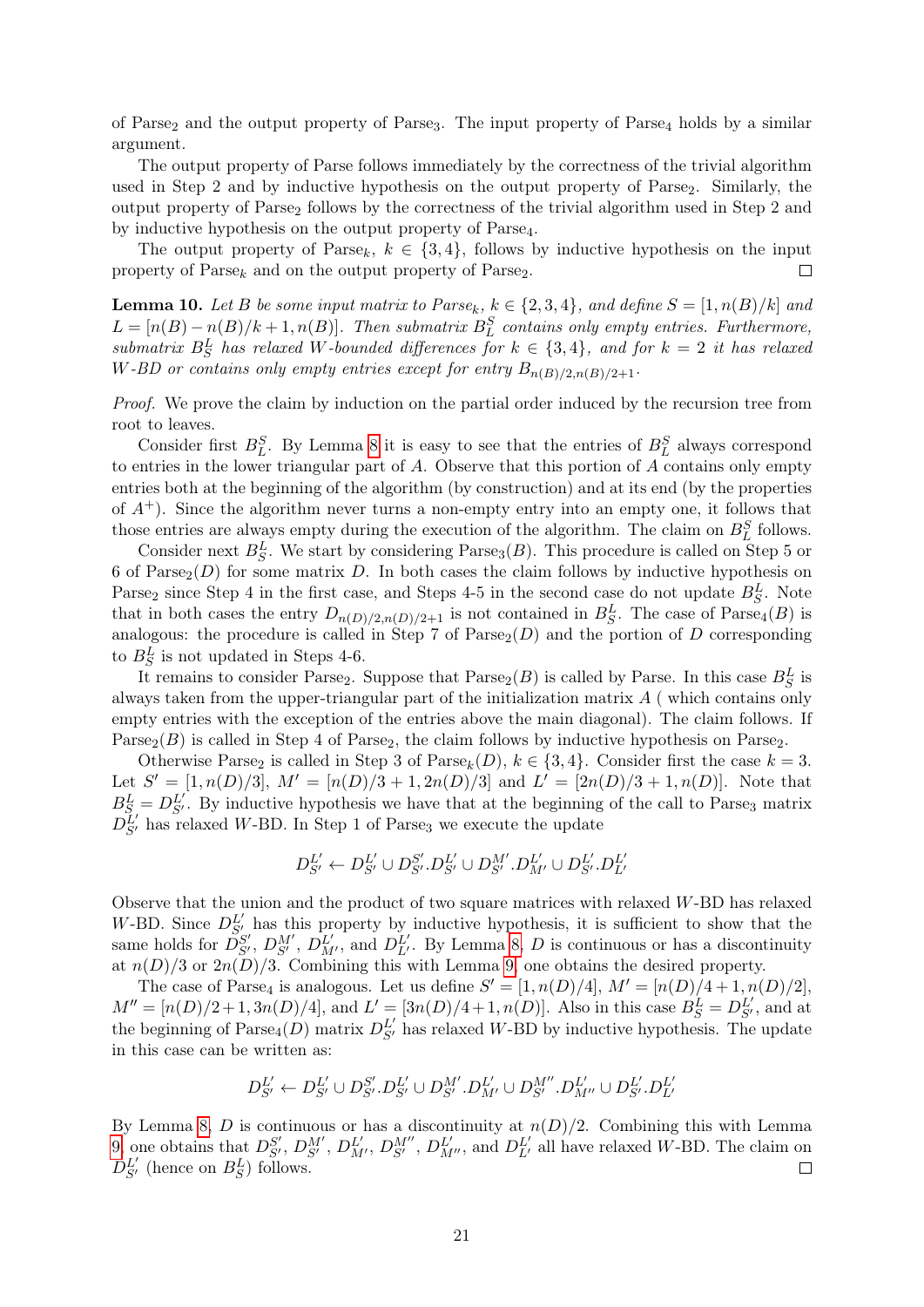The following corollary, in combination with Lemma [7](#page-18-2) and our fast bounded-differences (min, +) product algorithm, implies a fast implementation of the scored parser.

**Corollary 2.** The product in Step 1 of Parse<sub>k</sub>,  $k \in \{3, 4\}$ , can be reduced to a constant number of products between smaller square submatrices with relaxed W-BD.

*Proof.* Consider first Parse<sub>3</sub>(B). Let  $S = [1, n(B)/3], M = [n(B)/3 + 1, 2n(B)/3]$  and  $L =$  $[2n(B)/3+1, n(B)]$ . It is sufficient to show that all the submatrices  $B<sub>I</sub><sup>J</sup>$ ,  $I, J \in \{S, M, L\}$ , have relaxed W-BD. By Lemma [8,](#page-19-0) B is continuous or has a discontinuity at  $n(D)/3$  or  $2n(D)/3$ . It follows by Lemma [9,](#page-20-0) that submatrices  $B_S^S$ ,  $B_M^M$ ,  $B_L^L$ ,  $B_S^M$ ,  $B_M^L$ ,  $B_M^S$ , and  $B_L^M$  are equal to square blocks of  $A^+$ . In more detail, the first three such matrices correspond to blocks along the main diagonal of  $A^+$ , the second two such matrices to blocks in the upper-triangular part of  $A^+$ , and the last two such matrices to blocks in the lower-triangular part of  $A^+$ . Therefore all such matrices have relaxed W-BD. By Lemma [10,](#page-21-0) also  $B_S^L$  and  $B_L^S$  have this property.

The proof for  $\text{Parse}_4(B)$  is analogous. Here we consider the partition of B into blocks  $B_I^J$ ,  $I, J \in \{S, M', M'', L\}$ , with  $S = [1, n(B)/4]$ ,  $M' = [n(B)/4 + 1, n(B)/2]$ ,  $M'' = [n(B)/2 + 1]$  $1, 3n(B)/4$ , and  $L = \left[\frac{3n(B)}{4} + 1, n(B)\right]$ . All these blocks have relaxed W-BD by Lemmas [8,](#page-19-0) [9,](#page-20-0) and [10](#page-21-0) similarly to the previous case.  $\Box$ 

## <span id="page-22-0"></span>B Bounded-Differences (min, +) Product: Improvement, Derandomization, and Generalization

### B.1 Speeding Up Phase 2

<span id="page-22-1"></span>We begin with a more refined version of Lemma [5.](#page-9-0)

**Lemma 11.** W.h.p for any  $1 \leq r \leq \rho$  the number of weakly relevant, weakly r-uncovered triples is  $\tilde{O}(n^{2.5}+n^3/r^{1/3}).$ 

*Proof.* Fix  $k \in [n]$ . For any  $1 \le r \le \rho + 1$ , we construct a bipartite graph  $G_{r,k}$  on  $n + n$  vertices (we denote vertices in the left vertex set by i or  $i^r$  and vertices in the right vertex set by j or  $j^r$ ). We add edge  $\{i, j\}$  to  $G_{r,k}$  if the triple  $(i, k, j)$  is weakly relevant and weakly  $(r-1)$ -uncovered. Note that  $E(G_{r,k}) \supseteq E(G_{r',k})$  for  $r \leq r'$ . Denote the number of edges in  $G_{r,k}$  by  $m_{r,k}$  and its density by  $\alpha_{r,k} = m_{r,k}/n^2$ . In the following we show that w.h.p.  $m_{r,k}$  drops by a constant factor after  $O(\alpha_{r,k}^{-3}\log(n))$  rounds.

We denote by  $Y_{r,k}(i, j)$  the number of 4-cycles in  $G_{r,k}$  containing edge  $\{i, j\}$ . (If  $\{i, j\}$  is not an edge, we set  $Y_{r,k}(i,j) = 0$ .) Observe that  $Y_{r,k}(i,j) \ge Y_{r',k}(i,j)$  for  $r \le r'$ .

Now fix a round r. For  $r' \geq r$ , we call  $\{i, j\}$  r'-heavy if  $Y_{r', k}(i, j) \geq 2^{-8} \alpha_{r, k}^3 n^2$ . Let  $r^*$  be a round with  $r^* - r = \Theta(\alpha_{r,k}^{-3} \log n)$  (with sufficiently large hidden constant). We claim that w.h.p. no  $\{i, j\}$  is r<sup>\*</sup>-heavy. Indeed, in any round  $r \leq r' < r^*$ , either  $\{i, j\}$  is not r'-heavy, say because some of the edges in its 4-cycles got covered in the last round, but then we are done. Or  $\{i, j\}$  is r'-heavy, but then with probability  $Y_{r',k}(i,j)/n^2 = \Omega(\alpha_{r,k}^3)$  we choose  $i^{r'}, j^{r'}$  as the remaining vertices in one of the 4-cycles containing  $\{i, j\}$ . In this case, Lemma [3](#page-8-1) shows that  $(i, k, j)$  will get weakly covered in round r', so in particular  $\{i, j\}$  is not  $(r' + 1)$ -heavy. Over  $r^* - r = \Theta(\alpha_{r,k}^{-3} \log n)$  rounds, this event happens with high probability.

Now we know that w.h.p. no  $\{i, j\}$  is r<sup>\*</sup>-heavy. Thus, each of the  $\alpha_{r^*,k}n^2$  edges of  $G_{r^*,k}$ is contained in less than  $2^{-8} \alpha_{r,k}^3 n^2$  4-cycles, so that the total number of 4-cycles in  $G_{r^*,k}$  is at most  $2^{-8}\alpha_{r^*,k}\alpha_{r,k}^3n^4$ . On the other hand, Lemma [4](#page-8-2) shows that the number of 4-cycles is at hose 2  $\alpha_{r^*,k} \alpha_{r,k} h$ . On the strict hand, Benning 1 shows that the hander of 1 cycles is at  $(\alpha_{r^*,k} n^2)^4/(32n^4)$  if  $\alpha_{r^*,k} \geq 2/\sqrt{n}$ . Altogether, we obtain  $\alpha_{r^*,k} \leq \max{\{\alpha_{r,k}/2, 2/\sqrt{n}\}}$ , i.e., after  $O(\alpha_{r,k}^{-3}\log n)$  rounds the density of  $G_{r,k}$  drops by a factor 1/2. In particular, w.h.p. in round  $r = O(\sum_{i=0}^t 2^{3i} \log n) = O(2^{3t} \log n)$  the density of  $G_{r,k}$  is at most  $2^{-t}$ , as long as In found  $t = O(\sum_{i=0}^{\infty} 2^{-i} \log n) = O(2^{-i} \log n)$  the density of  $G_{r,k}$  is at most 2, as long as  $2^{-t} \ge 2/\sqrt{n}$ . In other words, w.h.p. the density of  $G_{r,k}$  is  $O((\log(n)/r)^{1/3} + n^{-1/2})$ , and  $m_{r,k} \le$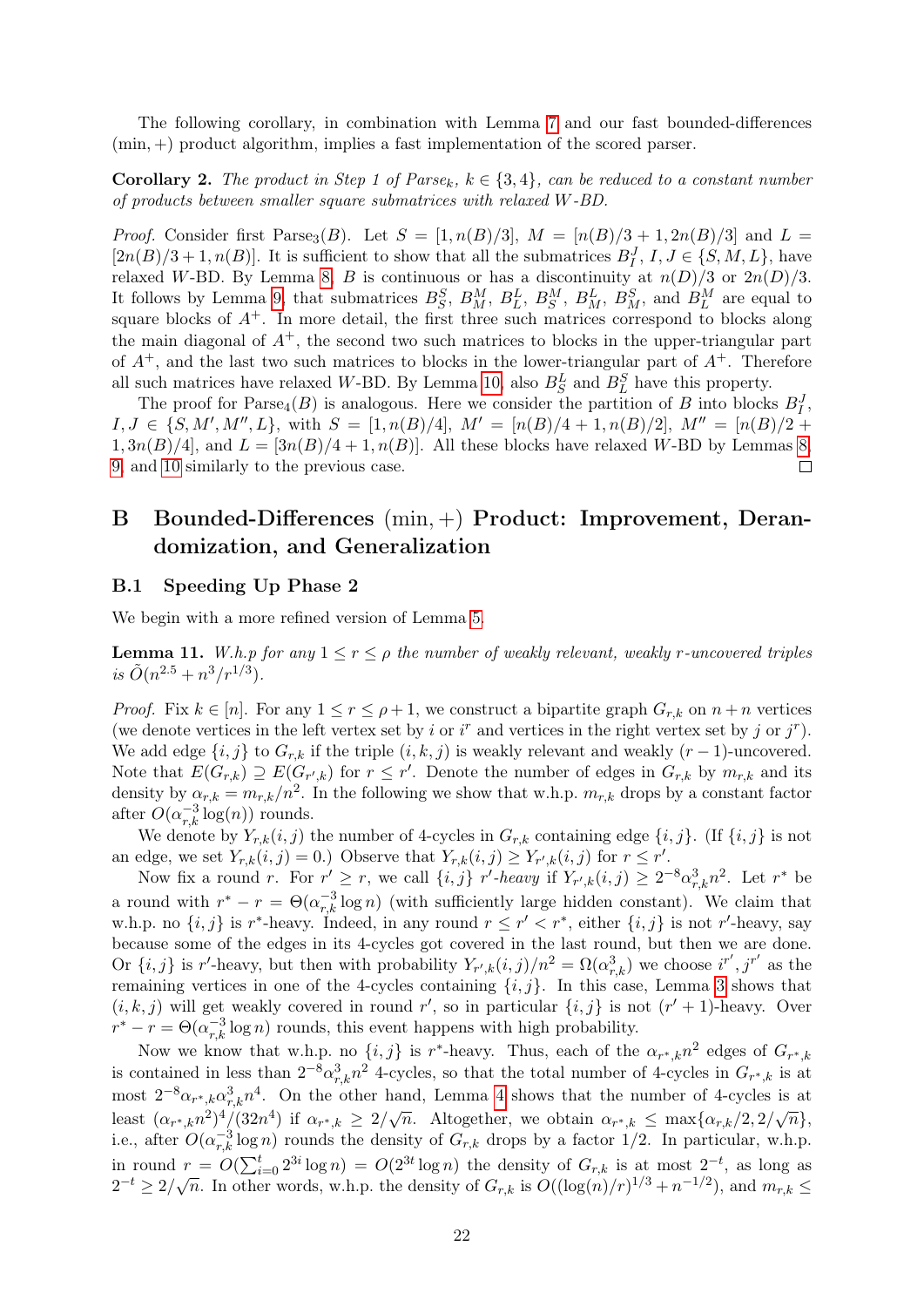$O(n^2(\log(n)/r)^{1/3} + n^{3/2})$ . Since we have  $r \leq \rho \leq n$ , the dominating term is  $O(n^2(\log(n)/r)^{1/3})$ . Since  $m_{r+1,k}$  counts the weakly relevant, weakly r-uncovered triples  $(i, k, j)$  for fixed k, summing over all  $k \in [n]$  yields the claim.  $\Box$ 

Inspection of the proof of Lemma [11](#page-22-1) shows that we only count triples  $i, k, j$  that get covered in round r if the triple  $i^r, k, j^r$  is weakly relevant and weakly  $(r-1)$ -uncovered. Hence, after line [1](#page-12-0)2 of Algorithm 1 we can remove all columns k from  $A<sup>r</sup>$  and all rows k from  $B<sup>r</sup>$  for which  $i^r, k, j^r$  is not weakly relevant or not weakly  $(r-1)$ -uncovered. Then Lemma [11](#page-22-1) still holds, so the other steps are not affected. Note that checking this property for  $i^r, k, j^r$  takes time  $O(\rho)$ for each k and each round r, and thus in total incurs cost  $O(n\rho^2) \leq O(\rho n^2)$ , which is dominated by the remaining running time of Phase 2. Using rectangular matrix multiplication to compute  $A^r * B^r$  (Lemma [1\)](#page-6-2) we obtain the following improved running time.

**Lemma 12.** W.h.p. the improved Step 2 takes time  $\tilde{O}(\rho \Delta W \cdot M(n, n/\rho^{1/3}, n))$ .

*Proof.* Let  $s_r$  denote the number of surviving k's in round r, i.e., the number of k such that  $i^r, k, j^r$  is weakly relevant, weakly  $(r-1)$ -uncovered. Using Lemma [1,](#page-6-2) the running time of Step 2 is bounded by  $\tilde{O}(\sum_{r=1}^{\rho} \Delta W \cdot M(n, s_r, n))$ . Note that for any  $x, y$ , we have  $M(n, x, y) \leq$  $O((1 + x/y)M(n, y, n))$ , by splitting columns and rows of length x into  $\lfloor x/y \rfloor \leq 1 + x/y$  blocks. Hence, we can bound the running time by  $\tilde{O}(\sum_{r=1}^{\rho} \Delta W(1+s_r \rho^{1/3}/n) \cdot M(n,n/\rho^{1/3},n))$ . Thus, to show the desired bound of  $\tilde{O}(\rho \Delta W \cdot M(n, n/\rho^{1/3}, n))$ , it suffices to show that  $\sum_{r=1}^{\rho} s_r \leq \tilde{O}(n \rho^{2/3})$ (in expectation and w.h.p.).

W.h.p. the number of weakly relevant, weakly  $(r-1)$ -uncovered triples is  $\tilde{O}(n^3/r^{1/3})$ , by Lemma [11.](#page-22-1) Thus, for a random k the probability that  $i^r, k, j^r$  is weakly relevant, weakly  $(r-1)$ uncovered is  $\tilde{O}(r^{-1/3})$ . Summing over all k we obtain  $\mathbb{E}[s_r] = \tilde{O}(n/r^{1/3})$  (note that the inequality  $s_r \leq n$  allows to condition on any w.h.p. event for evaluating the expected value). This yields the desired bound for the expectation of the running time, since  $\sum_{r=1}^{\rho} \mathbb{E}[s_r] \le \tilde{O}(n \sum_{r=1}^{\rho} r^{-1/3}) \le$  $\tilde{O}(n\rho^{2/3}).$ 

For concentration, fix  $r^*$  as any power of two and consider  $s_{r^*} + s_{r^*+1} + \ldots + s_{2r^*-1}$ . For any  $r^* \leq r < 2r^*$  denote by  $\bar{s}_r$  the number of  $i^r, k, j^r$  that are weakly relevant and weakly r<sup>\*</sup>-uncovered, and note that  $s_r \leq \bar{s}_r$ . Again we have  $\mathbb{E}[\bar{s}_r] \leq \tilde{O}(n/r^{1/3})$ . Moreover, conditioned on the choices up to round  $r^*$ , the numbers  $\bar{s}_r$ ,  $r^* \le r < 2r^*$ , are independent. Hence, a Chernoff bound (Lemma [13\)](#page-23-0) on variables  $\bar{s}_r/n \in [0,1]$  shows that w.h.p.

$$
\bar{s}_{r^*} + \bar{s}_{r^*+1} + \ldots + \bar{s}_{2r^*-1} \le O\big(\mathbb{E}[\bar{s}_{r^*} + \bar{s}_{r^*+1} + \ldots + \bar{s}_{2r^*-1}] + n \log n\big).
$$

Hence, w.h.p.  $\sum_{r=1}^{\rho} s_r \leq \sum_{r=1}^{\rho} \bar{s}_r \leq O\big(n \log(n) \log(\rho) + \sum_{r=1}^{\rho} \mathbb{E}[\bar{s}_r]\big)$ . Using our bound on  $\mathbb{E}[\bar{s}_r]$ , we obtain  $\sum_{r=1}^{\rho} s_r \le \tilde{O}(n + n\rho^{2/3}) \le \tilde{O}(n\rho^{2/3})$  as desired.

<span id="page-23-0"></span>**Lemma 13.** Let  $X_1, \ldots, X_n$  be independent random variables taking values in [0,1], and set  $X := \sum_{i=1}^{n} X_i$ . Then for any  $c \ge 1$  we have

$$
\Pr[X > (1 + 6ec)\mathbb{E}[X] + c\log n] \le n^{-c}.
$$

*Proof.* If  $\mathbb{E}[X] < \log(n)/2e$  we use the standard Chernoff bound  $\Pr[X > t] \leq 2^{-t}$  for  $t > 2e\mathbb{E}[X]$ with  $t := c \log n$ . Otherwise, we use the standard Chernoff bound  $Pr[X > (1 + \delta)E[X]] \le$  $\exp(-\delta \mathbb{E}[X]/3)$  for  $\delta \geq 1$  with  $\delta := 6ec$ .  $\Box$ 

### B.2 Speeding Up Phase 3

**Enumerating approximately uncovered blocks** In line 17 we check for each block  $i', k', j'$ of approximately relevant triples whether it consists of approximately uncovered triples. This step can be improved using rectangular matrix multiplication as follows. For each block  $k'$  we construct a  $(n/\Delta) \times \rho$  matrix  $U^{k'}$  and a  $\rho \times (n/\Delta)$  matrix  $V^{k'}$  with entries  $U^{k'}_{xr} := [|A^r_{x\Delta,k'}| \leq$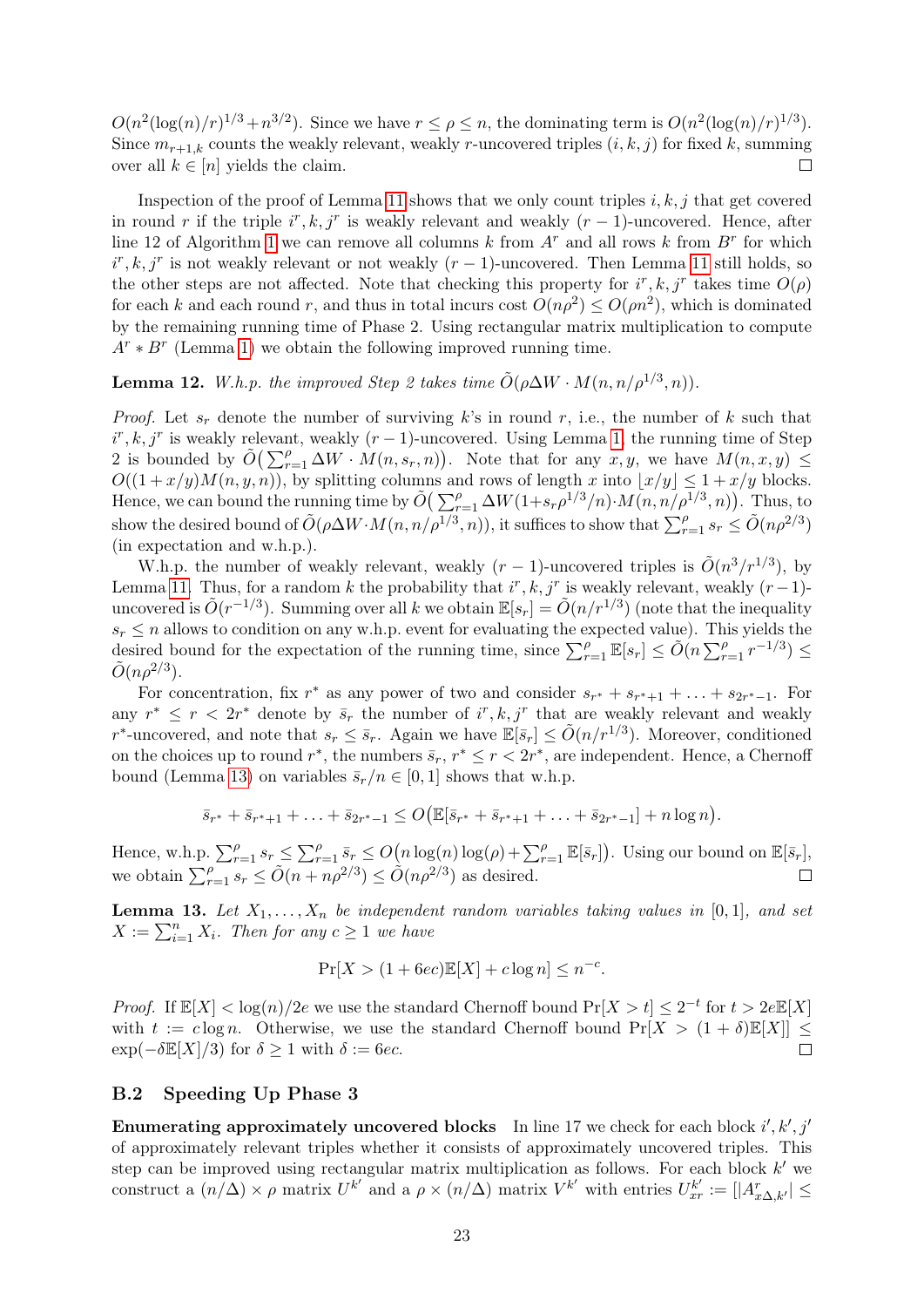$[AB \Delta W]$  and  $V_{ry}^{k'} := [|B_{k',y\Delta}^r|] \leq 44\Delta W$ . Then from the Boolean matrix product  $U^{k'} \cdot V^{k'}$ we can infer for any block  $i', k', j'$  whether it consists of approximately uncovered triples by checking  $(U^{k'} \cdot V^{k'})_{i'/\Delta, j'/\Delta} = 1$ . Hence, enumerating the approximately relevant, approximately uncovered triples  $i', k', j'$  can be done in time  $O((n/\Delta) \cdot M(n/\Delta, \rho, n/\Delta)).$ 

Recursion In the exhaustive search in Step 3, see lines 18-19, we essentially compute the  $(\min, +)$ -product of the matrices  $(A_{ik})_{i \in I(i'), k \in I(k')}$  and  $(B_{kj})_{k \in I(k'), j \in I(j')}$ . These matrices again have W-BD, so we can use Algorithm [1](#page-12-0) recursively to compute their product. Writing  $T(n, W)$ for the running time of our algorithm, this reduces the time complexity of one invocation of lines 18-19 from  $O(\Delta^3)$  to  $T(\Delta, W)$ , which in total reduces the running time of the exhaustive search from  $\tilde{O}(n^3/\rho^{1/3})$  to  $\tilde{O}((T(\Delta,W)/\Delta^3) \cdot n^3/\rho^{1/3})$  w.h.p.

### <span id="page-24-0"></span>B.3 Total running time

Recall that Step 1 takes time  $O((n/\Delta)^3 + n^2)$ , Step 2 now runs in  $\tilde{O}(\rho \Delta W \cdot M(n, n/\rho^{1/3}, n))$ w.h.p., and Step 3 now runs in  $\tilde{O}((n/\Delta) \cdot M(n/\Delta, \rho, n/\Delta) + (T(\Delta, W)/\Delta^3) \cdot n^3/\rho^{1/3})$  w.h.p. This yields the complicated recursion

$$
T(n, W) \le \tilde{O}\bigg(\rho \Delta W \cdot M\Big(n, \frac{n}{\rho^{1/3}}, n\Big) + \frac{n}{\Delta} \cdot M\Big(\frac{n}{\Delta}, \rho, \frac{n}{\Delta}\Big) + \frac{T(\Delta, W)}{\Delta^3} \cdot \frac{n^3}{\rho^{1/3}}\bigg),
$$

while the trivial algorithm yields  $T(n, W) \le O(n^3)$ .

In the remainder, we focus on the case  $W = O(1)$ , so that  $T(n, W) = T(n, O(1)) = T(n)$ . Setting  $\Delta := n^{\delta}$  and  $\rho := n^s \log^c n$  for constants  $\delta, s \in (0, 1)$  and sufficiently large  $c > 0$ , and using  $M(a, \tilde{O}(b), c) \leq \tilde{O}(M(a, b, c))$ , we obtain

$$
T(n) \le \tilde{O}\left(n^{\delta+s} M(n, n^{1-s/3}, n) + n^{1-\delta} M(n^{1-\delta}, n^s, n^{1-\delta})\right) + n^{3-3\delta-s/3} T(n^{\delta}).
$$

This is a recursion of the form  $T(n) \le \tilde{O}(n^{\alpha}) + n^{\beta}T(n^{\gamma})$ , which solves to  $T(n) \le \tilde{O}(n^{\alpha} + n^{\beta/(1-\gamma)}),$ by an argument similar to the master theorem. Hence, we obtain

$$
T(n) \le \tilde{O}\left(n^{\delta+s} M(n, n^{1-s/3}, n) + n^{1-\delta} M(n^{1-\delta}, n^s, n^{1-\delta}) + n^{(3-3\delta-s/3)/(1-\delta)}\right).
$$

We optimize this expression using the bounds on rectangular matrix multiplication by Le Gall [\[19\]](#page-13-16). Specifically, we set  $\delta := 0.0772$  and  $s := 0.4863$  to obtain a bound of  $O(n^{2.8244})$ , which proves part of Theorem [1.](#page-1-2) Here we use the bounds  $M(m, m^{1-s/3}, m) \leq M(m, m^{0.85}, m) \leq$  $O(m^{2.260830})$  and  $M(m, m^{s/(1-\delta)}, m) \leq M(m, m^{0.5302}, m) \leq O(m^{2.060396})$  by Le Gall [\[19\]](#page-13-16) for  $m = n$  and  $m = n^{1-\delta}$ , respectively.

We remark that if perfect rectangular matrix multiplication exists, i.e.,  $M(a, b, c) = \tilde{O}(ab + c)$  $bc + ac$ ), then our running time becomes  $T(n) \leq \tilde{O}(n^{2+\delta+s} + n^{3-3\delta} + n^{(3-3\delta-s/3)/(1-\delta)})$ , which  $\omega c + ac$ ), then our running time becomes  $I(n) \leq O(n^{1+\epsilon+1} + n^{1+\epsilon+1} + n^{1+\epsilon+1})$ , which<br>is optimized for  $\delta = (13 - \sqrt{133})/18$  and  $s = (2\sqrt{133} - 17)/9$ , yielding an exponent of  $(5 +$  $\sqrt{133}/6 \approx 2.7554$ . This seems to be a barrier for our approach.

### B.4 Derandomization

The only random choice in Algorithm [1](#page-12-0) is to pick  $i^r, j^r$  uniformly at random from [n]. In the following we show how to derandomize this choice, at the cost of increasing the running time of Step 2 by  $O(\rho(n/\Delta)^{1+\omega})$ . At the end of this section we then show that we still obtain a truly sub-cubic total running time.

Fix round r. Similar to the proof of Lemma [11,](#page-22-1) for any k' divisible by  $\Delta$  we construct a bipartite graph  $G'_{r,k'}$  with vertex sets  $\{\Delta, 2\Delta, \ldots, n\}$  and  $\{\Delta, 2\Delta, \ldots, n\}$  (we denote vertices in the left vertex set by i' or i<sup>r</sup> and vertices in the right vertex set by j' or j<sup>r</sup>). We connect i', j' by an edge in  $G'_{r,k'}$  if  $i', k', j'$  is approximately relevant and approximately  $(r-1)$ -uncovered.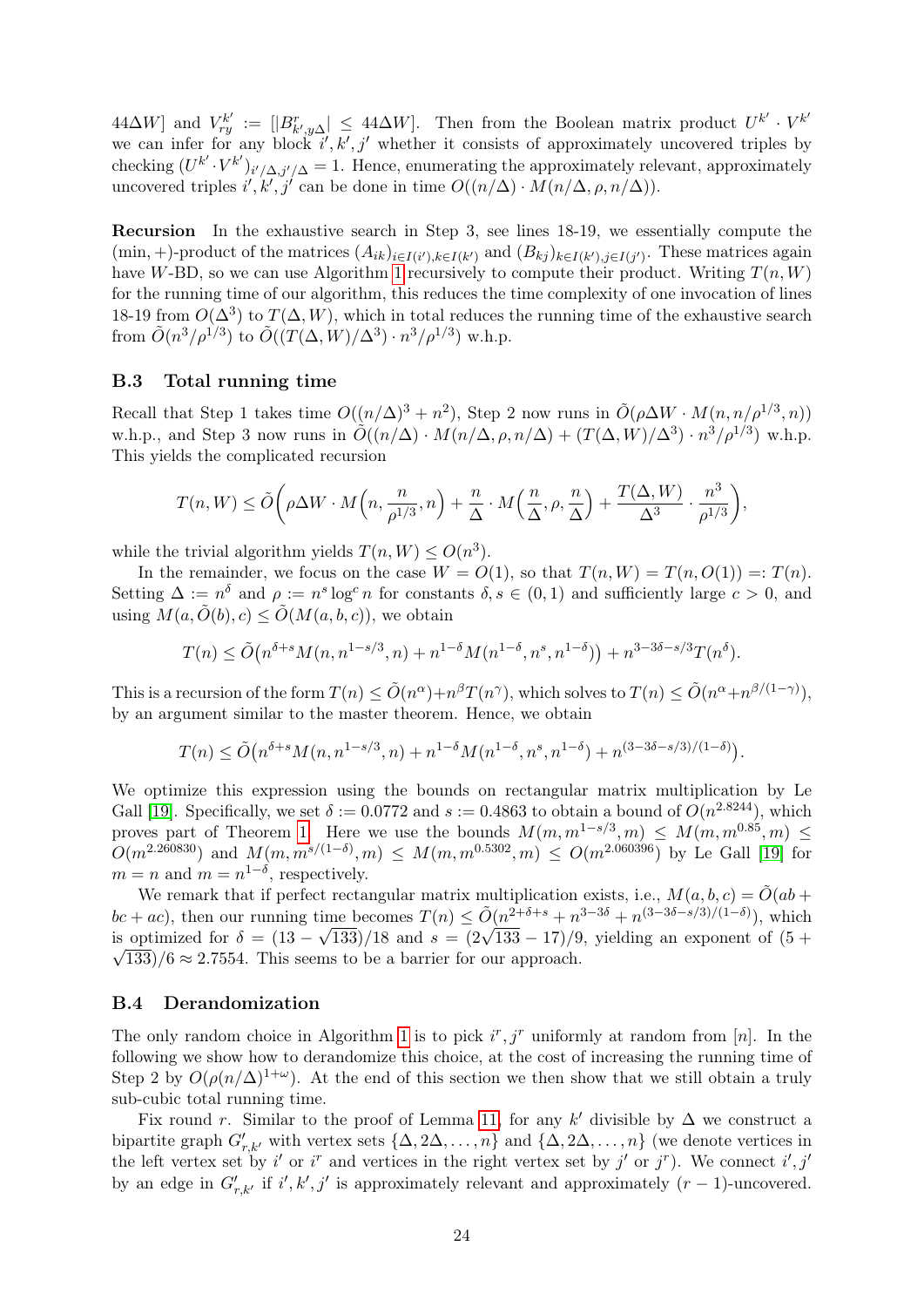In  $G'_{r,k'}$  we count the number of 3-paths between any i', j'. Now we pick  $i^r, j^r$  as the pair  $i', j'$ maximizing the sum over all k' of the number of 3-paths in  $G'_{r,k'}$  containing i', j'. This finishes the description of the adapted algorithm.

It is easy to see that this adaptation of the algorithm increases the running time of Step 2 by at most  $O(\rho(n/\Delta)^{\omega+1})$ . Indeed, constructing all graphs  $G'_{r,k'}$  over the  $\rho$  rounds takes time  $O(\rho(n/\Delta)^3)$ , and computing the number of 3-paths between any pair of vertices can be done in  $O(|V(G'_{r,k'})|^{ \omega}),$  which over all r and k' incurs a total cost of  $O(\rho(n/\Delta)^{ \omega+1}).$ 

It remains to argue that an analog of Lemma [11](#page-22-1) still holds. Note that the number of 3-paths in  $G'_{r,k'}$  containing  $i^r, j^r$  counts the number of  $i', j'$  such that  $(i', k', j'), (i^r, k', j'), (i', k', j^r), (i^r, k', j^r)$ are all approximately relevant and approximately  $(r-1)$ -uncovered. For any such  $(i', k', j')$ , any  $(i, k, j) \in I(i') \times I(k') \times I(j')$  gets covered in round r, in fact, these are the triples counted in Lemma [11](#page-22-1) (after replacing "weakly" by "approximately" relevant and uncovered). As we maximize this number, we cover at least as many new triples as in expectation, so that Lemma [11](#page-22-1) still holds, after replacing "weakly" by "approximately" relevant and uncovered: For any  $1 \le r \le \rho$ the number of approximately relevant, approximately r-uncovered triples is  $\tilde{O}(n^3/r^{1/3})$ . Since this is sufficient for the analysis of Step 3, we obtain the same running time bound as for the randomized algorithm, except that Step 2 takes additional time  $O(\rho(n/\Delta)^{1+\omega})$ .

Total running time Adapting the basic Algorithm [1](#page-12-0) yields, as in Section [2.4,](#page-10-1) a running time of  $\tilde{O}(\rho \Delta W n^{\omega} + \rho (n/\Delta)^{1+\omega} + n^3/\rho^{1/3})$ . We optimize this by setting  $\Delta := (n/W)^{1/(\omega+2)}$  and  $\rho :=$  $n^{3(5+\omega-\omega^2)/(4\omega+8)}W^{-3(\omega+1)/(4\omega+8)}$ . This yields running time  $\tilde{O}(n^{3-(5+\omega-\omega^2)/(4\omega+8)}W^{(\omega+1)/(4\omega+8)}) \le$  $O(n^{2.9004}W^{0.1929})$ , using the current bound of  $\omega \leq 2.3728639$  [\[20\]](#page-13-6). In particular, the algorithm has truly sub-cubic running time whenever  $W \leq O(n^{2-\omega+3/(\omega+1)-\epsilon}) \approx O(n^{0.5165-\epsilon})$  for any  $\varepsilon > 0$ .

For  $W = O(1)$ , adapting the improved algorithm from Section [B.3](#page-24-0) yields

$$
T(n) \leq \tilde{O}\big(n^{\delta+s} M(n,n^{1-s/3},n) + n^{1-\delta} M(n^{1-\delta},n^s,n^{1-\delta}) + n^{(3-3\delta-s/3)/(1-\delta)} + n^{(1+\omega)(1-\delta)+s}\big),
$$

which is  $O(n^{2.8603})$  for  $\delta := 0.2463$  and  $s := 0.3159$ , finishing the proof of Theorem [1.](#page-1-2) Here we use the bounds  $M(m, m^{1-s/3}, m) \leq M(m, m^{0.90}, m) \leq O(m^{2.298048})$  and  $M(m, m^{s/(1-\delta)}, m) \leq$  $M(m, m^{0.45}, m) \leq O(m^{2.027102})$  by Le Gall [\[19\]](#page-13-16) for  $m = n$  and  $m = n^{1-\delta}$ , respectively.

### B.5 Generalizations

In this section we study generalizations of Theorem [1.](#page-1-2) In particular, we will see that it suffices if A has bounded differences along either the columns or the rows, while B may be arbitrary. Since  $A \star B = (B^T \star A^T)^T$ , a symmetric algorithm works if A is arbitrary and B has bounded differences along either its columns or its rows.

Theorem 5. Let B be arbitrary and assume either of the following:

- (1) for an appropriately chosen  $1 \leq \Delta \leq n$  we are given a partitioning  $[n] = I_1 \cup \ldots \cup I_{n/\Delta}$  such that  $\max_{i \in I_{\ell}} A_{i,k} - \min_{i \in I_{\ell}} A_{i,k} \leq \Delta W$  for all k,  $\ell$ , or
- (2) for an appropriately chosen  $1 \leq \Delta \leq n$  we are given a partitioning  $[n] = K_1 \cup ... \cup K_{n/\Delta}$ such that  $\max_{k \in K_{\ell}} A_{i,k} - \min_{k \in K_{\ell}} A_{i,k} \leq \Delta W$  for all i,  $\ell$ .

If  $W \leq O(n^{3-\omega-\varepsilon})$ , then  $A \star B$  can be computed in randomized time  $O(n^{3-\Omega(\varepsilon)})$ . If  $W = O(1)$ , then  $A \star B$  can be computed in randomized time  $O(n^{2.9217})$ .

Important special cases of the above theorem are that A has W-BD only along columns  $(|A_{i+1,k}-A_{i,k}| \leq W$  for all  $i,k$ ) or only along the rows  $(|A_{i,k+1}-A_{i,k}| \leq W$  for all  $i,k$ ). In these cases the assumption is indeed satisfied, since we can choose each  $I_\ell$  or  $K_\ell$  as a continuous subset of  $\Delta$  elements of [n], thus amounting to a total difference of at most  $\Delta W$ .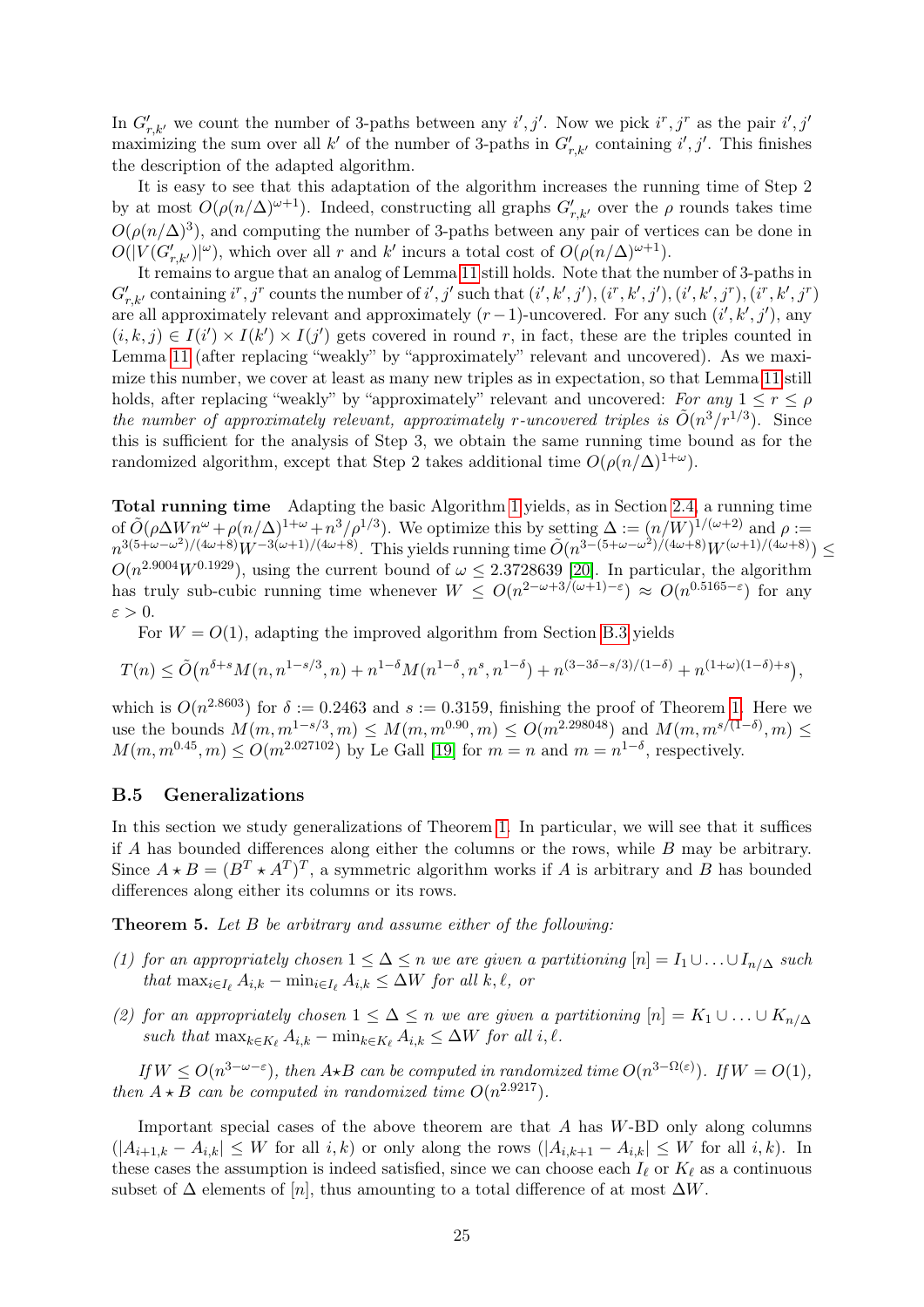Proof. (1) For the first assumption, adapting Algorithm [1](#page-12-0) is straight-forward. Instead of blocks  $I(I') \times I(k') \times I(j')$  we now consider blocks  $I_{\ell} \times \{k\} \times \{j\}$ , for any  $\ell \in [n/\Delta]$ ,  $k, j \in [n]$ . Within any such block,  $A_{i,k}$  varies by at most  $\Delta W$  by assumption. Moreover,  $B_{kj}$  does not vary at all, since k, j are fixed. We adapt Step 1 by computing for each block  $I_\ell \times \{k\} \times \{j\}$  one entry  $\tilde{C}_{i^*j} = (A \star B)_{i^*j}$  exactly, for some  $i^* \in I_\ell$ , and setting  $\tilde{C}_{ij} := \tilde{C}_{i^*j}$  for all other  $i \in I_\ell$ . It is easy to see that Lemma [2](#page-7-1) still holds. Note that Step 1 now runs in time  $O(n^3/\Delta)$ .

Step 2 does not have to be adapted at all, since as we remarked in Section [2.2](#page-7-2) it works for arbitrary matrices.

For Step 3, we have analogous notions of being approximately relevant or uncovered, by replacing the notion of "blocks". Thus, we now iterate over every  $\ell, k, j$ , check whether it is approximately relevant (i.e.,  $|A_{i^*k} + B_{kj} - \tilde{C}_{i^*j}| \leq 8\Delta W$  for some  $i^* \in I_{\ell}$ ), check whether it is approximately uncovered (i.e., for all rounds r we have  $|A_{i^*k}^r| > 44\Delta W$  or  $|B_{kj}^r| > 44\Delta W$ ), and if so we exhaustively search over all  $i \in I_{\ell}$ , setting  $\hat{C}_{ij} := \min\{\hat{C}_{ij}, A_{ik} + B_{kj}\}.$  Then Lemma [6](#page-10-0) still holds and correctness and running time analysis hold almost verbatim. Step 3 now runs in time  $\tilde{O}(\rho n^3/\Delta + n^3/\rho^{1/3})$  w.h.p.

The total running time is w.h.p.  $\tilde{O}(\rho \Delta W n^{\omega} + \rho n^3/\Delta + n^3/\rho^{1/3})$ . We optimize this by setting  $\Delta := n^{(3-\omega)/2}/W^{1/2}$  and  $\rho := n^{3(3-\omega)/8}/W^{3/8}$ , obtaining time  $O(n^{3-(3-\omega)/8}W^{1/8})$ . As desired, this is  $n^{3-\Omega(\varepsilon)}$  for  $W = O(n^{3-\omega-\varepsilon})$ , while for  $W = O(1)$  it evaluates to  $\tilde{O}(n^{3-(3-\omega)/8}) \le$  $O(n^{2.9217})$ . The latter bound can be slightly improved by incorporating the improvements from Section [B,](#page-22-0) we omit the details.

(2') Before we consider the second assumption, we first discuss a stronger assumption where also B is nice along the columns: Assume that for an appropriately chosen  $1 \leq \Delta \leq n$  we are given a partitioning  $[n] = K_1 \cup ... \cup K_{n/\Delta}$  such that  $\max_{k \in K_\ell} A_{i,k} - \min_{k \in K_\ell} A_{i,k} \leq \Delta W$  for all  $i, \ell$  and  $\max_{k \in K_{\ell}} B_{kj} - \min_{k \in K_{\ell}} B_{kj} \leq \Delta W$  for all  $\ell, j$ .

In this case, adapting Algorithm [1](#page-12-0) is straight-forward and similar to the last case. Instead of blocks  $I_\ell \times \{k\} \times \{j\}$  we now consider blocks  $\{i\} \times I_\ell \times \{j\}$ , for any  $\ell \in [n/\Delta], i, j \in [n]$ . Within any such block, A and B vary by at most  $\Delta W$  by assumption. We adapt Step 1 by computing for each  $i, \ell, j$  for some value  $k^* \in K_{\ell}$  the sum  $A_{ik^*} + B_{k^*j}$ . We set  $\tilde{C}_{ij}$  as the minimum over all  $\ell$  of the computed value. It is easy to see that Lemma [2](#page-7-1) still holds. Step 1 now runs in time  $O(n^3/\Delta)$ .

Step 2 does not have to be adapted at all, since as we remarked in Section [2.2](#page-7-2) it works for arbitrary matrices.

For Step 3, we now iterate over every  $i, \ell, j$ , check whether it is approximately relevant (i.e.,  $|A_{ik^*}+B_{k^*j}-\tilde{C}_{ij}|\leq 8\Delta W$  for some  $k^*\in K_{\ell}$ , check whether it is approximately uncovered (i.e., for all rounds r we have  $|A_{ik^*}^r| > 44\Delta W$  or  $|B_{k^*j}^r| > 44\Delta W$ , and if so we exhaustively search over all  $k \in K_{\ell}$ , setting  $\hat{C}_{ij} := \min{\{\hat{C}_{ij}, A_{ik} + B_{kj}\}}$ . Then Lemma [6](#page-10-0) still holds and correctness and running time analysis hold almost verbatim. Step 3 now runs in time  $\tilde{O}(\rho n^3/\Delta + n^3/\rho^{1/3})$ w.h.p.

We obtain the same running time as in the last case.

(2) For the second assumption, compute for all  $\ell, j$  the value  $v(\ell, j) := \min\{B_{kj} | k \in K_{\ell}\},$ and consider a matrix B' with  $B'_{kj} := \min\{B_{kj}, v(\ell, j) + 2\Delta W\}$ , where  $k \in K_{\ell}$ . Note that for any  $i, k, j$  with  $k \in K_{\ell}$  and  $k^* \in \tilde{K_{\ell}}$  such that  $B_{k^*j} = v(\ell, j)$ , we have  $A_{ik} + (v(\ell, j) + 2\Delta W) \ge$  $A_{ik^*} + B_{k^*j} + \Delta W > C_{ij}$ , since A varies by at most  $\Delta W$ . Hence, no entry  $B_{kj} = v(\ell, j) + 2\Delta W$ is strongly relevant, which implies  $A \star B' = A \star B$ . Note that B' satisfies  $\max_{k \in K_{\ell}} B_{kj}$  –  $\min_{k \in K_{\ell}} B_{kj} \leq 2\Delta W$  for all  $\ell, j$ , so we can use case (2') to compute  $A \star B'$ . Since B' can be computed in time  $O(n^2)$ , the result follows.  $\Box$ 

### <span id="page-26-0"></span>C From LED and RNA-folding to Scored Parsing

In this section, we show that LED can be reduced to scored parsing on BD grammars. The same construction works also in the case of insertions and deletions only. Observe that RNA-folding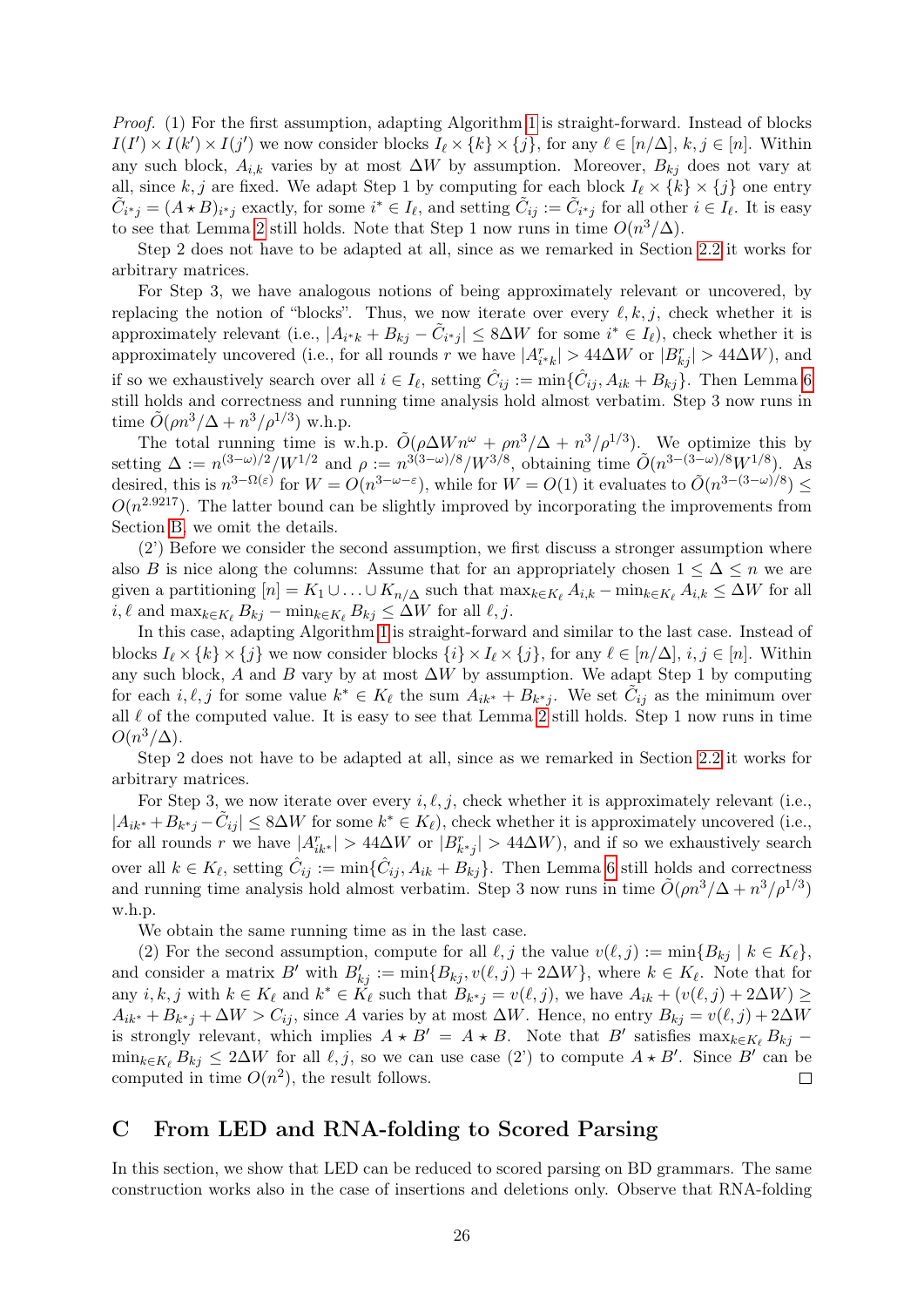can be seen as a special case of LED with only insertion and deletion as edits. Indeed, if d is the optimum distance of a sequence using only insertions and deletions from the RNA grammar, then the maximum number of bases that can be paired in the corresponding RNA sequence is simply  $n-d$ , where n is the length of the sequence. Therefore the mentioned reduction for LED implies the same for RNA-folding.

Recall that a CFG G is a W-BD grammar if for any nonterminal  $X$ , terminal  $x$ , and string  $\sigma$ , the following holds:

$$
|s(X, \sigma) - s(X, \sigma x)| \leq W
$$
 and  $|s(X, \sigma) - s(X, x\sigma)| \leq W$ 

We assume that  $G$  is given in the Chomsky normal form  $(CNF)$ .

Creating an Augmented Grammar The first step of solving LED is to create an augmented grammar as follows. We are given a CNF context-free grammar  $G = (N, T, P, S)$ , and a string  $\sigma$  as the input to LED. We next use  $N(G)$  to denote the non-terminals of G. W.l.o.g. we can assume that, for each terminal a, there exists at least one non-terminal  $X_a$  such that  $(X \to a) \in P$  (if not, we can create one new such non-terminal and a corresponding production rule without changing the language generated by  $G$ ).

Now we turn G into a scored grammar  $G'$ . Each production rule of P gets a score of 0. We then add new, costly production rules and one new non-terminals in order to model insertions, deletions and substitutions.

In order to model insertions, we create a new non-terminal I, and add the following scored production rules:

$$
I \rightarrow X_a I
$$
 (score = 1) |  $IX_a$  (score = 1) |  $\varepsilon$  (score = 0), for every  $a \in T$ 

$$
X \to XI \,(\text{score} = 0) \mid IX \,(\text{score} = 0) \quad \text{for every nonterminal } X \in N
$$

Observe that I can generate any string of terminals, and the associated score is the length of the string. Then I can be inserted at any point of a string generated by the original grammar.

In order to model substitutions and deletions we add the productions

$$
X \to a \text{ (score = 1) } \mid \varepsilon \text{ (score = 1) for every } X \in N \text{ and } a \in T
$$

 $X \to b$  allows us to substitute b in place of any character generated by X, and similarly  $X \to \varepsilon$ allows to delete any such character. Note that we might have two identical production rules with different scores: let us keep only the one with minimum score.

This creates an augmented grammar  $G' = (N \cup I, T, P', S)$  where P' included the new production rules and the original rules of P.

It has been shown in [\[4\]](#page-11-2) that with the augmented grammar  $G'$ , LED is equivalent to find the minimum scored parsing of  $\sigma$  according to  $G'$ .

<span id="page-27-0"></span>Claim 1.  $G'$  is a 1-BD grammar.

.

*Proof.* Consider any nonterminal  $X \in N \cup I$ . Assume that X produces  $\sigma$  with score  $\ell$ , then  $X \to I X \to X_x X \to x X$  is a valid parsing of  $x\sigma$  with score  $\ell + 1$ .

Now assume that X produces  $x\sigma$  with score  $\ell$ . There must be some production rule of type  $(Y \to x)$  that produces the first terminal of  $x\sigma$ . By replacing that rule with  $(Y \to \varepsilon)$  we obtain the string  $\sigma$  while increasing the cost at most by one.

The other condition  $|s(X, \sigma) - s(X, x\sigma)| \leq 1$  can be proved similarly.  $\Box$ 

Note that, having or not having the substitution rules do not affect the 1-BD property of  $G'$ . However,  $G'$  is not in CNF form, which is required for our algorithms to work. We therefore convert  $G'$  to CNF, and show that even after conversion, the BD property holds. Again, we only need the rules for insertions and deletions. Hence, this also shows the BD property required for RNA-folding.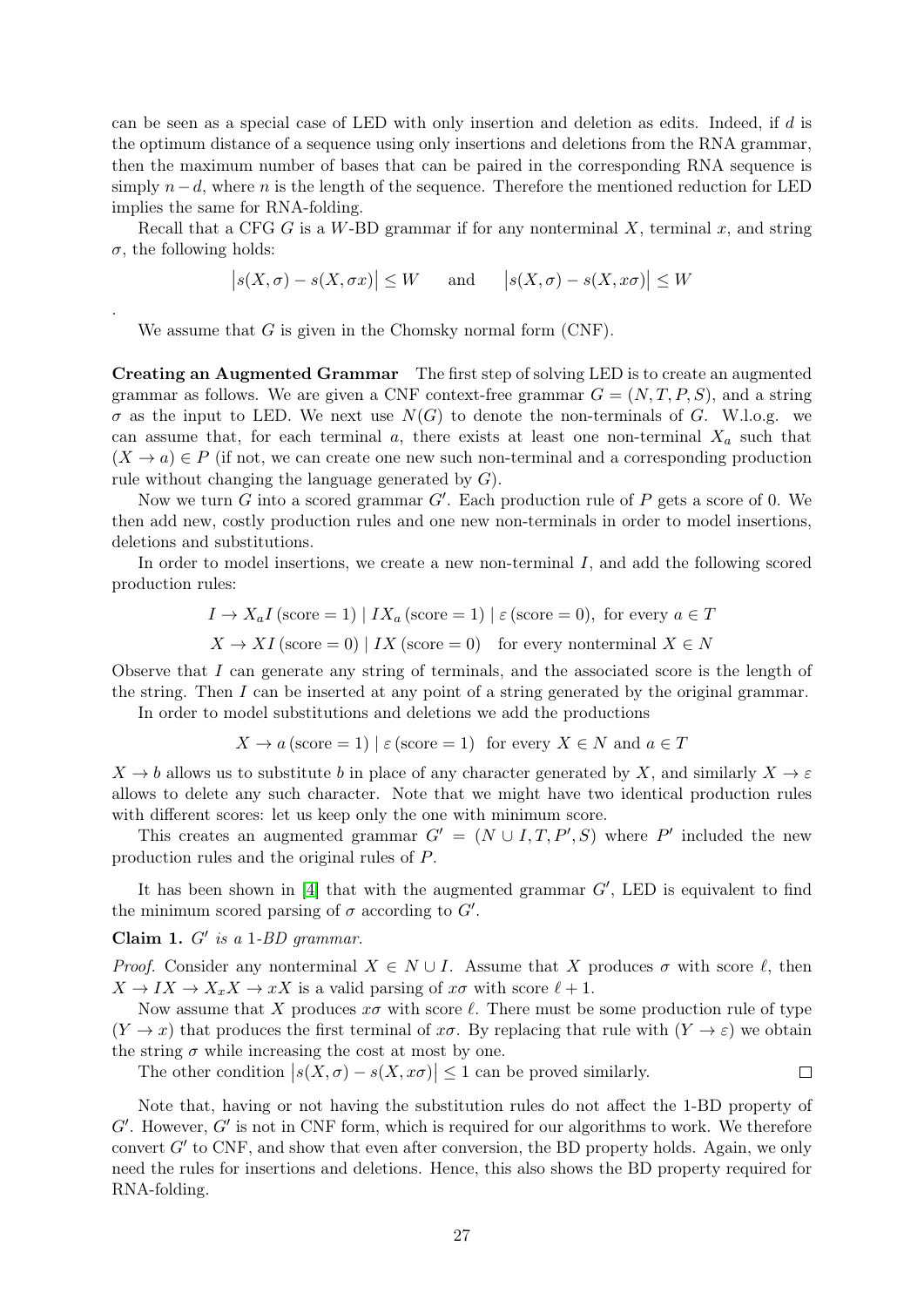**Conversion to Chomsky normal form.** Note that except for the rules  $X \to \varepsilon$ ,  $X \in N' \setminus \{S\}$ , all the other productions are in the required CNF form.

We next execute the standard steps to convert  $G'$  into an equivalent CNF grammar  $G''$ , with the extra care of propagating the scores during this process in a natural way (when we compose two rules to create a new rule, we sum the respective scores). By construction any sequence of production rules in  $G''$  that produces a string  $\sigma$  with some score s corresponds to a sequence of production rules in  $G'$  that produces  $\sigma$  with the same score s and vice versa. Therefore, following the proof of Claim [1](#page-27-0) one obtains that  $G''$  is 1-BD.

In some more details, consider any nonterminal  $X \in N(G'') = N(G')$ , if X produces  $\sigma$ with score  $\ell$ , then  $X \to IX \to X_x X \to xX$  is a valid parsing of  $x\sigma$  with score  $\ell + 1$  in  $G''$ . Suppose now that X produces  $x\sigma$  with score  $\ell$ . Consider the parsing of  $x\sigma$  where the left-most nonterminal is always expanded first. Consider the steps when a production rule of the form  $Y_1 \rightarrow Y_2 Z_1$  and  $Y_2 \rightarrow X_x Z$  are applied. Then in G'' we have a production  $Y_1 \rightarrow ZZ_1$  with a score of  $score(Y_2 \to Z) = score(X_x \to \varepsilon) = 1$  such that if we use it instead of  $Y_1 \to Y_2Z_1$  then X produces  $\sigma$  with a score of  $\ell + 1$ . If there is no such  $Y_1$ , that is  $S \to X_x Z$ , then if in the original grammar, there was a production of the form  $Z \to Z_1 Z_2$  (or  $Z \to a$  where a is either a terminal or  $\varepsilon$ ) then after the conversion, if the conversion is correct, we must also have  $S \to Z_1 Z_2$  (or  $S \to a$ ) that is the scores for producing  $\sigma$  and  $x\sigma$  are off by at most 1.

We therefore obtain the desired property.

Proposition 1. LED and RNA-folding problem can be reduced to scored parsing problem over 1-BD grammars.

### <span id="page-28-0"></span>D From Optimal Stack Generation to Scored Parsing

Recall that a context-free grammar G is a W-bounded difference grammar if for any nonterminal X, terminal x, and string  $\sigma \neq \varepsilon$ , the following holds:

$$
|s(X, \sigma) - s(X, \sigma x)| \le W
$$

and

.

$$
|s(X,\sigma) - s(X,x\sigma)| \le W
$$

We now show that OSG can be reduced to a scored parsing problem on 3-bounded difference grammar in Chomsky Normal Form (CNF).

We first show a scored grammar G that is not yet in CNF or 3-BD. It has a non-terminal S representing that the stack is empty, and a non-terminal  $X_c$  for any  $c \in \Sigma$  representing that the topmost symbol on the stack is  $c$ . Moreover, we use a symbol  $N_c$  for emitting symbol  $c$ , and call a production producing  $N_c$  a "pre-emit". To obtain bounded differences, we also allow  $N_c$ to "change it's mind" and not emit any character.

| $S \rightarrow \varepsilon$   | $(\text{score } 0)$ end of string                                 |
|-------------------------------|-------------------------------------------------------------------|
|                               | $S \rightarrow X_c S$ (score 1) push c, for any $c \in \Sigma$    |
|                               | $X_c \to N_c X_c$ (score 0) pre-emit c, for any $c \in \Sigma$    |
|                               | $X_c \to X_{c'}X_c$ (score 1) push c', for any $c, c' \in \Sigma$ |
| $X_c \rightarrow \varepsilon$ | (score 1) pop c, for any $c \in \Sigma$                           |
| $N_c \rightarrow c$           | (score 1) emit c, for any $c \in \Sigma$                          |
| $N_c \rightarrow \varepsilon$ | (score 0) do not emit c, for any $c \in \Sigma$                   |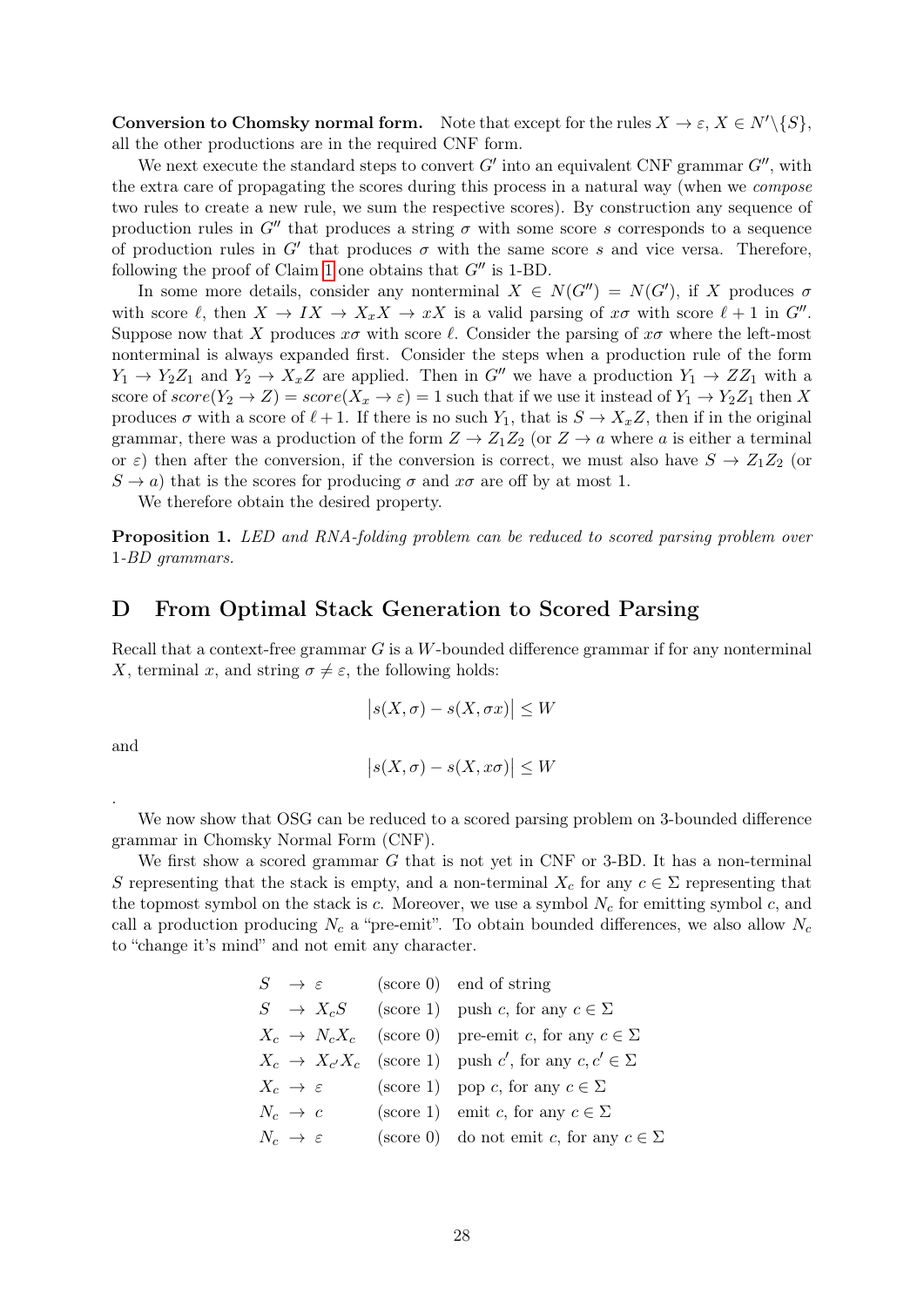Indeed, these productions model that from an empty stack the only possible operation is to push some symbol c, while if the topmost symbol is c then we may (pre-)emit c, or push another symbol  $c'$ , or pop  $c$ .

Consider the example string bccab. This can be produced as follows, where we always resolve the leftmost non-terminal. Note that the suffix of non-terminals always corresponds to the content of the stack.

$$
S \to X_b S \to N_b X_b S \to b X_b S \to b X_c X_b S \to b N_c X_c X_b S \to b c X_c X_b S \to b c N_c X_c X_b S
$$
  
\n
$$
\to b c c X_c X_b S \to b c c X_b S \to b c c X_a X_b S \to b c c X_a X_b S \to b c c a X_a X_b S \to b c c a X_b S
$$
  
\n
$$
\to b c c a N_b X_b S \to b c c a b X_b S \to b c c a b S \to b c c a b
$$

**Bounded Differences** We change the above grammar  $G$  by adding the following productions, thus obtaining a grammar  $G'$ . For any non-terminal X we introduce the productions

 $X \to N_c X$  (score = 3) |  $X N_c$  (score = 3), for any  $c \in \Sigma$ 

Moreover, for any  $c \in \Sigma$  we introduce the productions

$$
N_c \to c' \text{ (score = 3)}, \text{ for any } c' \in \Sigma
$$

The following claims show that  $G'$  is 3-BD and correctly models the ODG problem. However, it is not yet in CNF.

Claim  $2. G'$  is a 3-bounded difference grammar.

*Proof.* Consider any nonterminal X of G'. If X produces  $\sigma$  with score  $\ell$ , then  $X \to N_c X \to$  $cX \rightarrow^* c\sigma$  is a valid parsing of  $c\sigma$  with score  $\ell + 3$ .

On the other hand, if X produces  $c\sigma$  with score  $\ell$ , then consider the parsing of  $c\sigma$  where the left-most nonterminal is always expanded first. Consider the step in the parsing where  $c$  is produced from the terminal producing rule  $N_c \to c$ . Replace it with  $N_c \to \varepsilon$ , decreasing the score by 1. Hence, X produces  $\sigma$  with a score of at most  $\ell - 1$ .

Similarly, the other condition  $|s(X, \sigma) - s(X, \sigma c)| \leq 3$  can be verified.  $\Box$ 

Claim 3. G' describes the same scored language as G, i.e.,  $s_G(S, \sigma) = s_{G'}(S, \sigma)$  for the starting symbol S and any string  $\sigma$ .

*Proof.* We will use the following property of OSG (\*): If string  $\sigma = \sigma' \sigma''$  can be generated with cost s, then for any symbol  $c \in \Sigma$  the string  $\sigma' c \sigma''$  can be generated with cost at most  $s + 3$ . Indeed, for any sequence of push, emit, and pop that generates  $\sigma$ , at the point where we have exactly emitted  $\sigma'$  we can insert the sequence "push $(c)$ , emit, pop", then the adapted sequence produces  $\sigma' c \sigma''$  and has length  $s + 3$ .

Note that if the old grammar G produces string  $\sigma$  at cost s, and we insert  $k \geq 0$  new symbols into  $\sigma$ , obtaining a string  $\sigma'$ , then the new productions allow to generate  $\sigma'$  at cost  $s + 3k$ , i.e.,  $s_{G'}(S_0, \sigma') \leq s + 3k$  (and this is all that changes). However, the generation cost of  $\sigma'$  is anyways bounded by  $s + 3k$  by the above property  $(*)$ , even without using the new productions, i.e., we have  $s_G(S_0, \sigma') \leq s + 3k$  by (\*). This shows  $s_G(S_0, \sigma) \leq s_{G'}(S_0, \sigma)$  for any string  $\sigma$ . Since we extended the grammar, we clearly also have  $s_G(S_0, \sigma) \geq s_{G'}(S_0, \sigma)$ . Thus, the new productions do not change the generation cost  $s(S_0, \sigma)$ .  $\Box$ 

Conversion to Chomsky normal form Note that except for the rules  $X \to \varepsilon$  for all nonterminals X all the other productions are in the required CNF form.

The conversion works as follows. Consider every rule p of the form  $Y \to XZ \mid ZX$  where  $X \to \varepsilon \in G'$ . Add a new rule  $Y \to Z$  with a score of  $s(Y \to Z) = s(p) + s(X \to \varepsilon)$  if  $Z \neq Y$ .